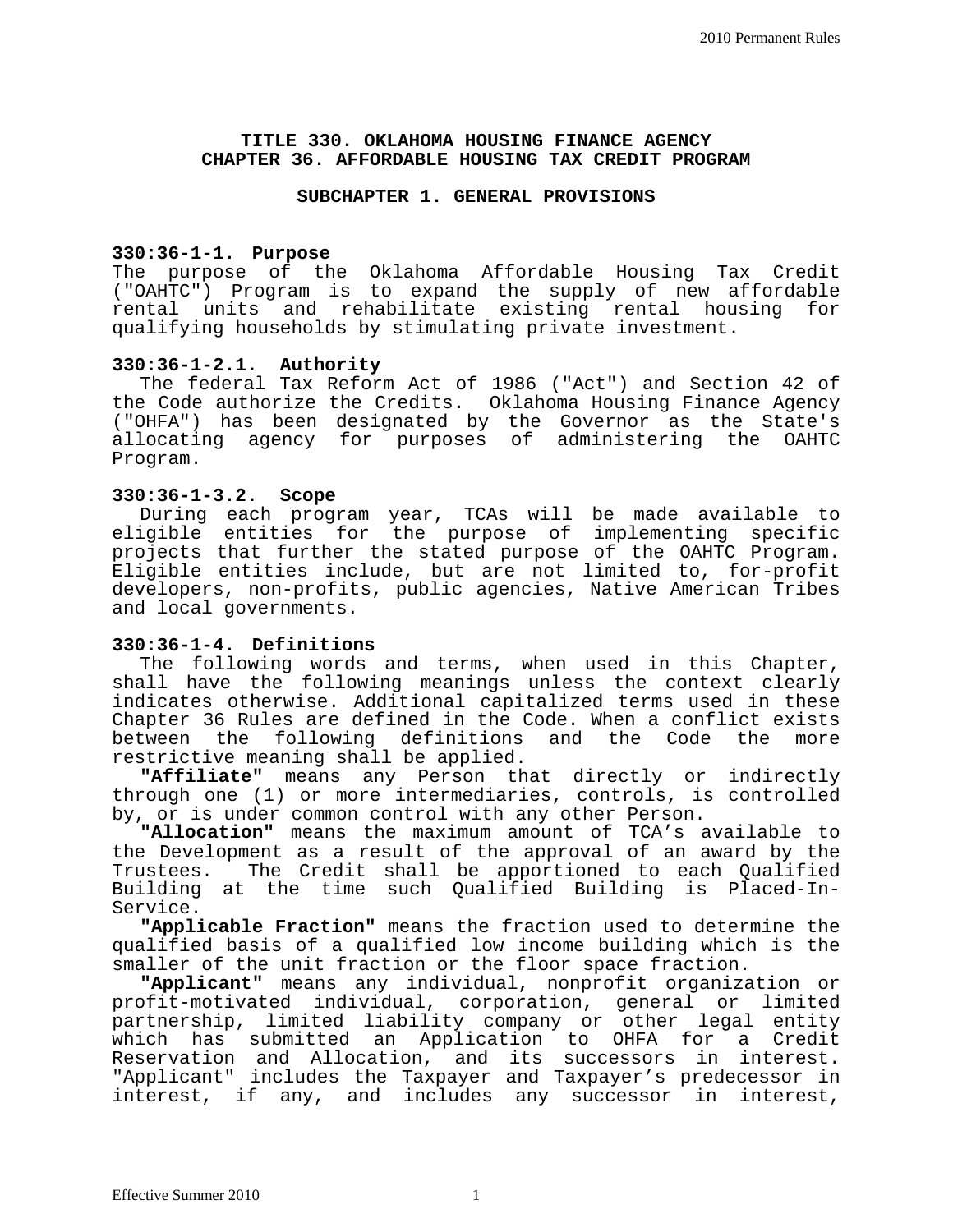Transferee, of all or any portion of the Development, and the heirs, executors, administrators, devisees, successors assigns of any purchaser, grantee, Transferee, Taxpayer or lessee (other than a Resident) of all or any portion of the Development, and any other person or entity having any right, title, or interest in the Development.

**"Application"** means an application in the form prescribed by OHFA, from time to time, in the AP, including all exhibits and other materials filed by an Applicant with OHFA in support of or in connection with the formal request by the Applicant requesting a TCA.

**"Application Packet"** (referred to in these Rules as the "AP") means the Application in the form prescribed by OHFA from time to time, together with instructions and such other materials provided by OHFA to any Person requesting the same for the purpose of seeking to obtain from OHFA a TCA. OHFA will solicit formal public input on the Application Packet, and provide explanation of any significant changes. Staff will present the following year's proposed AP to the Board of Trustees for approval in at a Board of Trustees meeting. The AP may include definitive statements of what shall constitute Threshold Criteria, Selection Criteria, priorities, preferences, and compliance and monitoring requirements as may be authorized by or provided for in the Code and these Rules, and may include the necessary forms, instructions and requirements for Applications, environmental assessments, market studies, commitments, extensions, Carryover Allocations, Agreements, Elections, Setasides, OHFA staff evaluation criteria for Threshold Criteria and Selection Criteria, final ranking, Credit amounts, tax exempt bond financed projects, compliance monitoring, and other matters deemed by OHFA Trustees, in their complete discretion, to be relevant to the process of evaluation of Applications and the<br>Applicants in connection with the award or denial of TCAs.

"Area Median Gross Income" means the median gross Income adjusted for household size, for the county or counties where each Building in a Development is located as determined and<br>published annually by HUD.

"Building" means a Residential Rental Property containing residential Housing Units located on the land and included in the Development. For purposes of the Credit Program, each Building is identified by its Building Identification Number assigned by OHFA BIN and its street address assigned by the United States<br>Postal Service. In case of any inconsistency, the BIN shall Postal Service. In case of any inconsistency, the BIN shall control. In the event more than one Building is located on the In the event more than one Building is located on the land, each Building must be identified in the manner required by Code Section 42(g) to be treated as part of the Development. Any Allocation of Credit shall be effective only for the Building(s) identified in a Carryover Allocation Agreement, if applicable, or in Exhibit "A" to the Regulatory Agreement.<br>"Capital Needs Assessment" (CNA) means

**Assessment"** (CNA) means a qualified professional's opinion of a property's current physical condition determined after a physical inspection of the interior and exterior of the units and structures. The physical inspection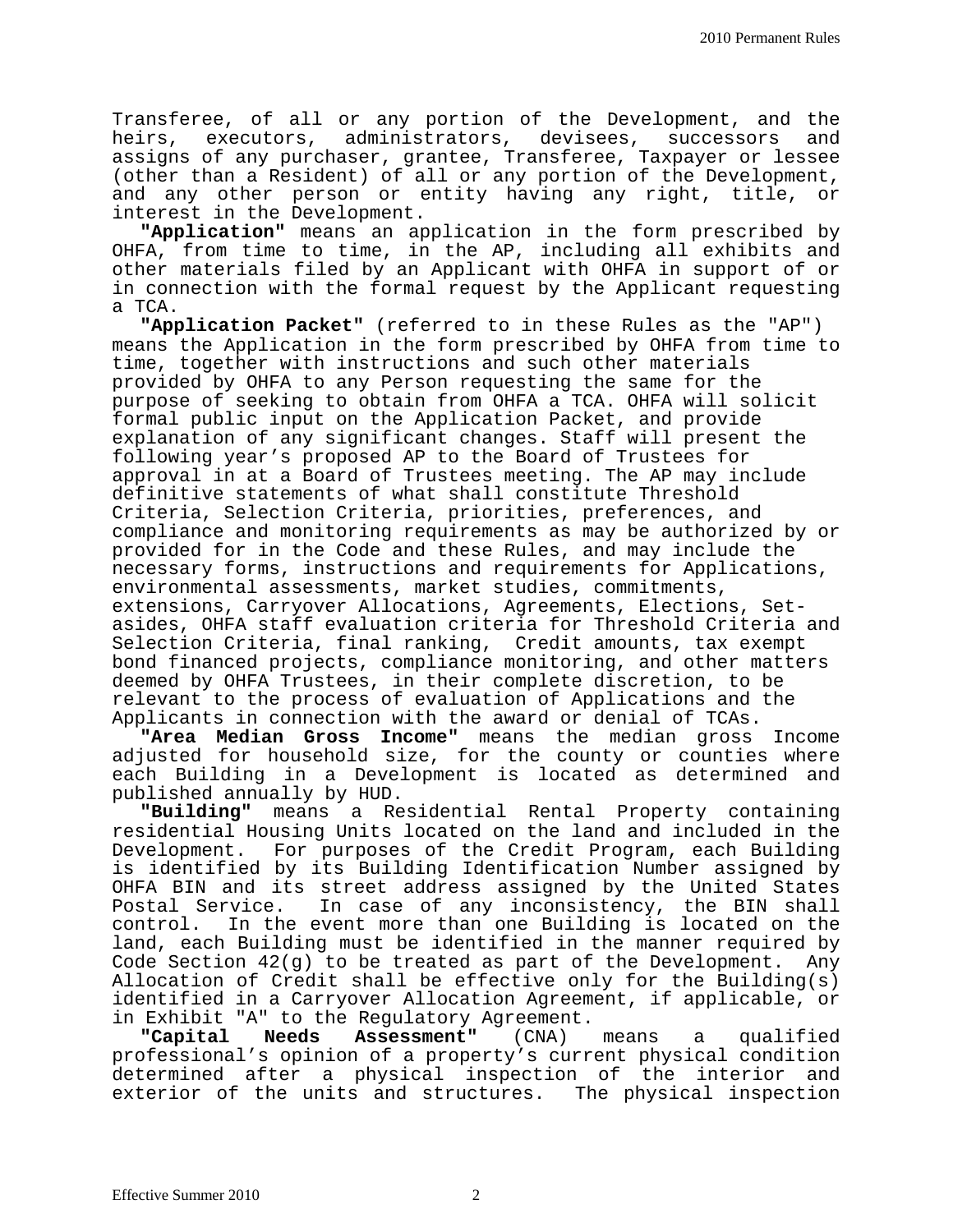should include an interview with the on-site manager and maintenance personnel. This assessment should identify deferred maintenance, physical needs, remaining useful life of key components, building material deficiencies and material building code violations that affect the property use, structural and mechanical integrity, and the future physical and financial The assessment must include the cost of labor and<br>identified in detail and the extent of future materials identified in detail expenditures contemplated to ensure the costs will be addressed through operating and replacement reserves. Components which should be examined and analyzed in this assessment include but are not limited to:

(A) site, including topography, drainage, pavement, curbing,<br>sidewalks, parking, landscaping, amenities, water, sewer, sidewalks, parking, landscaping, amenities, storm drainage, gas and electric utility lines;

(B) structural systems, both substructure and superstructure, including exterior walls and balconies, exterior doors and windows, roofing system and drainage;

(C) interiors, including unit and common area finishes (carpeting, vinyl or tile flooring, plaster walls, paint condition, etc.), unit kitchen finishes, cabinets and appliances, unit bathroom finishes and fixtures, and common area lobbies and corridors ; and

(D) mechanical systems, including plumbing and domestic hot water, HVAC, electrical, lighting fixtures, fire protection and elevators.

**"Carryover Allocation"** means, an Allocation which is made with respect to a Building or Development pursuant to Code Section  $42(h)(1)(E)$  and/or Code Section  $42(h)(1)(F)$ , as the case may be, and in conformance with IRS Notice 89-1 and Treasury Regulation Section 1.42-6.

**"Carryover Allocation Agreement"** means the contract between Taxpayer and OHFA, authorized and approved by the Trustees, wherein subject to the satisfaction by Taxpayer of the terms, conditions, obligations and restrictions contained therein or in any Resolution of the Trustees, a Carryover Allocation is made pursuant to Code Section 42(h)(1)(E) and/or Code Section 42(h)(1)(F), IRS Notice 89-1 and Treasury Regulation Section 1.42-6.

**"Certifications"** means the representations made under penalties of perjury by the Applicant, Taxpayer, each Developer, each partner or general partner, party to a joint venture, and/or Resident, as applicable, including but not limited to those representations and certifications set forth in the Applications and the Regulatory Agreement and Exhibits. Certifications also mean any and all representations made under penalties of perjury with respect to the Development at any time from the date of submission of the Application and throughout the Development<br>Compliance Period.

"Code" means the Internal Revenue Code of 1986, as amended, and in effect at the date of the Regulatory Agreement, together with applicable rules and regulations, revenue rulings, guidelines, releases, pronouncements, notices or procedures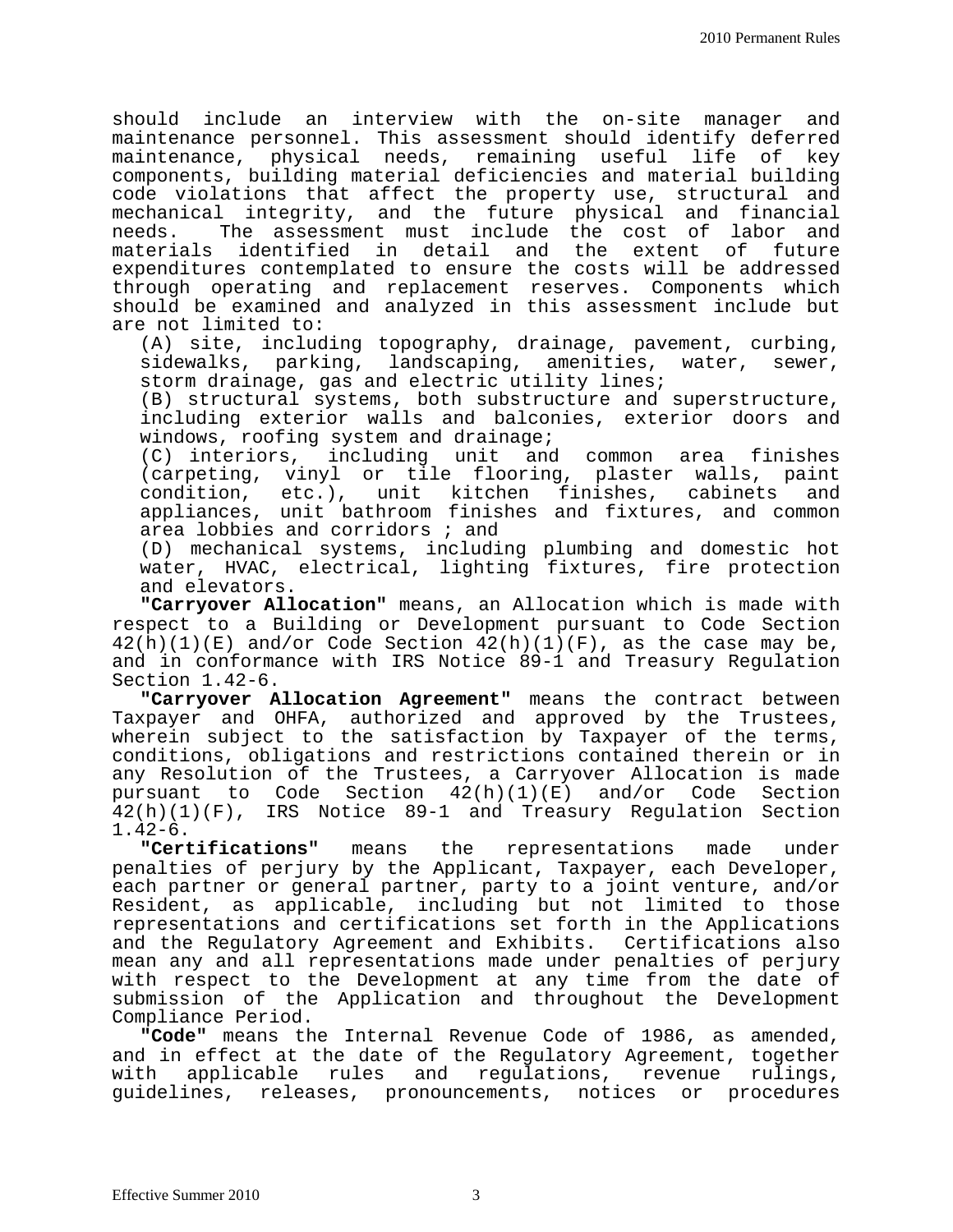promulgated thereunder or referred to therein or in the applicable rules and regulations.

**"Commitment"** means a representation or agreement of the Taxpayer/Applicant contained in the Application, or otherwise, which in all cases shall be irrevocable and binding upon Taxpayer and its Transferees and successors in interest throughout the Development Compliance Period, unless otherwise noted in the Regulatory Agreement, these Rules, the Application, or any other agreements entered into by Taxpayer with OHFA in connection with

the Credit Program.<br>"Compliance Period" means with respect to any Qualified Building, the continuous fifteen (15) year period over which the Qualified Building must satisfy all requirements of the Code and the Credit Program. The Compliance Period begins with the first year of the Credit Period.

**"Consultant"** means any person (which is not an Affiliate of an owner of the Development) that provides professional or expert services relating to an Application, a Development, or any activities pertaining to the filing of an Application, the award of a TCA, the Carryover Allocation, or cost certification documents filings with OHFA.<br>"Control" (including the

**"Control"** (including the terms "controls", "controlling", "controlled by", and/or "under common control with") means the possession, directly or indirectly, of the power to direct or cause the direction or the management and policies or any other Person, whether through an ownership interest in the other<br>Person, by contract, agreement, understanding, designation, by contract, agreement, understanding, designation, office or position held in or with the other Person or in or with<br>any other Person, or by coercion, or otherwise.

"Credit" means the low-income housing tax Credit available for federal income tax purposes under Code Section 42 for a Qualified Building.

**"Credit Period"** means the ten (10) year period over which the Credit may be claimed for a Building. The Credit Period begins when the Building is placed in service, for Credit purposes, or if the Taxpayer makes an election under Section 42(f)(1)(B) of the Code, the next year; but only if the Building is a qualified low-income building within the meaning of Code Section 42(c)(2), by the end of the first year of that period. For an existing<br>Building with Rehabilitation Expenditures, the Credit Period Building with Rehabilitation Expenditures, the Credit shall not begin before the year that the rehabilitation Credit is allowed under Code Section 42(f)(5).<br>"Credit Program" means OHFA

OHFA's program for approving Allocations and includes, without limitation, adopting the Qualified Allocation Plan and OHFA's Credit Program Rules, the AP, and all things contemplated therein or appurtenant thereto, including without limitations, monitoring Developments throughout the Extended Use Period and notifying the IRS of the Building's or a Development's failure to comply with Code requirements.

**"Credit Reservation"** means the reservation of a maximum amount available for Allocation to such Development and apportioned to each Qualified Building therein upon meeting the requirements of the Credit Program and Code Section 42.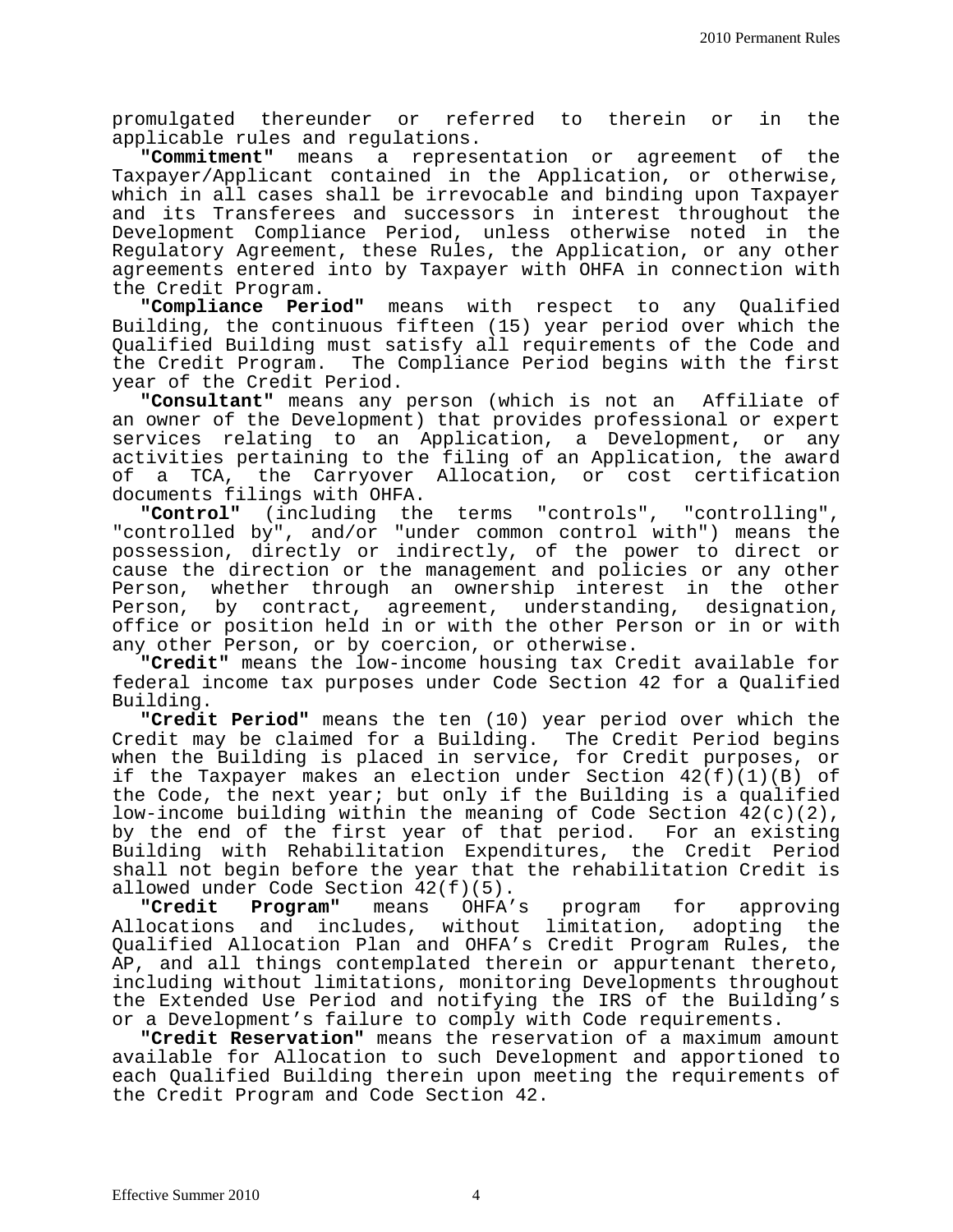**"Developer"** means the person or entity with the responsibility of ensuring the effective construction or rehabilitation of the Development, including any and all responsibilities as outlined in the Development Agreement, which may also be the Applicant and/or Taxpayer of the Development. Developer also includes any other person or organization affiliated with, Controlled by, In Control Of or A Related Party to, the Developer, as determined by OHFA.

**"Development"** means the Land and one (1) or more Buildings, structures, or other improvements now or hereafter constructed or located upon the Land. If more than one (1) Building is to be part of the Development, each Building must be financed under a common plan and identified in the manner required under Code Section 42(g).

**"Development Compliance Period"** means the period beginning with the first day the first Building of the Development is Placed-In-Service and continuing thereafter until the latest to<br>end of the following periods for each Building in the the following periods for each Building in the<br>ent: (i) the Compliance Period; (ii) the Extended Use Development:  $(i)$  the Compliance Period; Period; or (iii) the "Three Year Period."

**"Development Team"** means the Applicant, architect, attorney, consultant, developer, general contractor, market analyst and/or<br>appraiser, property management company, tax professional, appraiser, property management c<br>Taxpayer, and the principals of each.

**"Drug"** for purposes of these OAHTC Program Rules, means "a controlled substance" as that term is defined in Section 102 of the Controlled Substances Act, 21 U.S.C., Section 802.<br>"Drug-Related Criminal Activity" means the

**"Drug-Related Criminal Activity"** means the illegal manufacture, sale, distribution, or use of a drug, or the possession of a drug with intent to manufacture, sell, distribute or use the drug.

**"Due Date"** if a due date for submission of documents or fees falls on a weekend or a designated Federal holiday, then the due<br>date becomes the next business day.

**"Elderly"** means a person sixty-two (62) years of age or older. This definition is for consideration for the Elderly set-aside and for points in which one hundred percent (100%) of units are for

Elderly. **"Eligible Basis"** means generally the depreciable basis in the property.

**"Extended Use Period"** means the continuous period, a minimum of fifteen (15) years, following the close of the Compliance Period during which a Qualifying Building must satisfy all requirements of the Code and the Credit Program. The Extended Use Period for the Development is set forth on Exhibit "A" to the Regulatory Agreement and may not be revoked or terminated prior to said date except as provided in the Code, these Chapter 36 Rules or in the Regulatory Agreement.

**"Gross Rent"** means the rent received for a Low-Income Housing Unit, including utility allowances but excluding (i) any payments under Section 8 or any comparable rental assistance program; (ii) any fees or supportive services (within the meaning of Code Section  $42(g)(2)(B)$ ; (iii) paid to Taxpayer (on the basis of the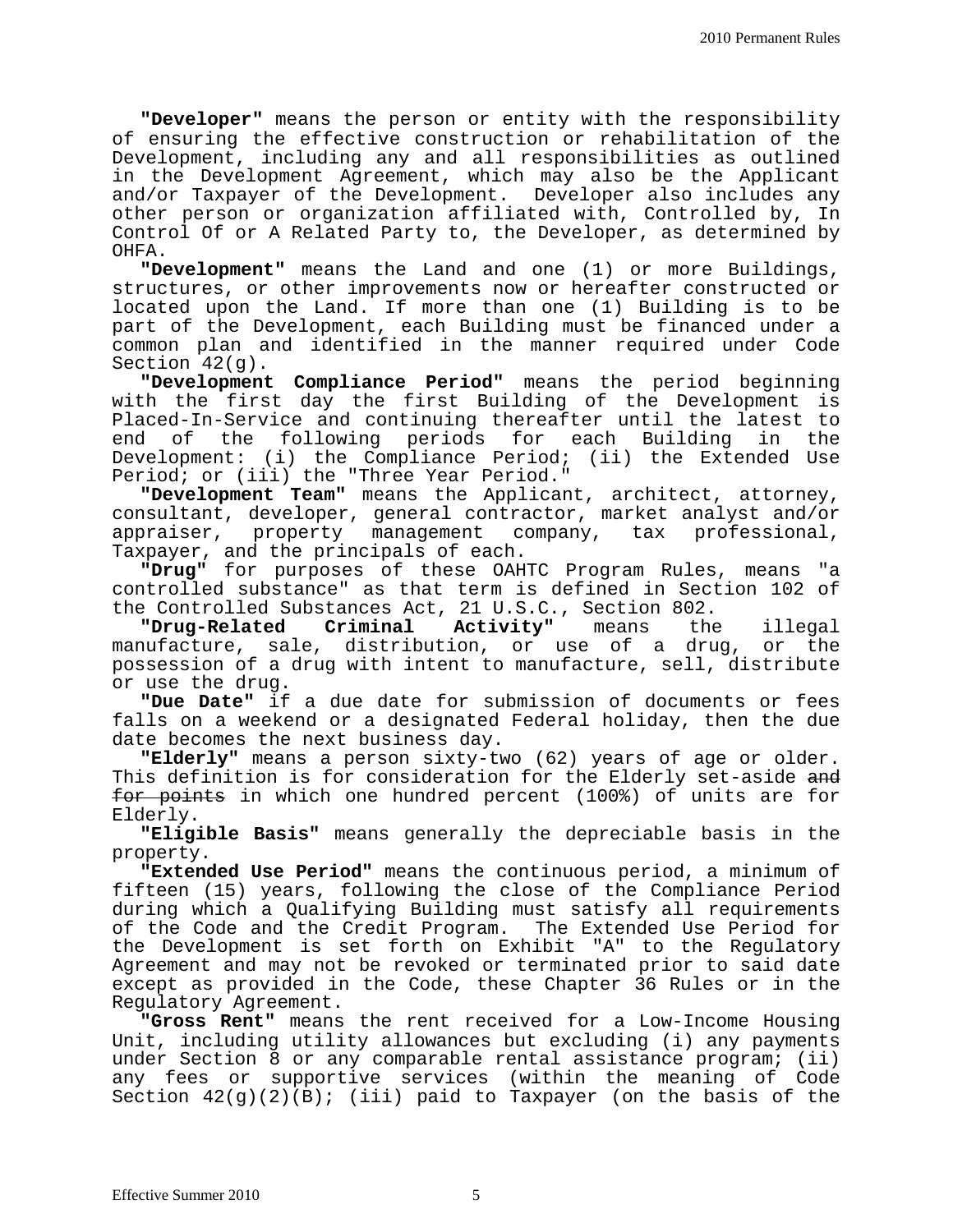low-income status of the Qualified Resident of the Low-Income Unit) by a governmental assistance program or an organization exempt from federal income tax under Code Section 501(c)(3), if such program or organization provides assistance for rent and the amount of assistance provided for rent is not separable from the amount of assistance provided for supportive services; and (iv) rental payments to Taxpayer to the extent an equivalent amount is paid to the RHS under Section 515 of the Housing Act of 1949. Gross Rent includes the minimum amounts paid toward purchase of a Housing Unit as described in Code Section  $42(g)(6)$ . The amount of Gross Rent is determined annually based upon the Area Median Gross Income for the locality in which the Development is located. The annual amount may decrease but such amount will not be reduced below the amount of Gross Rent established in the first Year of

the Credit Period.<br>"Hard Construction Costs" **"Hard Construction Costs"** means the following types of activities, but not limited to, earthwork/site work, on-site utilities, roads and walks, concrete, masonry, metals, carpentry (rough and finish), moisture protection, doors/windows/glass, insulation, roofing, sheet metal, drywall, tile work, acoustical, flooring, electrical, plumbing, elevators, blinds and shades, appliances, lawns & planting, fence, cabinets, carpets, and heat & ventilation. For calculations of contractor fees, a reasonable contingency can be included.

**"Homeless"** means (1) lacking a fixed, regular and adequate nighttime residence; and has a primary nighttime residence that is a supervised public or private shelter providing temporary accommodations or a public or private place not ordinarily used as sleeping accommodations for human beings, OR (2) displaced as a result of fleeing violence in the home; and has a temporary residence that is a supervised public or private shelter OR (3) certified by an agency involved in regularly determining homeless<br>status. OR (4) displaced as a result of a major disaster and status. OR (4) displaced as a result of a major disaster and Homeless individuals are considered homeless for a period of twenty-four (24) months from the date of move-in, according to Section 103 of the Stewart B. McKinney Homeless Assistance Act and  $42(i)(3)(B)(iii)(I)$  of the Code.

**"Housing Unit"** means a Low-Income Unit and/or Market Rate Unit located in a Building which is available for rent or is rented by

Residents. Common Area Units are not included.<br>"HUD" means the U.S. Department of Housing and the U.S. Department of Housing and Urban Development.

**"Income"** means the income of one or more Qualified Residents, as determined in a manner consistent with the methods under HUD's Section 8 Program.

"IRS" means the Internal Revenue Service of the Treasury.

**"IRS Form 8609"** means the IRS Form entitled "Low Income Housing Credit Certification" issued by OHFA no later than the end of the calendar year that such Building is Placed-In-Service or to be issued. The IRS Form 8609 establishes the maximum<br>Credit for a Building.

"IRS Form 8823" means the IRS form entitled "Low-Income Housing Credit Agencies Report of Noncompliance or Building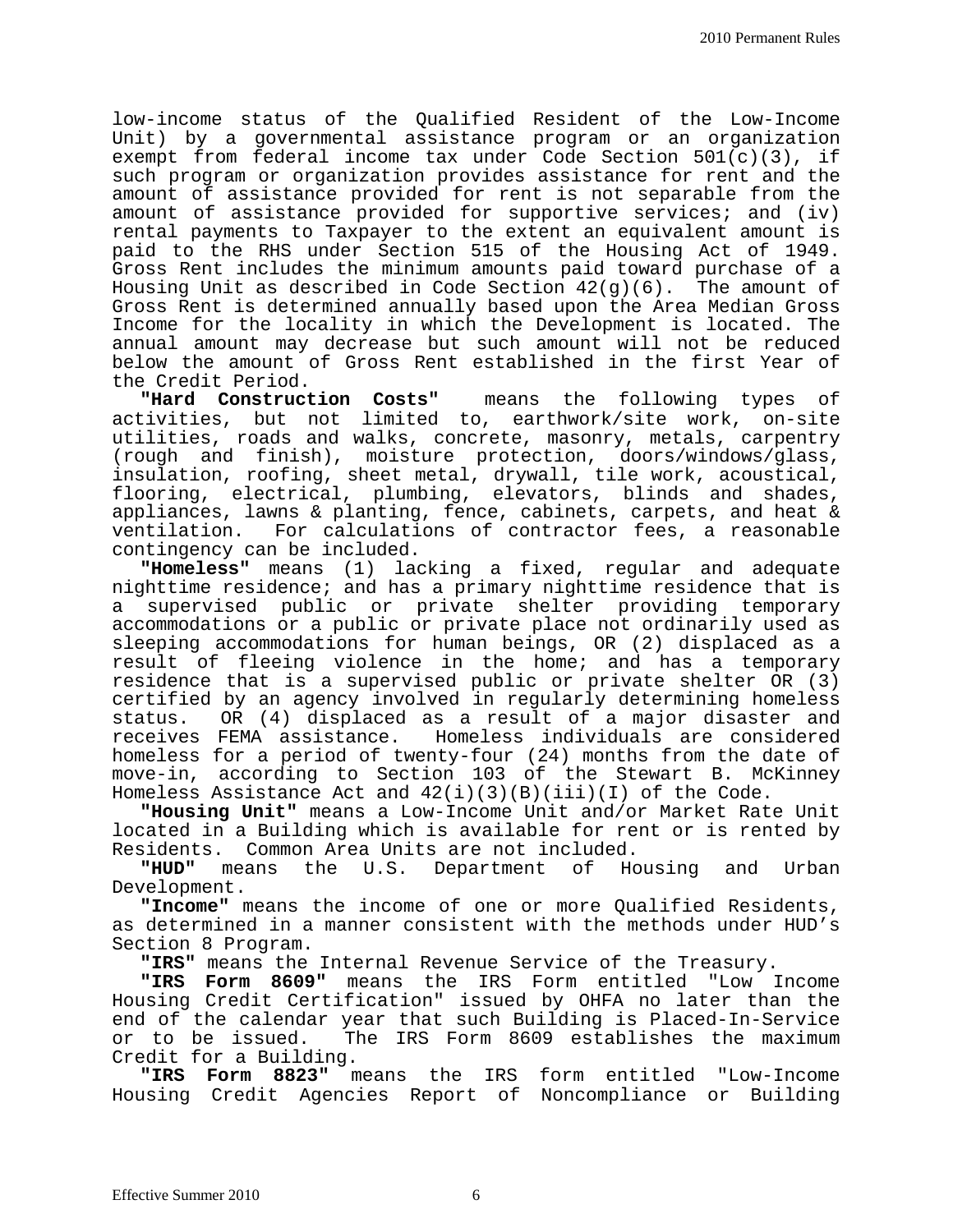Disposition" issued or to be issued by OHFA with respect to issues of noncompliance with the laws of the IRS and/or the sale or disposition of the Development.

**"Land"** means the site(s) for each Building in the Development and having the legal description set forth described in the Carryover Allocation Agreement and Exhibit "A" to the Regulatory Agreement.

**"Large Development"** means a Development with more than sixty (60) units.

**"LIHTC Program"** means the Credit Program. "LIHTC Program" may be used interchangeably with the term "Credit Program" or "OAHTC Program".

**"Low-Income Unit"** means a Housing Unit that is both Rent-Restricted and occupied by Qualified Residents, provided that: (i) Housing Unit shall constitute a Low-Income Unit only if it is suitable for occupancy taking into account local health, safety and building codes and it is used other than on a transient basis except in the case of transitional housing, all as determined under Code Section  $42(i)(3)$ ; and (ii) Housing Unit in any Building which has four (4) or fewer Total Housing Units shall not constitute a Low-Income Unit if any Housing Unit in the Building is occupied by an Owner or a related person [within the meaning of Code Section  $42(i)(3)(C)$ ] unless such Building is described in Code Section  $42(i)(3)(E)$ .

**"Market Rate Unit"** means a Housing Unit that does not meet the

definition of a Low-Income Unit.<br>"Minimum Low-Income Housing **Set-Aside"** means the minimum percent required under Code Section 42(g) of Housing Units in the Development to be both Rent-Restricted and occupied by Qualified Residents, i.e., Residents whose Income is at or below a certain percentage of Area Median Gross Income. For purposes of Code Section 42(g), Taxpayer must have selected either: (i) twenty percent (20%) or more of the Total Housing Units to be Rent-Restricted and occupied by Residents whose Income is at or below fifty percent (50%) percent of the Area Median Gross Income; or (ii) forty percent (40%) or more of the Total Housing Units to be Rent-Restricted and occupied by Residents whose Income is at or below sixty percent (60%) of the Area Median Gross Income as the Minimum Low-Income Housing Set-Aside. The Applicant may, however, have made a Commitment to provide greater percentages of Housing Units that are both Rent-Restricted and occupied by Residents meeting the above Income limitations and/or making Housing Units available to Residents with Income below the above limitations,<br>i.e., an Additional Low-Income Housing Set-Aside. Taxpayer and i.e., an Additional Low-Income Housing Set-Aside. all Transferees, and successors in interest shall be bound by all Commitments, including the Minimum Low-Income Housing Set-Aside, or Additional Low-Income Housing Set-Aside made in the Regulatory Agreement, or included in the Carryover Agreement or any of the Resolutions of the Trustees respecting the Application, the Development, or Taxpayer**.**

**"National Non-Metro Area Median Income"** means as determined and published annually by HUD.

**"Nonprofit"** means a private nonprofit organization that is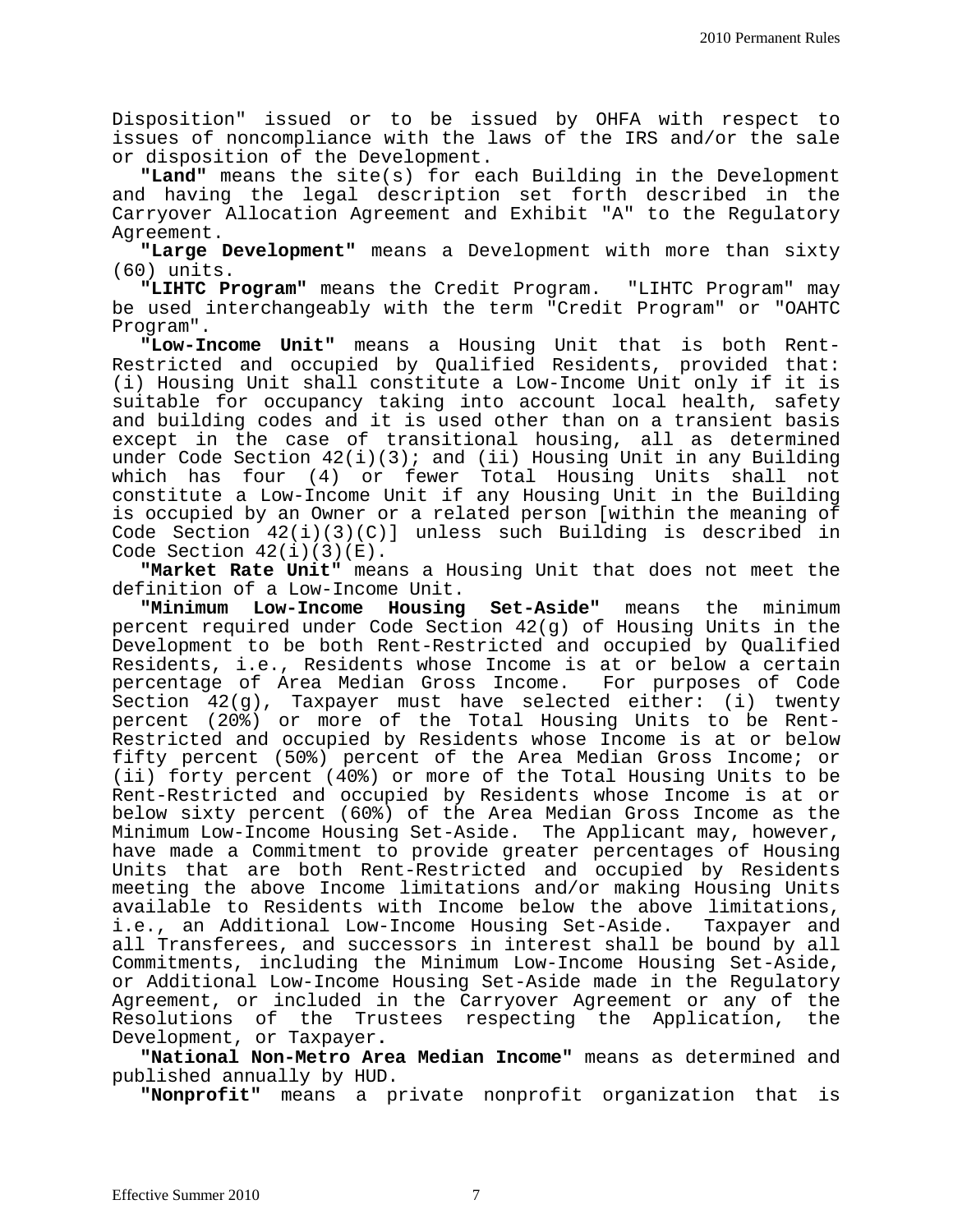organized under State or local laws; has no part of its net earnings inuring to the benefit of any member, founder, contributor, or individual; is neither controlled by, nor under the direction of, individuals or entities seeking to derive profit or gain from the organization; has a tax exemption from the Internal Revenue Service under section 501(c) (3) or (4) of the Internal Revenue Code of 1986; does not include a public body; has among its purposes the provision of decent housing that is affordable to low income persons, as evidenced in its charter, articles of incorporation, resolutions or by-laws; and, has at least a one year history of providing affordable housing at the local level, and is duly qualified to do business within the State.

**"Nonprofit Sponsored Development"** means and refers to a proposed Development that has or will have a Nonprofit that has a Controlling interest by reason of an ownership interest in a Person that is or will be the owner of the subject Development, and has materially participated, or will materially participate (within the meaning of the Code) in the Development and operation of the Development throughout the Compliance Period.

**"OAHTC Program"** means the Credit Program. "OAHTC Program" may be used interchangeably with the term "LIHTC Program" or "Credit Program".<br>"OHFA"

**"OHFA"** means Oklahoma Housing Finance Agency a Statebeneficiary public trust. OHFA is the allocating agency for the State for purposes of the Credit Program.

**"One Year Period (1YP)"** means period commencing on the date on which OHFA and the owner agree to the Qualified Contract price in<br>writing and lasting twelve (12) calendar months.

"Owner" means the legal Owner of record of the Development, as set forth on page one of the Regulatory Agreement, and any and all<br>successor(s) in interest of Owner, including any and all interest of Owner, including any and all Transferees, Assignees, purchasers, grantees, owners or lessees (other than a Resident) of all or any portion of the Development, and the heirs, executors, administrators, devisees, successors and assigns of any Transferee, purchaser, assignee, grantee, owner or lessee (other than a Resident) of all or any portion of the Development, and any other person or entity having or acquiring any right, title, or interest in the Development. Owner is also

the Taxpayer, Applicant or the Applicant's successor in interest.<br>"Partnership" means any syndicate, group, pool or other "Partnership" means any syndicate, group, pool unincorporated organization, through or by means of which any business, financial operation, or venture is carried on, and which is treated for federal income tax purposes as a partnership and is not considered within the meaning of the Code, a trust or estate or a corporation. A Partnership may be a general Partnership or a limited Partnership and must have partners and an objective to carry on business and divide the gains therefrom.

**"Person"** means, without limitation, any natural person, corporation, partnership, limited partnership, joint venture, limited liability company, limited liability partnership, trust, estate, association, cooperative, government, political subdivision, agency or instrumentality, Community Housing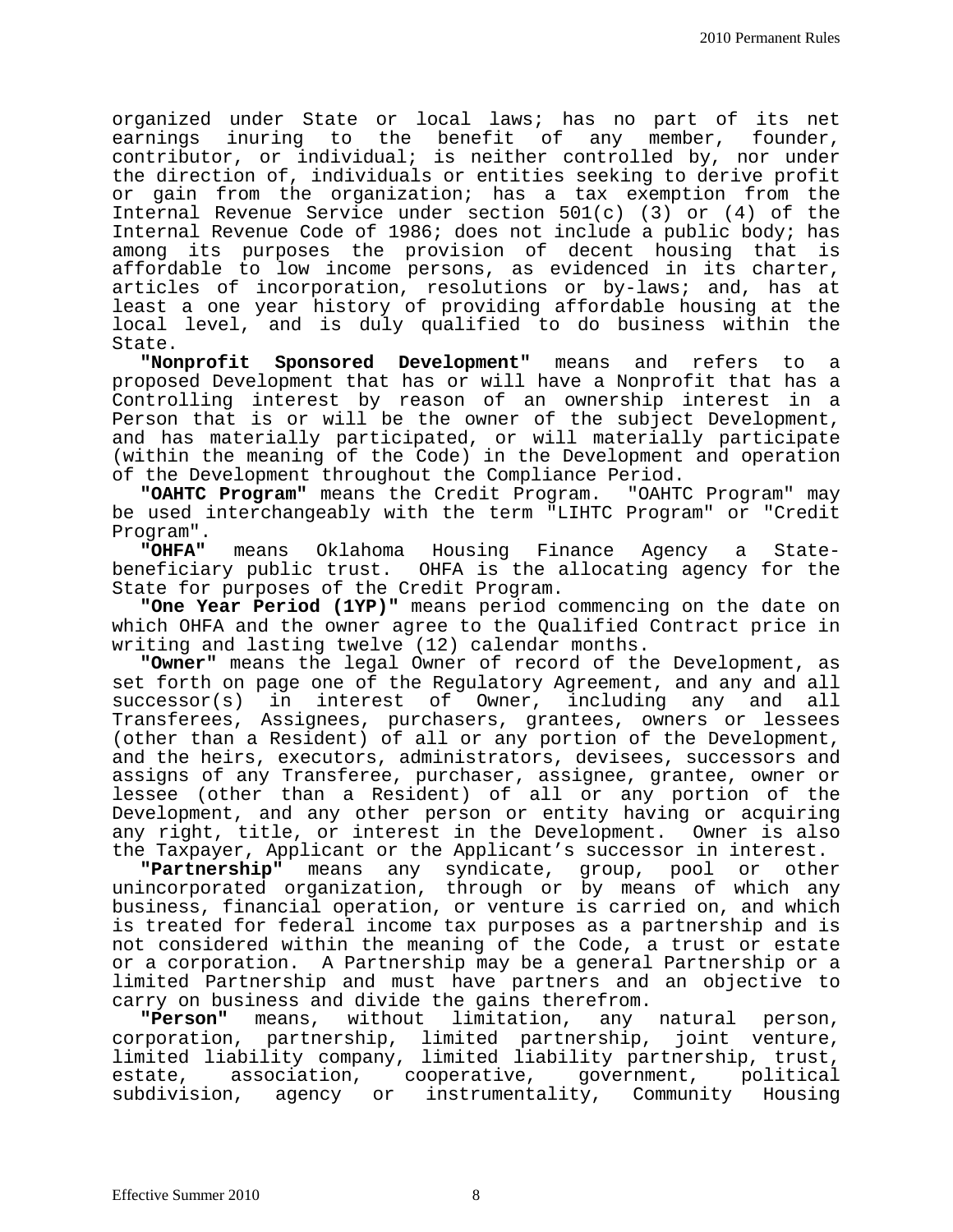Development Organization (CHDO), interlocal cooperative, or other organization of any nature whatsoever, and shall include any two or more Persons acting in concert toward a common goal.

**"Placed-In-Service" means:** (i) the date on which a new Building or existing Building used as residential rental property is ready and available for its specifically assigned function as evidenced by a certificate of occupancy or the equivalent; or (ii) for rehabilitation expenditures that are treated as a separate new Building, any twenty-four (24) month period over which such Rehabilitation Expenditures are aggregated.

**"Preliminary Application (QCPA)"** means a request containing all information and items necessary for OHFA to determine the eligibility of an Owner to submit a request for a qualified contract.<br>**Program** 

**"Program Rules"** means the various written criteria, requirement, rules, and policies adopted from time to time by the Trustees as the State's Qualified Allocation Plan to administer the Credit Program and to provide for Allocations. Rules must be followed by any participant in the Program. The Program Rules may include requirements that are more stringent than those under Code Section 42.

**"Qualified Allocation Plan (QAP)"** means these Chapter 36 Rules plus the Application Packet (AP) as defined and other materials provided by OHFA. The deadline for all informal input sessions<br>and the formal public hearing will be published by OHFA Staff.

"Qualified Building" means a Building which meets the terms, conditions, obligations, and restrictions of the Program Rules, Carryover Allocation Agreement, Regulatory Agreement, Resolutions of the Trustees respecting Taxpayer or the Development, and Code Section 42(c)(2) for an Allocation and the issuance by OHFA of IRS Form 8609.

**"Qualified Contract"** means a bona fide contract to acquire the portion of a Building which is not Rent-Restricted for fair market value and the portion of the Building which is Rent-Restricted for an amount not less than the Applicable Fraction for the Building or the sum of: (i) the portion of outstanding indebtedness secured by, or with respect to the Building which is allocable to such Building; (ii) adjusted investor equity in the Building; and (iii) other capital contributions invested in the Building but not reflected in the amounts described in (i) or (ii) above; reduced by cash distributed from the Development or available for distribution from the Development; provided that in all cases, the purchase price for the Building required for a contract to be a Qualified Contract shall be determined in a manner consistent with the requirements of Code Section  $42(h)(6)(F)$ , or such other regulations as prescribed by the Code to carry out this section.

**"Qualified Contract Application (QCA)"** means an application containing all information and items required by the OHFA to process a request for a Qualified Contract.

**"Qualified Contract Price (QCP)"** means calculated purchase price of the development as defined within §42(h) (6) (F) of the Code and as further delineated in Chapter 36 Rules.

**"Qualified Development"** means a Development or Residential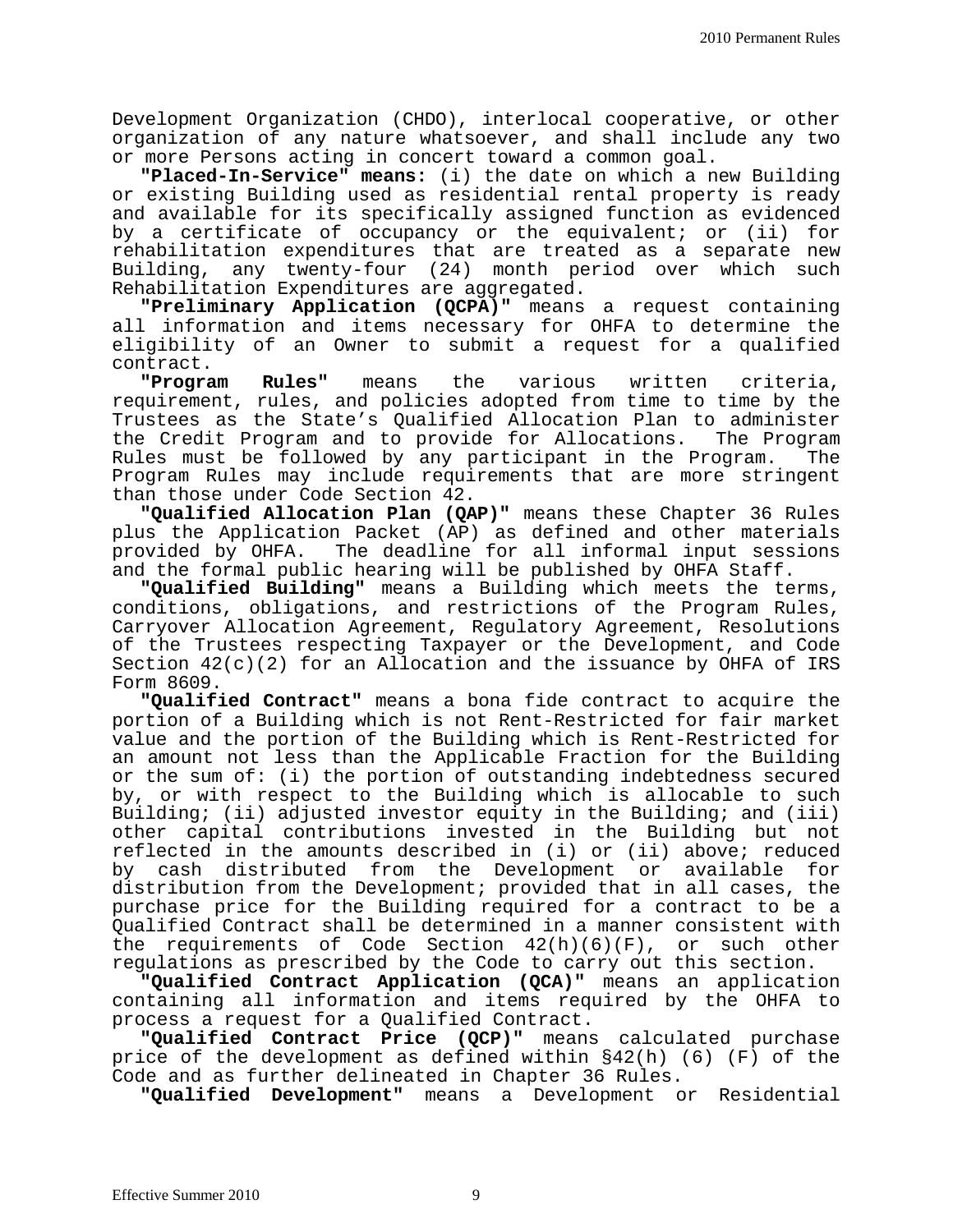Rental Property where an Applicable Percentage or more of the Housing Units are both Rent-Restricted and occupied by Residents whose Income is at or below the level selected as the Minimum Low Income Housing Set Aside.

**"Qualifying Households"** means households whose annual incomes do not exceed the chosen set-aside (which is either 50% or 60%) of the median family income for the area.

**"Regulatory Agreement"** means the written and recorded agreement between a recipient of a TCA and the allocating agency, OHFA, placing restrictive covenants upon the Development and the underlying land for a term of not less than thirty years (30) years, or such other term as may be required from time to time by provisions of the AP, these OAHTC Rules and Section 42 of the Code and the federal rules and regulations promulgated thereunder and<br>containing other restrictions, covenants, warranties and containing other restrictions, covenants, warranties and agreements required by state, federal or local law and these OAHTC Rules.

**"Rehabilitation Expenditures"** means amounts that are capitalized and incurred for the addition to or improvement of an Existing Building of a character subject to the allowance for depreciation under Section 167 of the Code. However, it does not include the costs of acquiring a Building or an interest in it, for example, any Developer Fee properly allocated in acquiring a Building or any other soft costs or any amount not permitted to be taken into account under Section  $42(d)(3)$  or Section  $42(d)(4)$  of the Code.

**"Rent-Restricted"** means that the Gross Rent with respect to a Low-Income Unit does not exceed thirty percent (30%) of the income limitations for Qualified Residents adjusted by the Imputed Household Size, subject to the exception set forth in Code Section 42(g)(2)(E) (relating to certain Housing Units for which federal rental assistance decreases as Resident Income increases).

**"Resident"** means an individual or group of individuals (other than an Owner) residing in a Housing Unit.

**"Resolution"** means an official action of the Trustees and includes all Resolutions adopted by the Trustees with respect to a

Development.<br>"Review Report" means the Threshold Criteria Review and Selection Criteria Review containing the results of OHFA's review<br>of the Application and scoring of the Application. There are of the Application and scoring of the Application. preliminary and final versions of the review report for each Application.

**"Rural Area"** means any city, town, village, area or place generally considered rural by the Secretary of Agriculture (RHS) for rural housing programs. Verification will be obtained by contacting the Stillwater USDA-RD office.

**"Rural Development"** means a Development that is, or will be located within a Rural Area. RHS 538 projects are not eligible for the Rural 515 set-aside, but may qualify under other setasides.

**"Section 8"** means Section 8(c)(2)(A) of the United States Housing Act of 1937, as amended.

**"Selection Criteria"** means the evaluation criteria, over and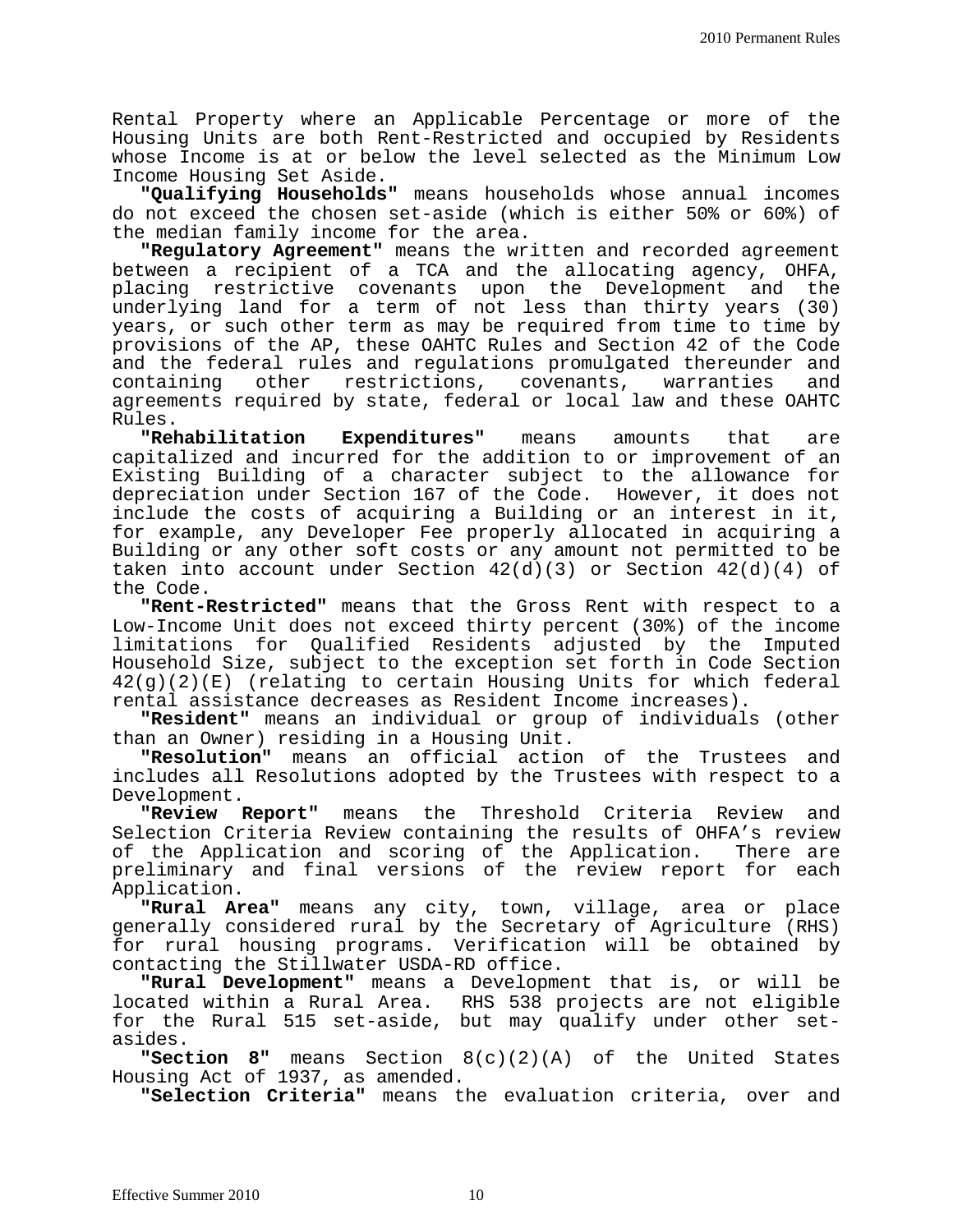above the Threshold Criteria, set out in an applicable AP, which shall be established and may be changed by OHFA from time to time in an applicable AP (using the priorities for the State as they are established from time to time under and pursuant to these Rules and the applicable AP), to determine the Development's qualifications, and which are the basis for ranking Applications a relative level consideration under the Rules and the applicable AP for the possibility of the award of a TCA by OHFA. Although the Selection Criteria may be given substantial weight by OHFA Trustees in deciding whether or not a particular Application and Applicant shall be awarded a TCA, the OHFA Trustees reserve the right to take into consideration such other factors as they, in their complete discretion, deem appropriate.

**"Site Control"** means the exercise of dominion or control over the property through the execution of a purchase, sale, or longterm lease agreement (with a lease term that exceeds the extended use period), receipt of a deed or conveyance of the Land where the development will be located, or an option to purchase the property (where the option is not revocable on the part of the seller). OHFA alone will decide if an Applicant or Taxpayer has obtained Site Control.

**"Special Needs"** means such targeted populations as may be designated from time to time in an Application Packet by official action of OHFA's Board, which designations may include, but are not necessarily limited to, the homeless, the elderly, persons with mental and physical disabilities and/or disabled persons.

**"State"** means the State of Oklahoma**.**

**"TCA"** means a federal low-income tax Credit allocation by OHFA to a Development owner pursuant to Section 42 of the Code, these Rules, QAP, the Act, the applicable AP, the Application, and formal action by the OHFA Board of Trustees.

**"Three-Year Period"** for a Building means the three (3) year period following: (a) the date of acquisition of such Building by foreclosure or forfeiture under a deed of trust, mortgage or real estate contract or by deed in lieu of foreclosure; or (b) the end of the Extended Use Period, or (c) in the case of the release of the affordability restriction due to the failure of OHFA to present a QC before the expiration of the One Year Period, the<br>recording of a Release of Requlatory Agreement by OHFA. During recording of a Release of Regulatory Agreement by OHFA. the Three-Year Period the owner may no evict or terminate a tenancy of an existing tenant of any low-income unit except for good cause. During the Three-Year Period the owner may not increase the gross rent with respect to any low-income unit except as permitted under Section 42 of the Code.

**"Threshold Criteria"** means the criteria set out herein and in an applicable AP, which shall be established and may be changed by OHFA from time to time in an applicable AP, to determine the qualifications of the Applicant and the Taxpayer and the Proposed Development, presented in each Application that are the minimum level of acceptability for consideration under the Rules and the applicable AP for the possibility of the award of a TCA by OHFA. Failure to satisfy all Threshold Criteria set out in the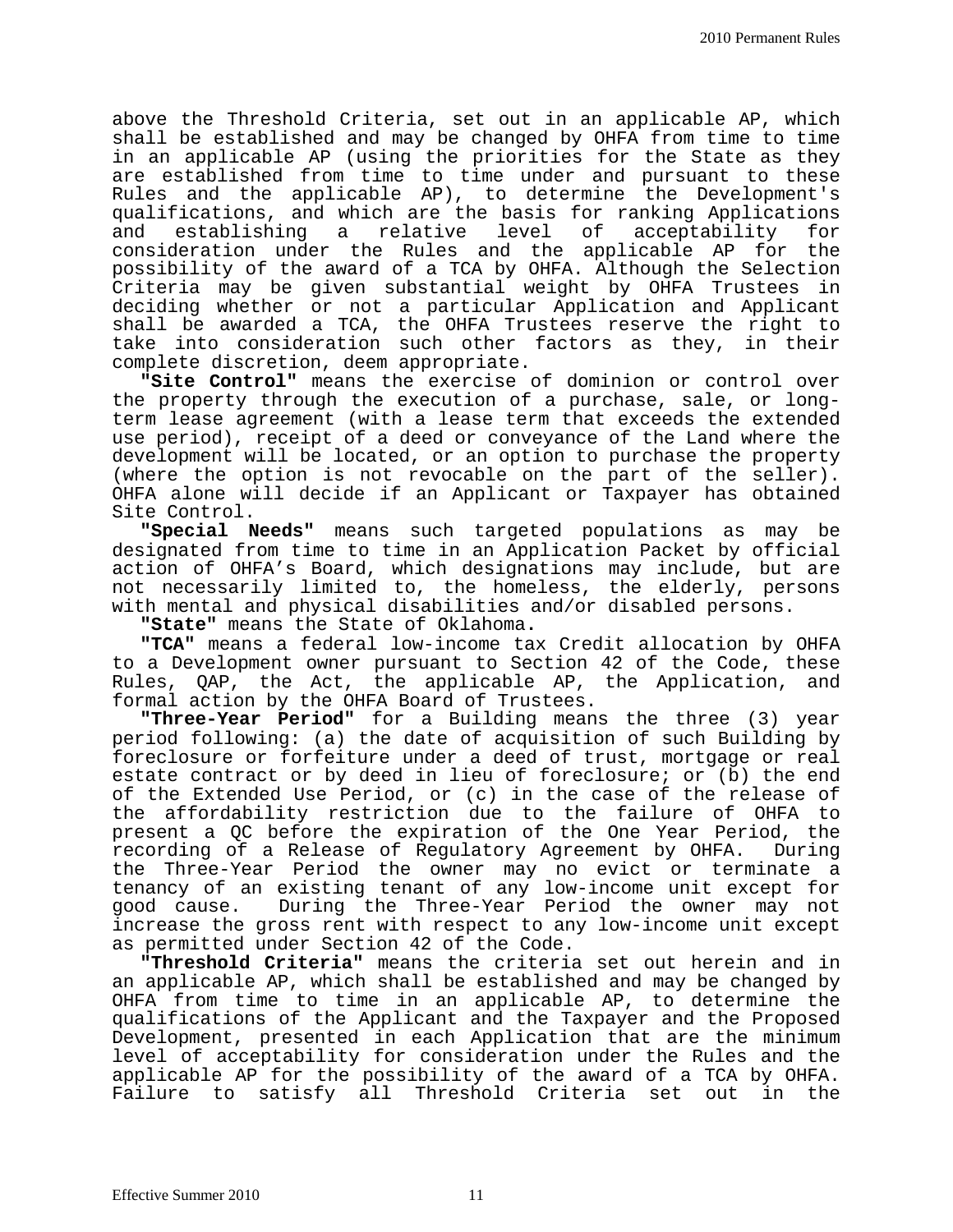applicable AP shall result in the disqualification of the Application for further consideration, and shall require no further action by OHFA Staff except to notify the Applicant of the disqualification.

**"Total Housing Units"** means all Housing Units in a Building including both Market Rate Units and Low-Income Units.

**"Total Development Costs"** means the total costs incurred in acquiring and developing the Development as set forth in the proposed budget for the Development included in the Application and in an independent certified public accountant's certification of sources and uses of funds submitted to OHFA.

**"Transfer"** means any sale, transfer, merger, consolidation, liquidation, contribution, assignment, exchange or other change in all or part of Ownership of the Land and/or Development or any<br>Building which is a part thereof, whether voluntary or which is a part thereof, involuntary, and also includes: a transfer, sale, contribution or assignment by the Applicant, Taxpayer or Developer of all or any part of its rights, title or interest in the Application, Carryover Allocation Agreement, Credit, Land, Building and/or Development to another party; or a withdrawal, change or addition of any partner to a general Partnership, general partner of a limited Partnership, any party to a joint venture or the manager of a limited liability company.

**"Transferee"** means any and all successor(s) in interest of Taxpayer, including any and all Transferees, Assignees, including any and all Transferees, Assignees, purchasers, grantees, owners or lessees (other than a Resident) of all or any portion of the Development, and the heirs, executors,<br>administrators, devisees, successors and assigns of any devisees, successors and assigns of any Transferee, purchaser, assignee, grantee, owner or lessee (other than a Resident) of all or any portion of the Development, and any other person or entity having or acquiring any right, title, or interest in the Development. Owner is also the Taxpayer, Applicant or the Applicant's successor in interest.

**"Transitional Housing"** for purposes of these OAHTC Program Rules means transitional housing for the homeless which meets the requirements of Code Section 42(i)(3)(B)(iii)

**"Treasury"** means the United States Department of the Treasury.

**"Trustees"** means the Board of Trustees of OHFA.

**"Unit Fraction"** means the fraction of a Building devoted to low-income housing, the numerator of which is the number of Low-Income Housing Units in the Building, and the denominator of which is the number of Total Housing Units, whether or not occupied, in the Building.

**"Violent Criminal Activity"** means any criminal activity that has as one of its elements the use, attempted use, or threatened use of physical force substantial enough to cause, or be reasonably likely to cause, serious bodily injury or property damage.

**330:36-1-7. National standards incorporated by reference**

(a) The national standards for Development of the OAHTC Program are hereby incorporated by reference, including Code Section 42 and all federal regulations, promulgated thereunder, including,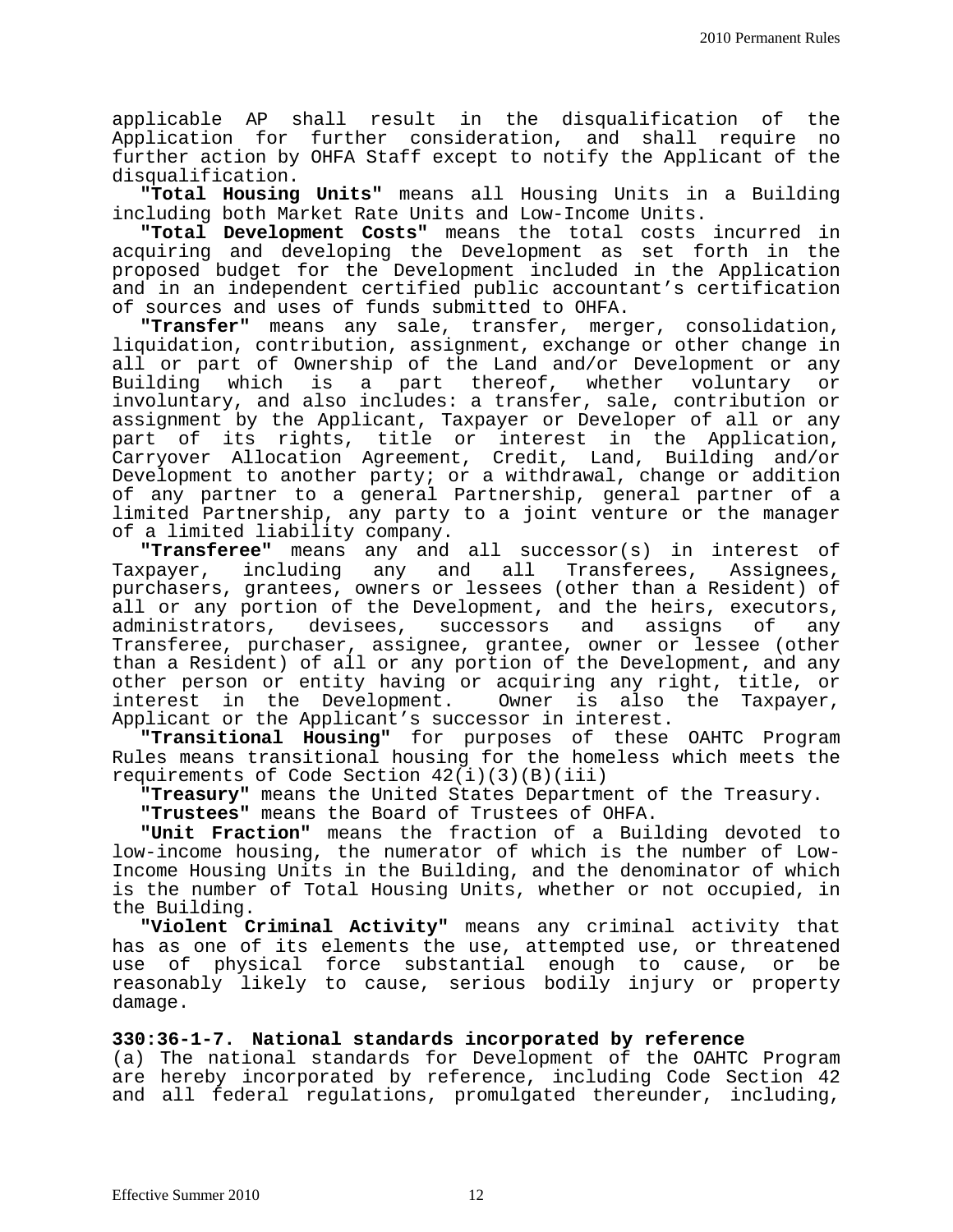but not limited to, 26 CFR Sections 1.42-5, 1.42-6, 1.42-11, 1.42- 13 and 1.42-17.

(b) Copies of Code Section 42 and applicable federal regulations may be obtained from OHFA, during regular business hours Monday through Friday 8:00 a.m. to 4:45 p.m., excluding legal holidays. They can also be accessed at www.ohfa.org.

### **330:36-1-9. Regulatory Agreement/Compliance Manual/Compliance with Applicable Laws**

Regulatory Agreement. TCA recipients (taxpayers) must enter into a written Regulatory Agreement with OHFA. Requirements, procedures, and processes provided in the applicable Regulatory Agreement and amendments to it shall apply to Developments and the owner(s) thereof selected to receive a TCA.

(b) **Compliance Manual.** OHFA shall provide each owner upon request with a Compliance Manual at a cost sufficient to defray the cost of production. The Compliance Manual will also be available on OHFA's website at www.ohfa.org.

(c) **Compliance with Applicable Laws.** The Taxpayer, Applicant, the Development, the Owner(s) of the Development, the Development Team and the Affiliates of each must comply with all applicable federal, state and local laws, rules, regulations and ordinances, including but not limited to, Code Section 42, and regulations promulgated thereunder, the Oklahoma Landlord Tenant Act, the Titles VI and VII of the Civil Rights Act of 1964, as amended and Title VIII of the Civil Rights Act of 1968, as amended. Neither the Applicant, the owner(s) of a Development, the Development Team nor the Affiliates of each shall discriminate on the basis of race, creed, religion, national origin, ethnic background, age, sex, familial status or disability in the lease, use or occupancy of the Development or in connection with the employment or application for employment of persons for the operation and/or management of any Development. The owner(s) of a Development will be required to covenant and agree in the Regulatory Agreement to comply fully with the requirements of the Fair Housing Act as it may from time to time be amended, for the time period as promised in the application.

#### **330:36-1-11. Technical assistance**

OHFA will, from time to time, designate staff members who shall be available to provide OAHTC Program technical assistance regarding the Code, these Rules, the AP and their implementation and proposed Development concepts. The names of staff members designated from time to time to provide technical assistance may<br>be obtained by contacting OHFA's Housing Development Team. be obtained by contacting OHFA's Housing Development Interested parties are strongly encouraged to make appointments for technical assistance sessions.

#### **SUBCHAPTER 2. ALLOCATION PROCEDURES**

#### **330:36-2-1. TCAs distribution**

(a) OAHTCs allocated annually to the State by the IRS shall be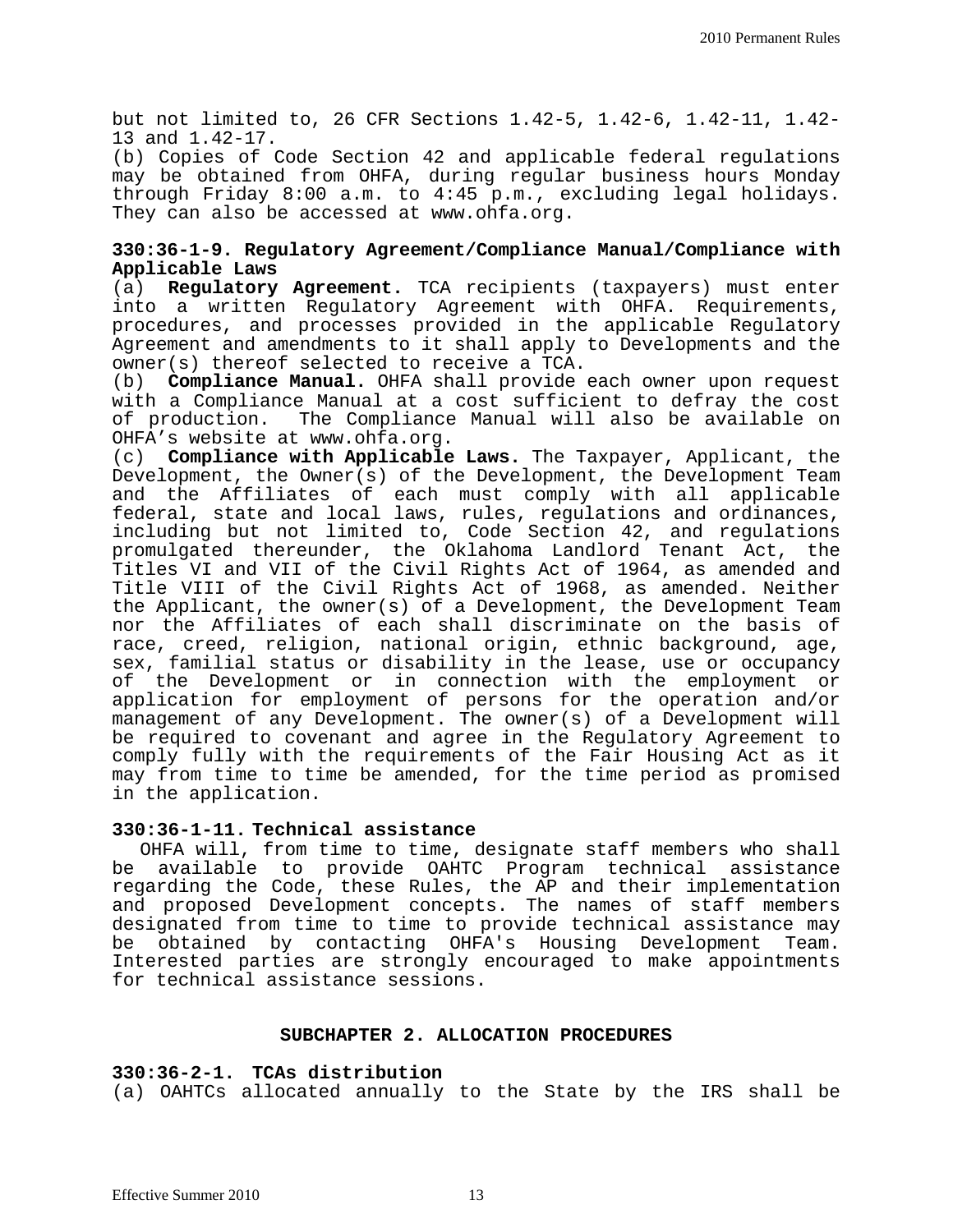awarded to Applicants selected through a formal application process governed by the Qualified Allocation Plan (QAP).

(b) TCAs will be awarded according to the Act, Code, these Chapter 36 Rules, the applicable AP, and at the discretion of the OHFA Trustees, by their formal action, giving consideration to Staff recommendation following a thorough review and financial feasibility analysis.

(c) The Trustees reserve the right, to consider and make an award of TCAs at any time as the Trustees, in their sole discretion, deem such award appropriate under the circumstances and facts presented to them. Approval of such an award shall be at a regularly scheduled or special meeting of the Trustees and shall be made by formal action, giving consideration to Staff review and recommendations.

(d) The AP shall be made available to parties considering the filing of an Application and interested parties upon request. Requests for the AP should be directed to the OHFA Housing Development Team or the AP can be accessed at OHFA's website, www.ohfa.org.

#### **330:36-2-2. Additional Credits**

(a) Guidelines for Applications for additional credits will be established in the annual AP. Limitations may be placed on types of developments, amount of additional credits, or type of applications.<br>(b) The ti

The timing of acceptance of applications for additional credits will also be established in the annual AP.

#### **330:36-2-3. Set-aside categories for TCAs**

(a) The annual allocation of OAHTC Program tax Credits made available to the State shall be divided into various set-aside categories, including but not necessarily limited to, specific set-aside categories of non-profits (as identified by a written<br>determination letter from the IRS), Rural 515, Other Rural, Elderly, and such other categories as OHFA Trustees, in their complete discretion, may adopt from time to time for inclusion in an applicable AP. Non-profits competing in the nonprofit set aside must be, at a minimum, a fifty-one percent (51%) Controlling

(b) Specific set-aside categories and amounts for each category may be determined from time to time by formal action of OHFA Trustees and shall be set out in the applicable AP. OHFA Trustees may, in their sole discretion, modify the amount of the State's annual allocation of Credits devoted to any set-aside, if they determine that the housing needs of the State so warrant, except for the maximum ninety percent (90%) allocation limitation to those other than non-profits as required by the Code.

#### **330:36-2-5. Geographic allocation of TCAs**

OHFA's jurisdiction for location of Developments shall be the<br>entire State of Oklahoma, and, subject to the priorities State of Oklahoma, and, subject to the priorities established from time to time in the applicable AP, OHFA may make awards of TCAs throughout the State.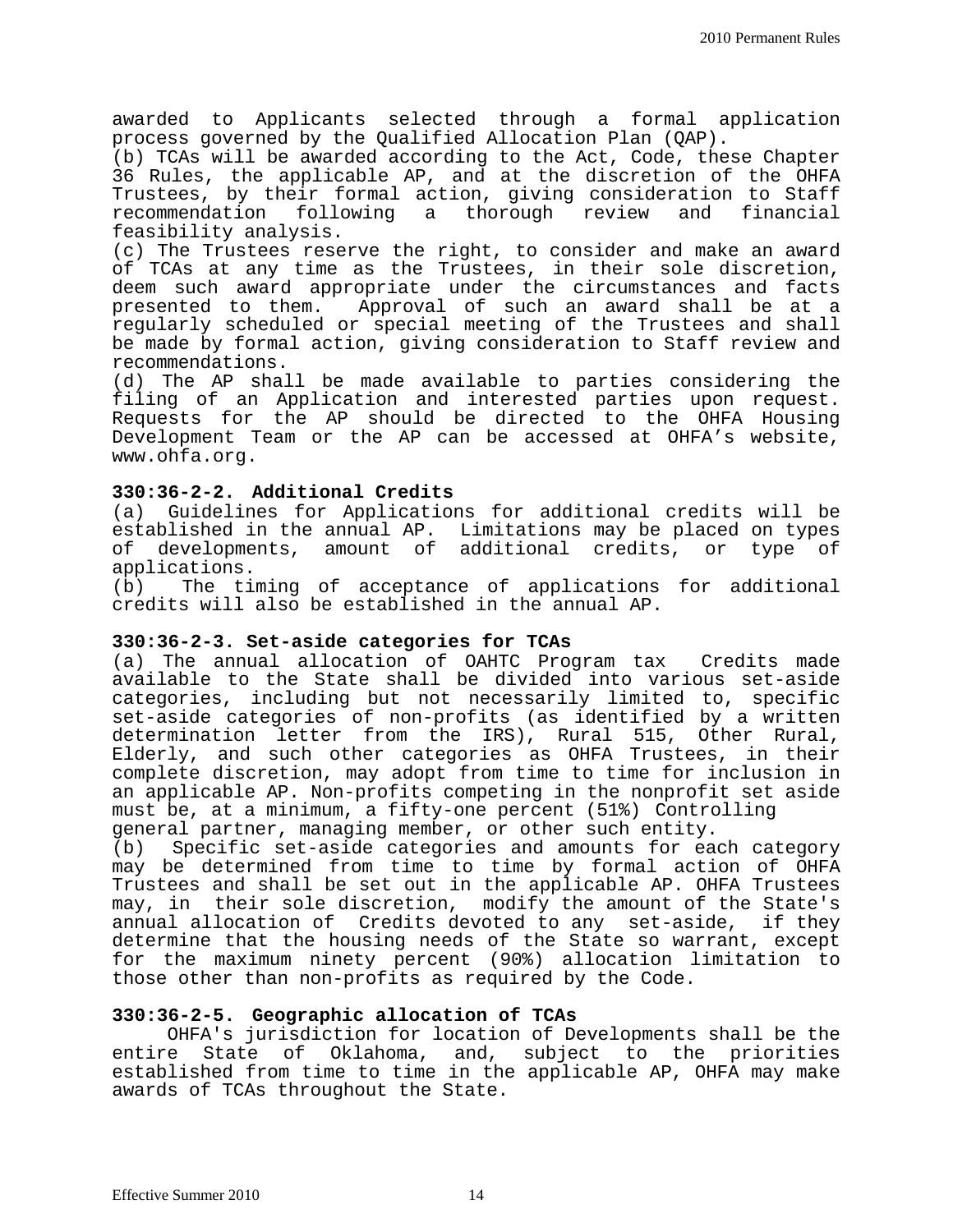#### **330:36-2-7. Award amounts**

(a) The maximum TCA for any one Development proposal shall be established in the AP.<br>(b) TCAs for amounts

TCAs for amounts less than applied for based upon OHFA's financial and feasibility analyses. In order to make the most efficient, equitable and practicable utilization of the State's<br>tax Credit allocation, the Trustees of OHFA may approve, giving Credit allocation, the Trustees of OHFA may approve, giving<br>deration to the recommendations of OHFA's staff, the consideration to the recommendations of utilization of funding from other housing programs administered by OHFA which may also result in a decrease in the amount of the TCA approved.

#### **330:36-2-9. Reallocation of additional tax Credits**

(a) Annually, additional tax Credits may become available for the award of TCAs as the result of:<br>(1) Development cancellations;

- 
- (2) Developments completed under original cost estimates;<br>(3) Credits allocated but not utilized; or,<br>(4) Other circumstances.
- 
- 

(b) In keeping with the applicable AP, OHFA may award TCAs based on the amount of Credits available, in the calendar year any such Credits first become available.

(c) The Trustees reserve the right, to consider allocations of TCAs outside the established reservation period(s)for a given<br>calendar year. The Trustees, in their sole discretion, reserve The Trustees, in their sole discretion, reserve the right to approve such an allocation of TCAs, provided the facts presented to them demonstrate a special circumstance or need and said allocation promotes the development of residential use housing within the State. Provided however, the Trustees also reserve the right to deny any request for an allocation of TCAs made outside the established reservation period(s) for a given calendar year. Consideration of all allocations of TCAs shall be made at a regularly scheduled or special meeting of the Trustees and shall be made by formal action, giving consideration to Staff review and recommendations.

(d) All Credits not awarded in any calendar year shall be carried over for use in the next calendar year, in accordance with the provisions of the Code, these Rules, the applicable AP and/or the formal action of OHFA Trustees.

#### **330:36-2-11. OHFA Development notification**

(a) OHFA shall, within fifteen (15) business days of receipt of an Application, and not less than thirty (30) calendar days prior to OHFA Trustee consideration thereof, notify, in writing, by certified mail or other form of traceable delivery system to provide proof of transmission and receipt, the Chief Executive Officer of each Local Governing Body of the jurisdiction within which the proposed Development is located at the time of application and the legislators who are entitled to such Notice, regarding the characteristics of the proposed Development located within their jurisdiction/district. All comments received from said Chief Executive Officer and/or legislator(s) during this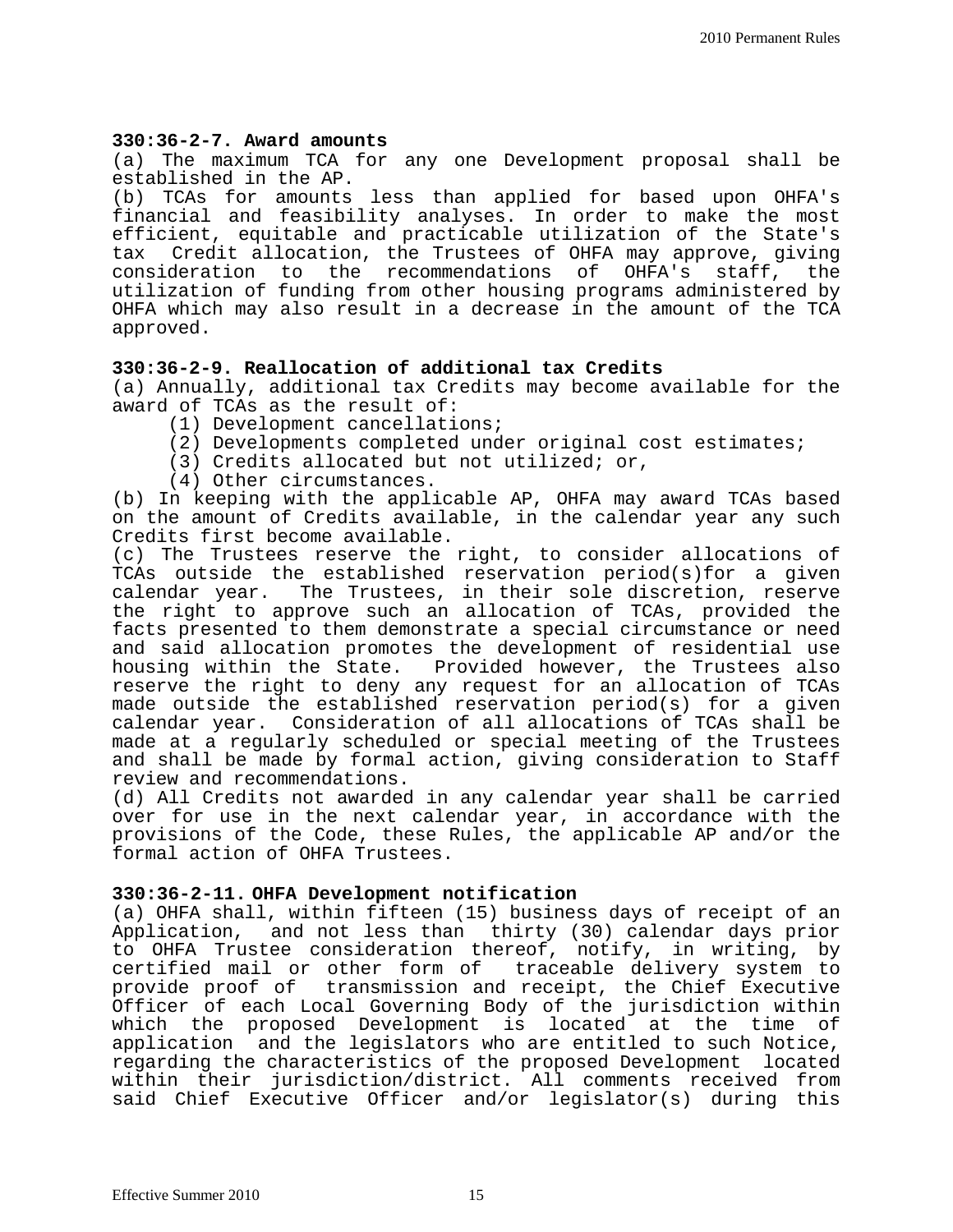thirty (30) day comment period will be presented to the Trustees for their consideration when reviewing a request for an allocation of Credits.

(b) If the application is considered at a different Board meeting than in the notice, this notification requirement is considered to be met.

**330:36-2-12. Communications with OHFA during Application Review**

(a) **Communications with OHFA Employees.** Following submission of an Application, neither the Applicant nor any representative or affiliate of the Applicant shall contact any OHFA employee, concerning the Application or any other Applications filed. OHFA reserves the right, in OHFA's sole discretion, to contact the contact person(s) identified by the Applicant for the purpose of clarifying any matter.

(b) **No Ex Parte Communications with the Board of Trustees of**  Neither an Applicant nor members of the public shall communicate, directly or indirectly, with the Board of Trustees regarding an Application under consideration by OHFA except upon<br>notice and opportunity for all parties to participate. parties to participate. Applicants and others who wish to communicate with the Board of Trustees must follow the specific steps as set forth in 330:36-2- 13.1.

(c) **Preliminary Review Report.** Following the release of the preliminary Review Report, the Applicant may submit questions or request clarification concerning the preliminary Review Report. All such questions or inquiries must be in writing, addressed to the Staff member designated in the cover letter accompanying the<br>preliminary Review Report. These questions may be submitted These questions may be submitted electronically. OHFA reserves the right to grant or deny requests for meetings with the Staff of OHFA at any time during the Application process. Any and all requests must be in

writing.<br>(d) **Final Review Report.** Upon issuance of the final Review Report by OHFA, communications with OHFA shall be made in the manner and time set forth in 330:36-2-13.

(e) **Noncompliance.** Failure to comply with this subsection 330:36-2-12 may result in termination of the review process and denial of the Application.

### **330:36-2-13. Preliminary Review Reports**

(a) Upon completion of its review of all applications, OHFA will forward OHFA's preliminary Review Report to the contact person identified by the Applicant in the Application. OHFA will mail the Review Report by certified mail with return receipt requested or other form of traceable delivery system to provide proof of transmission and receipt.<br>(b) The Applicant must

provide OHFA with any information requested by OHFA in the preliminary Review Report or other clarifying information by the deadline given in the cover letter accompanying the preliminary Review Report. Neither the Staff nor the Trustees will be required to consider a late response to the preliminary Review Report.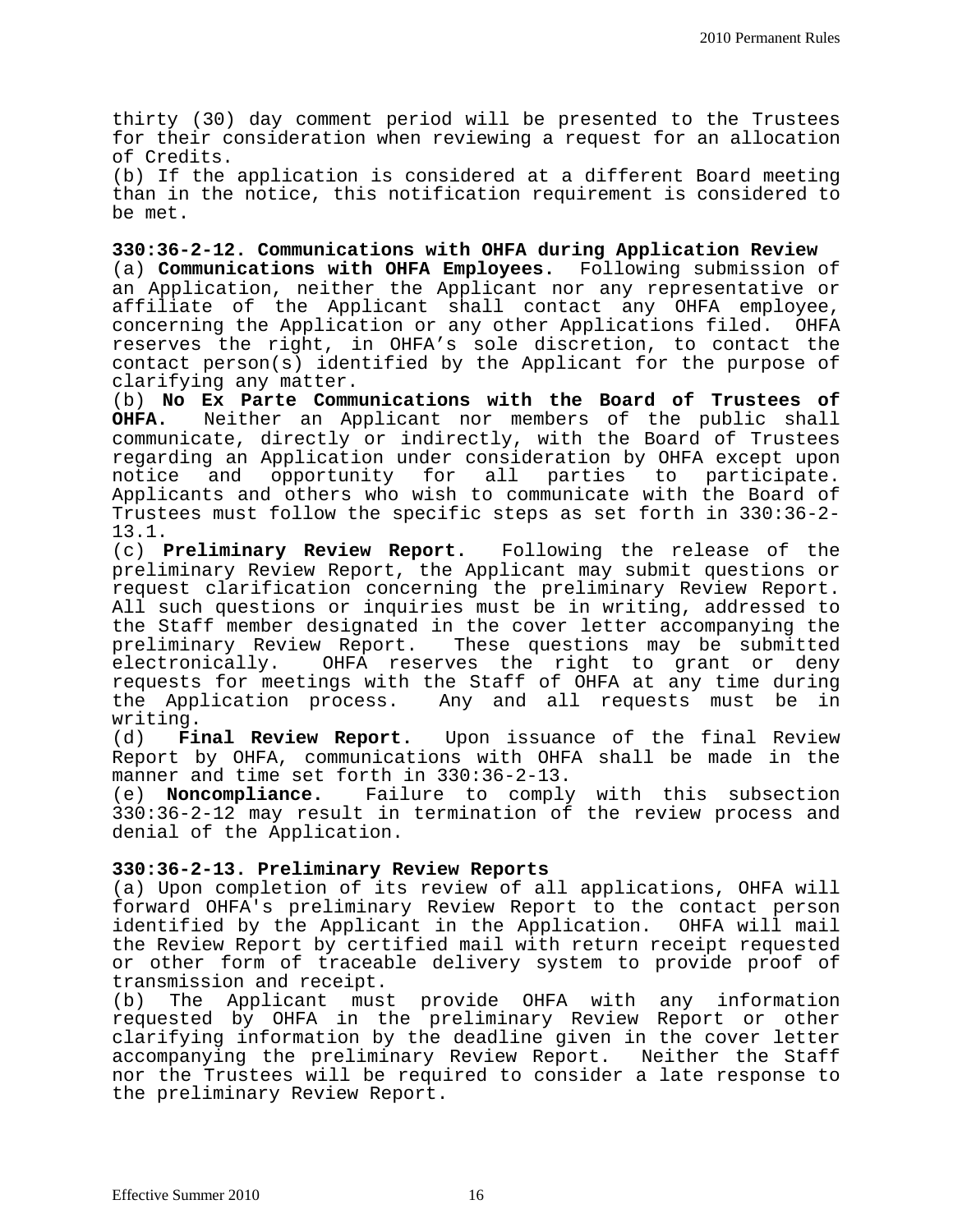(c) In the event the Applicant disputes any matter contained in the preliminary Review Report, including without limitation any finding, determination, recommendation or scoring by OHFA, the

Applicant's response to the Review Report must identify with specificity the disputed matter, finding, determination, recommendation, scoring, etc, and the Applicant's reason for disputing same, including any evidence which controverts the Review Report. Any applicable statutes, rules, regulations or<br>ordinances should be cited. Documentary evidence should be Documentary evidence should be attached.<br>(d) Fail

Failure to respond or dispute a finding or determination in the preliminary Review Report shall be deemed the acceptance of the finding or determination by the Applicant.

(e) The Applicant's response to the preliminary Review Report<br>must be in writing. Electronically transmitted responses, Electronically transmitted responses, including fax and e-mail transmissions, are not permitted and will not be reviewed. Applicants are encouraged to use certified mail, Federal Express or another carrier providing proof of timely delivery to OHFA.

## **330:36-2-13.1 Final Review Report.**

The Staff of OHFA will consider the Applicant's response to the preliminary Review Report prior to issuing the final Review<br>Report and making its recommendations to the Trustees. The Report and making its recommendations to the Trustees. Applicant will be informed of Staff's recommendations prior to the meeting of the Trustees where the Application is being considered. OHFA will mail a copy of the final Review Report and Staff's recommendations by certified mail with return receipt requested or other form of traceable delivery system to provide proof of transmission and receipt.

(b) In the event the Applicant disputes any matter contained in the final Review Report, Applicants must file ten (10) copies of any response(s) to the final Review Report or other information they wish the Trustees to consider not less than forty-eight (48) hours prior to the commencement of the meeting where the Application will be considered. Electronically transmitted responses, including fax and e-mail transmissions, are not permitted and will not be accepted or considered by the Staff or the Trustees.

(c) Failure to respond to Staff's final Review Report in a timely manner may result in the adoption of the final Review Report by the Trustees, including Staff's recommendations and exclusion of any additional documentation proffered by the Applicant for consideration of the Application by the Trustees.

(d) The Applicant's response to the final Review Report must be in writing.

#### **330:36-2-16. Carryover Allocations**

(a) **Code reference.** Code Section 42(h)(1)(E) provides that an Allocation may be made to a Qualified Building, as defined by Section  $42(h)(1)(E)(ii)$ , which has not yet been placed in service, provided the Qualified Building is placed in service not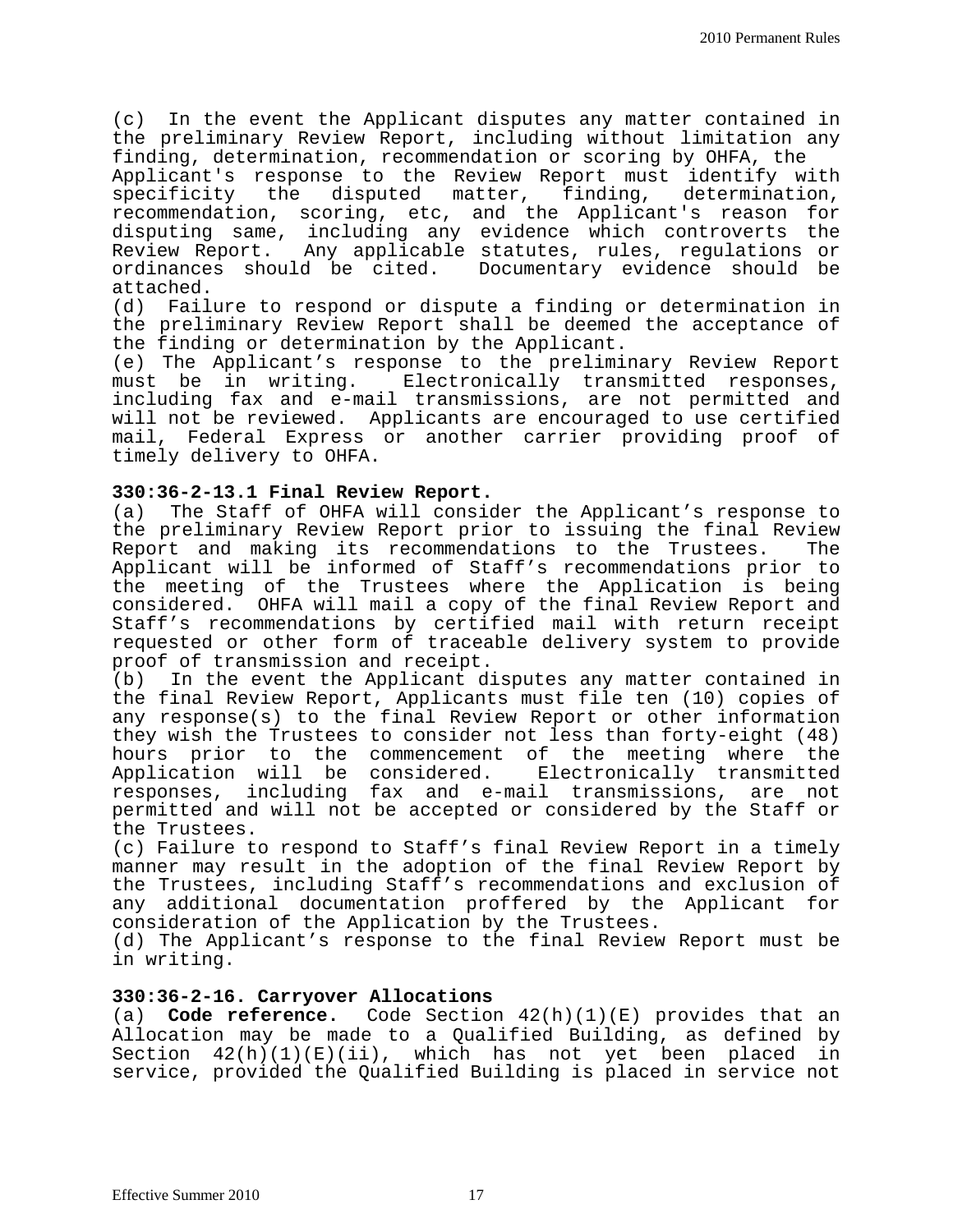later than the close of the second calendar year following the calendar year of the Allocation.

(b) **Carryover Allocation requests.** An eligible Applicant must request in writing the approval of a carryover of an Allocation of the applicable calendar year, at a date specified in the AP. The Taxpayer must satisfy all requirements of the Code and this<br>section and file proof of same with OHFA, except the and file proof of same with OHFA, except the verifications required by 330:36-2-16(d) of the calendar year in which a Carryover Allocation is sought. The certifications and opinions required by 330:36-2-16(d) must be received by OHFA one (1) calendar year after the date that the allocation was made. All documents requested by OHFA must be provided by the Taxpayer. (c) **Carryover Allocation basis.** To qualify for a Carryover Allocation, the Taxpayer must demonstrate that the Taxpayer's basis in the Development, at one (1) calendar year after the date of allocation, is more than ten percent (10%) of the Taxpayer's reasonably expected basis in the Development. Developments that fail to meet the ten percent (10%) Test will not have a valid carryover allocation.

(d) **Verification of basis.** The Code requires OHFA to verify that the Owner has, by one (1) calendar year after the date of<br>allocation, incurred more than ten percent (10%) of the allocation, incurred more than ten percent (10%) of the<br>reasonably expected basis in the Development (land and reasonably expected basis in depreciable basis). The Taxpayer must file with OHFA a written certification, under penalty of perjury and in the form prescribed by OHFA, certifying that more than ten percent (10%) has been expended, in one (1) calendar year. The certification must be accompanied by a written opinion of the Taxpayer's certified public accountant, in a form acceptable to OHFA. It must state that said certified public accountant has examined all eligible costs incurred with respect to the Development and that, based upon this examination, it is the certified public accountant's belief that the taxpayer has incurred more than ten percent (10%) of its reasonably expected basis in the Development by one (1) calendar year as determined in conformity with the Code and Treasury Regulations. OHFA's determination as to the satisfaction of the ten percent (10%) requirement is not binding upon the IRS and does not constitute a representation by OHFA to the Taxpayer or any other party to that effect.

(e) **Carryover Allocation Agreement.** The Taxpayer must submit to OHFA an executed Carryover Allocation Agreement, in a form approved by the Trustees of OHFA, in the year in which the Carryover Allocation is requested.

(f) **Notification of placed in service date.** Applicant must notify OHFA within thirty (30) calendar days of the date the Development is placed in service or be subject to loss of any Allocation. Notice will consist of submission of copies of the Certificates of Occupancy for each building and completion of any and all forms as may be required in the AP.<br>(q) Development based Allocation. An Allocation pursuant to

Development based Allocation. Code Section 42(h)(1)(F) must meet the requirements of Code Section 42(h)(1)(F), all applicable Treasury Regulations, and these Chapter 36 Rules.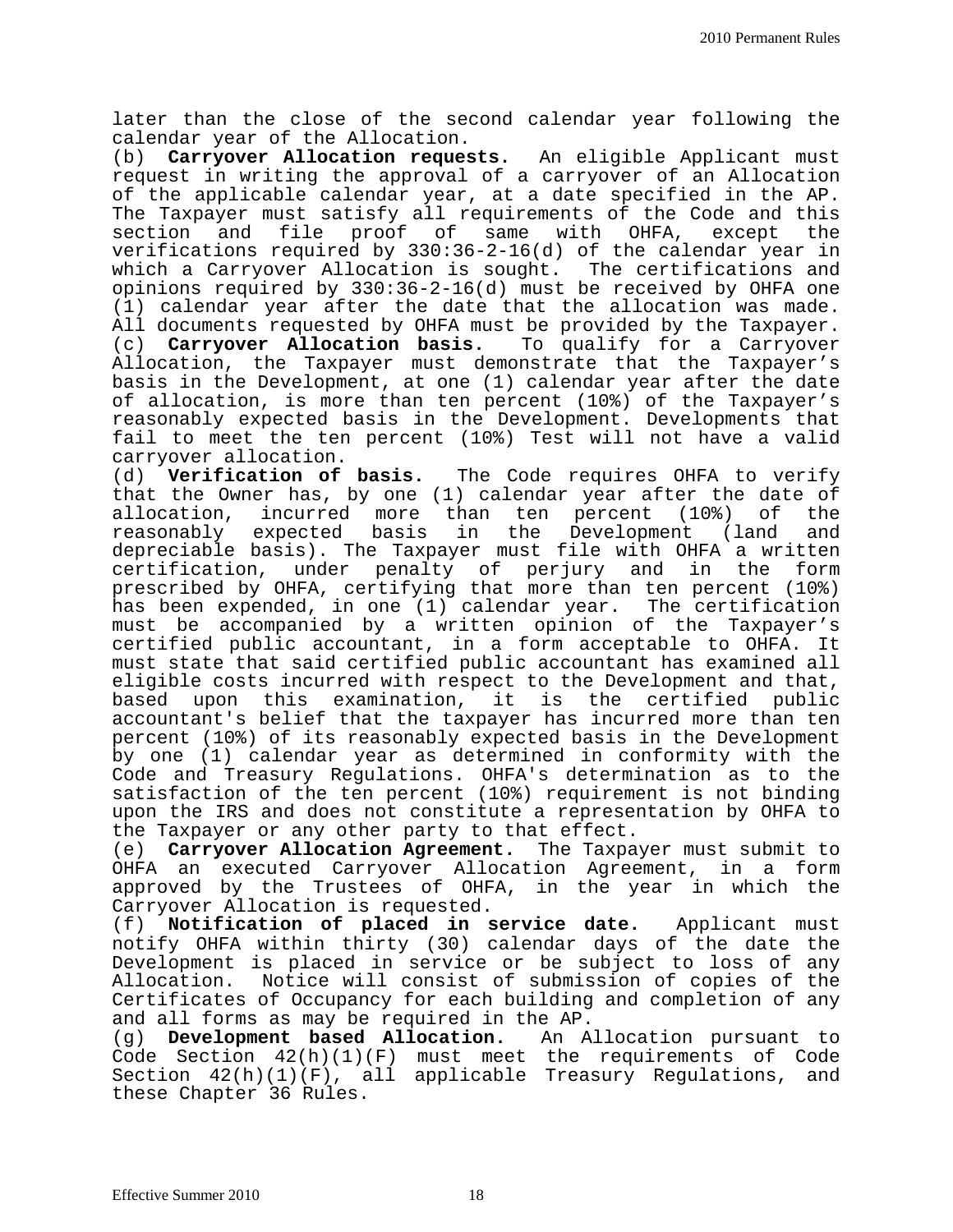# **330:36-2-17. Final Allocations**

Applicants must have previously been approved for a Reservation, either in a prior year or previously in the calendar year in which the request is made.

(b) **Deadline for filing.** Owner's request for approval of the Final Allocation must be received by OHFA at such date as OHFA may specify in writing to the Owner. Failure to file a timely Final Allocation accompanied by all required documentation may result in the denial of the Final Allocation and a determination by the Trustees that the Credits have been returned by the

Applicant.<br>(c) **Complete filing.** The Final Allocation must be accompanied by all evidence or documentation required by the Program Rules then in effect, and such other information or documentation which may be requested by OHFA, in its sole discretion, to verify compliance with the Code, the Program Rules and the Resolutions, and to verify the amount of the Final Allocation. A complete and executed Regulatory Agreement in the form provided by OHFA and ready for filing, together with the appropriate fees, including<br>without limitation applicable filing fees and compliance applicable filing fees and compliance<br>be filed with the Final Allocation. The monitoring fees, must be filed with the Final Allocation. Regulatory Agreement shall contain provisions for regulation and enforcement by OHFA and such additional provisions as may be necessary to assure compliance with Section 42 of the Code or to

give effect to the requirements of OHFA.<br>(d) **Additional requirements.** In addit In addition to the opinions and certifications of professionals which may be required to be filed with OHFA pursuant to 330:36-2-16 in connection with a request for a Carryover Allocation, prior to making a final Allocation, OHFA will require:

(1) An audited certification of the total Development costs, and the eligible basis and qualified basis of each Building in the Development and the sources and uses of funds for the Development prepared from an independent certified public accountant.

(2) All opinions must be in a form satisfactory to OHFA and must indicate that the professional has made an independent inquiry into the matters contained therein.

(e) **Approval.** Upon receipt of a completed Final Allocation, OHFA will conduct a final feasibility analysis. Approval of the Final Allocation is subject to Owner's continued compliance with the<br>Code, the Program Rules, the Resolutions, all terms and the Program Rules, the Resolutions, all terms and conditions of this Agreement, Owner's payment of all fees required by the Program Rule.<br>(f) **Issuance of Form 8609(s).** 

Subject to the approval of the Final Allocation by the Trustees, OHFA will, upon notification by Owner that the Development (or any Building therein) has been placed in service, issue IRS Form 8609(s) respecting each such Development (or each Building therein) to the extent required by, and in accordance with, the Code and the Program Rules. No Form 8609(s) shall be issued if OHFA has not received an executed Regulatory Agreement and all Exhibits thereto, applicable fees,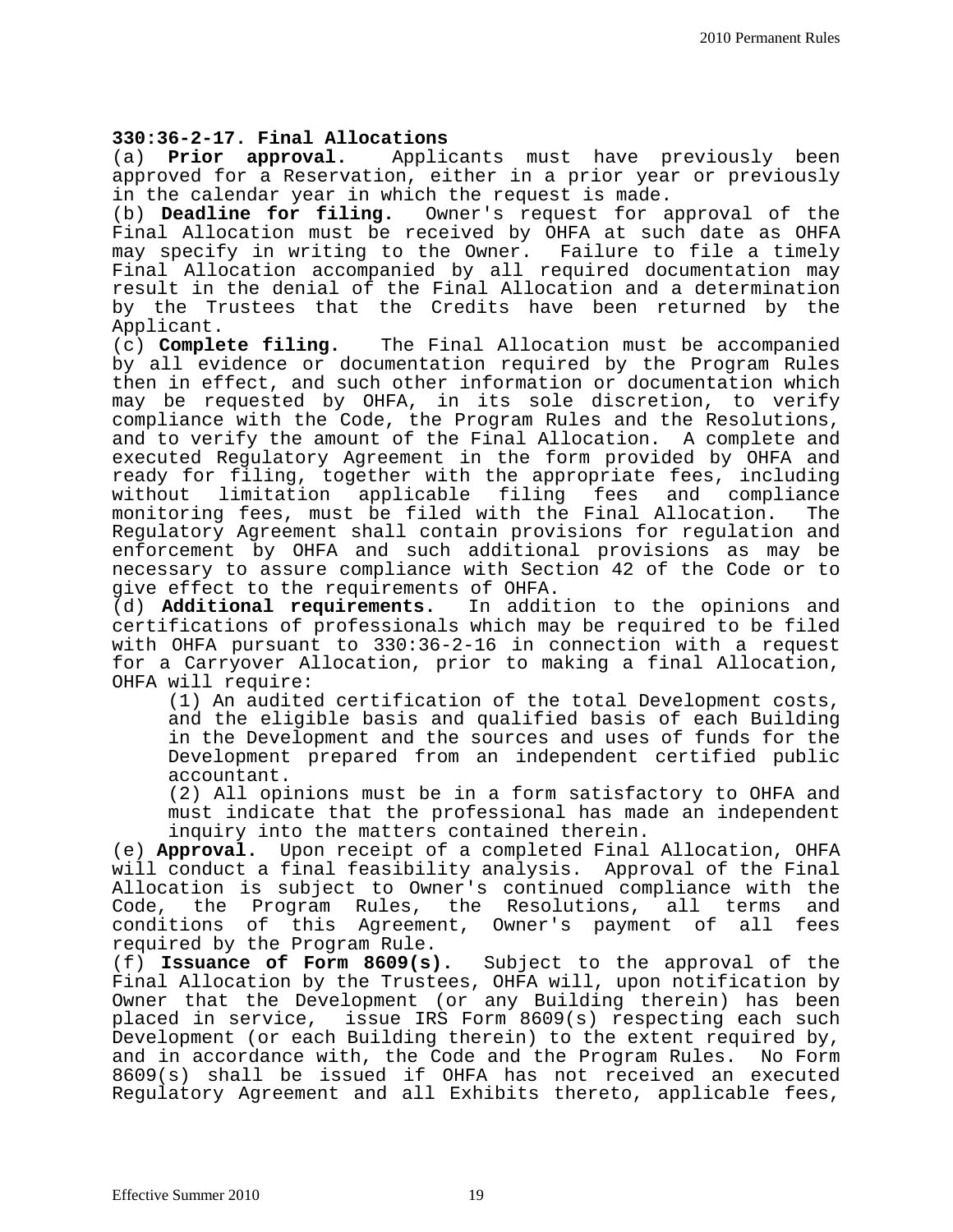and resolution of issues acceptable to OHFA's satisfaction.

#### **SUBCHAPTER 4. DEVELOPMENT APPLICATIONS AND SELECTION**

#### **330:36-4-1. Development Applications**

 For the purpose of selecting Applicants and Developments for awards of TCAs all Applicants must submit an Application in the form prescribed in the applicable AP. The Application shall set forth, in a clear and concise manner, Threshold and Selection Criteria that conform to the Code, these Chapter 36 Rules, QAP, and the applicable AP. All Applications submitted to OHFA must contain sufficient information to permit OHFA staff to:

(1) Make a factual determination as to whether, on its face, the Application satisfies each of the applicable Threshold Criteria, including Underwriting Standards set forth in the applicable AP; and

 (2) Make a factual determination as to whether, on its face, the Application is to be evaluated under any set-aside category established by the AP; and

(3) Conduct a review, assessment, and evaluation for selection as described in the applicable AP.

#### **330:36-4-1.1. Bond financed developments**

(a) Taxable or tax-exempt bond developments financed at least fifty percent (50%) with the proceeds of tax-exempt bonds subject to the private activity bond volume cap are required to comply with all the requirements of these Rules with the exception of the competitive selection process.

(b) Terms of the bond financing must be submitted at time of application for tax credits, and Evidence of the bond financing must be submitted at least ten (10) business days before the board meeting wherein the four percent (4%) tax Credits are to be awarded. Failure to comply with this requirement may result in no tax Credits being allocated.

(c) Code requirements for bond financed developments must be met in addition to the AHTC requirements, i.e., rental units, rents,<br>student exemptions, transfers on site, occupancy changes, transfers on site, occupancy changes, verification of assets.

(d) Deadlines for the submission of Applications for bond financed developments will be established in the AP.

#### **330:36-4-2. Selection of Applications for award of TCAs**

(a) **General.** For the purpose of selecting Applications for awards of TCAs, OHFA may annually develop Threshold and Selection Criteria that conform to the Code, the OAHTC Program purposes and these Chapter 36 Rules for inclusion in the next year's AP. The number, severity, or value of any one or more of the Threshold or Selection Criteria items may be increased by adoption of an AP for a given year that contains such increased Threshold or Selection Criteria items. However, each AP must contain, as a minimum standard for approval of any Applications for the award of any TCAs, for any applicable AP, criteria to evaluate set-asides and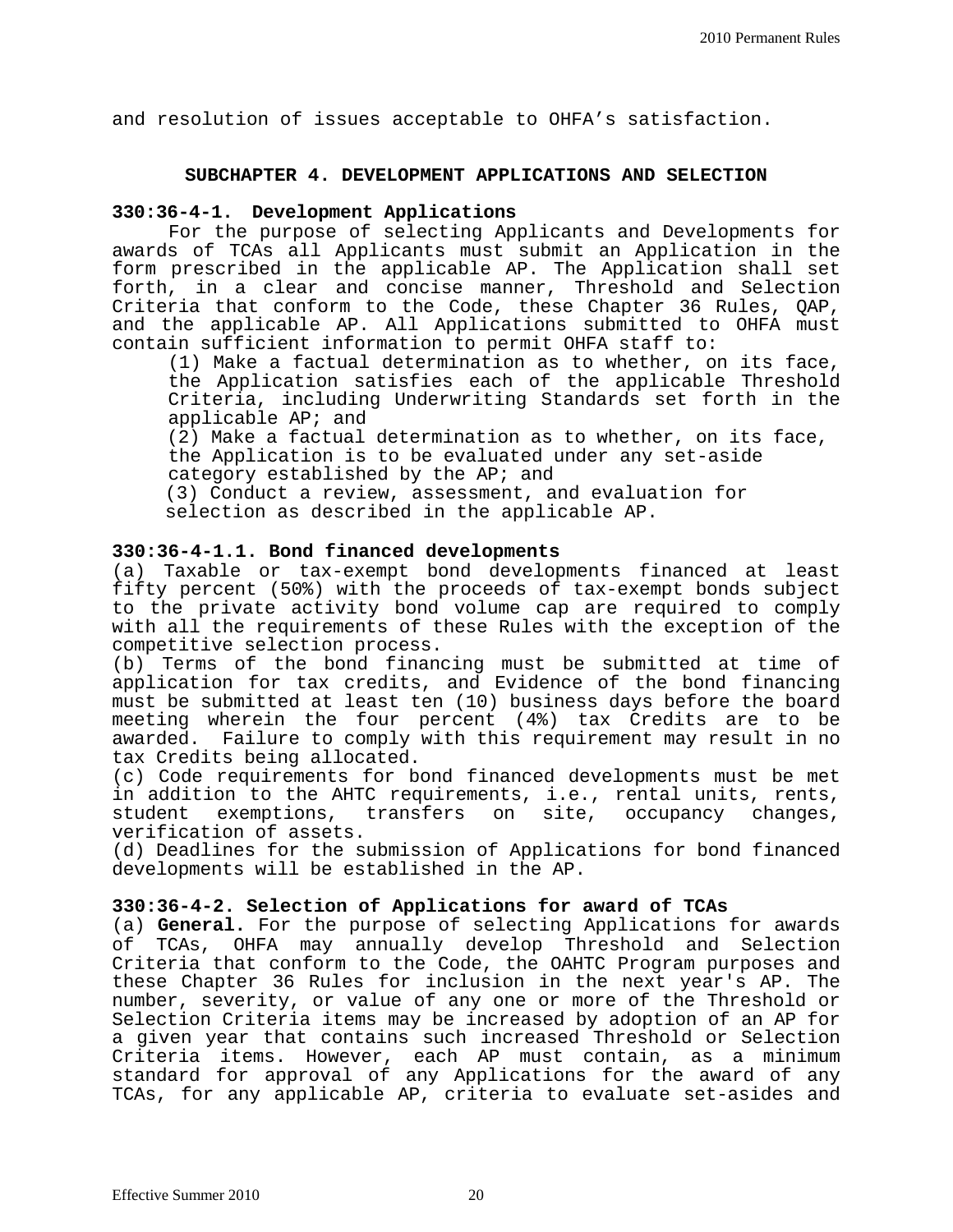all Threshold and Selection Criteria.

(b) **Minimum Threshold Criteria.** Failure to meet all Threshold Requirements set forth in the AP upon initial submission of the Application may result in the Application being rejected without further review. The Threshold Criteria may include, but are not necessarily limited to the following:

(1) **Notice Requirements.** The provisions of this subsection apply to all Applicants for a TCA, must be satisfied not less than thirty (30) and no more than<br>ninety (90) calendar days prior to submission of an ninety (90) calendar days prior to submission of an<br>Application. Each application requires notice. If the Each application requires notice. application is considered at a different Board meeting than in the notice, this notification requirement is considered to be met.

(A) **Written Notices.** The Applicant must notify, in writing and by certified mail, the local Chief Executive Officer of the local Governing Body, Chairman of the appropriate county commissioners, state legislators (or their successor) within whose district the development is located at the time of application regarding their intent to submit an application. This written notice shall serve to provide a reasonable<br>opportunity to comment on the application. All notice opportunity to comment on the application. requirements must be satisfied not less than thirty (30) and no more than ninety (90) calendar days prior to submission of an Application. Each application requires notice.

(B) **Additional notice requirements.** If the site for the development is not located within the specific corporate limits of an incorporated town or city, but is within two (2) miles of an incorporated town(s) or city(ies) limits, Applicant must provide the same notice to each such town(s) and city(ies) as if the site was located within the corporate limits of each such town(s) and city(ies). All notice requirements must be satisfied not less than thirty (30) and no more than ninety (90) calendar days prior to submission of an Application. Each application requires notice.

(C) **Publication notice.** Notice of an Applicant's intent to file an Application shall also be published in a newspaper of general circulation in the area wherein the Development will be located. All notice requirements must be satisfied not less than thirty (30) and no more than ninety (90) calendar days prior to submission of an Application. Each application requires notice. The requirements for the publication notice will be in the annual AP.

(2) **Market analysis.** All Applicants must submit third party, independent housing market analyses conforming to the Threshold Criteria set forth in the applicable AP, demonstrating and documenting the status of the market demand for the type and number of housing units proposed to be developed. The market analysis must be prepared no more than twelve (12) months prior to the date Application is filed with OHFA.

(3) **Nonprofit owners.** Applicants proposing Developments under the nonprofit set-aside must demonstrate and document that the Nonprofit owner and/or Nonprofit ownership participant meet the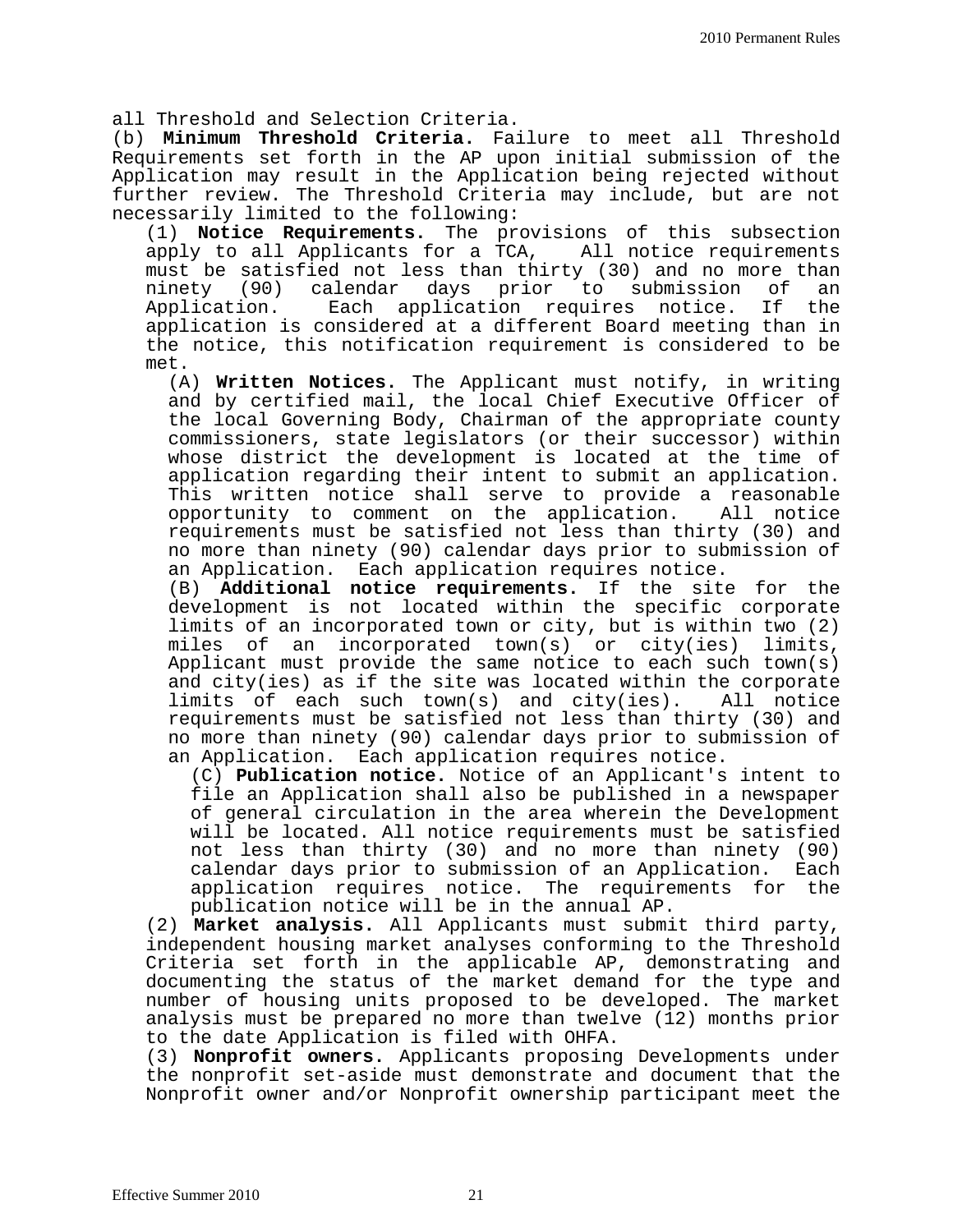definition of a nonprofit as defined in Section 42h(5)(C) of the Code and these Chapter 36 rules at 330:36-1-4. Applicants for nonprofit set-aside TCAs must demonstrate that the Nonprofit participant:<br>(A) is at least a

is at least a minimum of fifty-one percent (51%) cogeneral partner, co-managing member, or a controlling stockholder, or can otherwise demonstrate ownership of, or the contractual obligation to acquire a controlling interest in the proposed Development by not later than the date the<br>Development is substantially completed and commences is substantially completed business;

(B) will materially participate, on a regular basis, in the planning and construction of the Development, and in the operation and management of the Development throughout the entire compliance period pursuant to 26 CFR § 1.469;

(C) has a Board of Directors and Officers that are independent from any for-profit Development partner;

(D) is duly authorized to do business within the State; and (E) has at least one demonstrable year of affordable housing experience.

(4) **Resolution of local support.** Applicants must provide documentation of official local support for the Development by the jurisdiction within which the proposed Development is located at the time of application, i.e. the Local Governing Body. The required documentation must be in the form of a resolution duly adopted by the Local Governing Body, and must be in a form that shall be subject to approval by OHFA. If there are any conditions in the resolution, OHFA may exercise its discretion to contact the governing body to ascertain the

potential impact of the conditions.<br>(5) **Capacity and prior performa** (5) **Capacity and prior performance.** Each Applicant must demonstrate and document the degree of expertise of Applicant<br>and owner in the use of TCAs and the Development, the use of TCAs and rehabilitation and/or conversion, management and operation of properties related to the type of the proposed Development. Applicants, Owners, and their Affiliates, including all Development team members, shall be examined in regard to their Placed in Service Developments, and the record of compliance performance within Oklahoma and other states in which the Development team members have developed or are developing affordable housing. The removal as a General Partner may be considered lack of capacity and performance. Applicants with existing Developments may be ineligible for a TCA where OHFA has or receives notice of uncorrected or repeated instance of nonperformance by Applicant, owner, or any of their Affiliates, and may include any of their Development team Instances of non performance may include, but not limited to:

(A) failure to meet and maintain minimum property standards;<br>(B) failure to meet and maintain any material aspect of a failure to meet and maintain any material aspect of a Development as represented in a Development Application;

(C) have been involved in uncured financing defaults, foreclosures, or placement on HUD's list of debarred contractors;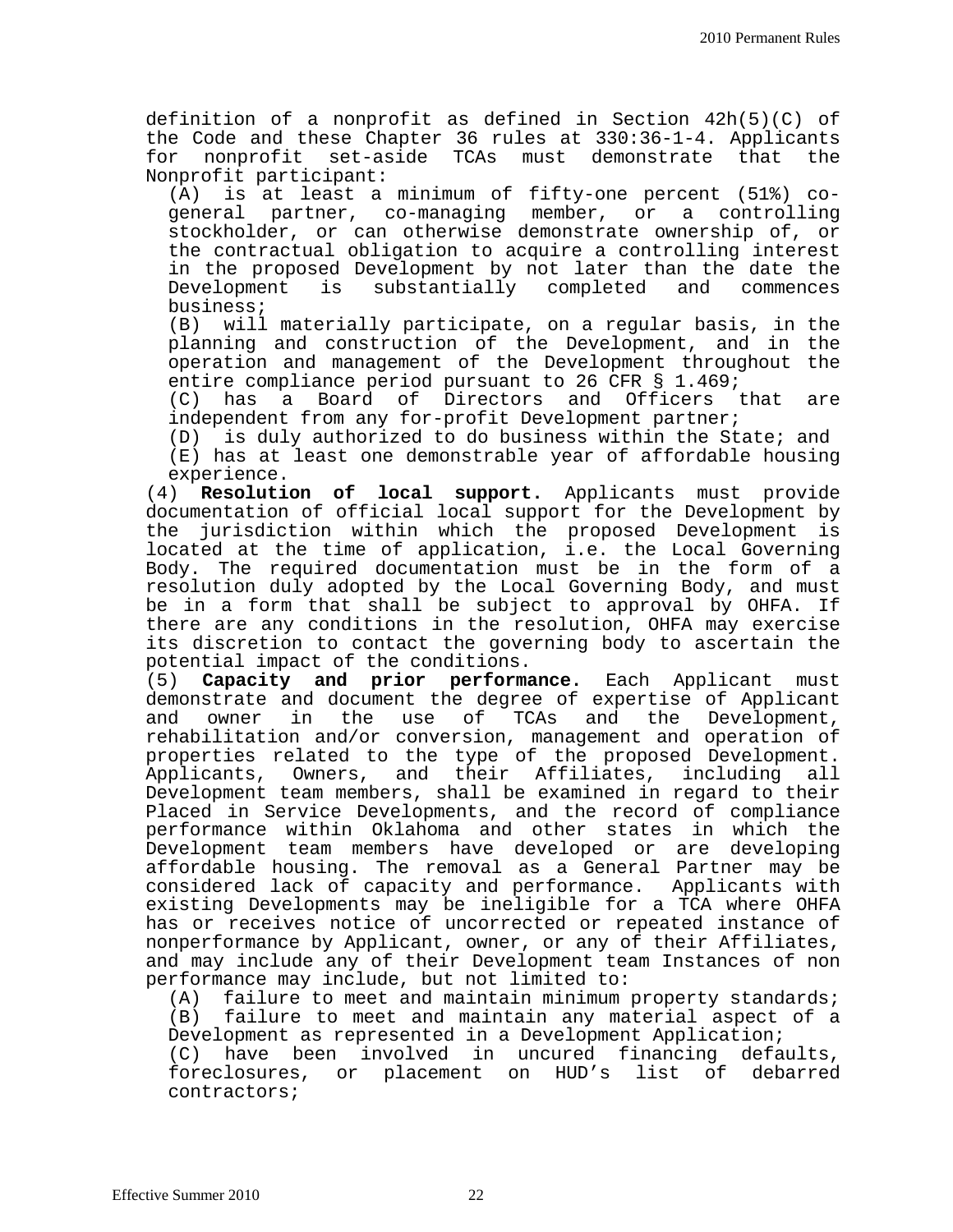(D) events of material uncorrected non-compliance with any Federal or State assisted housing programs within the prior seven (7) years; or

(E) the appointment of a Receiver; conviction on a felony criminal charge; or bankruptcy within the prior seven (7)

years.<br>(F) f failure to comply with OHFA's requests for information or documentation on any development funded or administered by

OHFA.<br>(6) Ac Acquisition Credits. Applicants requesting acquisition Credits must provide an opinion of counsel, in a form satisfactory to OHFA, that the requirements of Code Section  $42(d)$  (2)(B) have been met or a waiver obtained from the IRS. If an existing waiver or waiver to be granted is claimed, copy of the waiver letter or a copy of the letter indicating a waiver will be granted and is forthcoming must be included in the applicant's Development proposal.

(7) **Financial feasibility and viability**. Applicants must demonstrate with their financing that there are firm commitments to the Development's financial feasibility and viability as a qualified low-income housing Development throughout the extended use period. Applicant must demonstrate<br>to OHFA's satisfaction that the Applicant has financing OHFA's satisfaction that the Applicant has financing commitments for one hundred percent (100%) of the project's estimated construction and permanent Commitment letters must include loan amount, interest rate, loan term, debt service coverage ratio (permanent lender), loan amortization period (permanent lender), borrower, loan fees, collateral and conditions precedent to funding. Requirements set out in  $36-4-2.2-1(b)(c)$  and (d) are part of the analysis for financial feasibility.<br>(8) **Readiness to proc** 

proceed. Applicants must demonstrate readiness to proceed in a timely manner should they be awarded a TCA. Factors that may be considered regarding Development readiness may include but not be limited to:

(A) site control; and

(B) Applicant must provide preliminary plans or specifications; and

(C) proper zoning for the proposed Development.

(9) **Public Housing Wait Lists**. Each Application will be analyzed and evaluated as to the extent to which it is demonstrated that the local or State public housing authority documents the presence of a client waiting list for affordable housing units in the locale of the proposed development.<br>(10) **Capital needs assessment.** No allocations

**assessment.** No allocations for rehabilitation will be made unless preceded by a capital needs assessment performed by a qualified independent third-party (architect, engineer, contractor, Rural Housing Services) which considers the proposed rehabilitation activities to ensure that the proposed improvements plus reserves have a useful life that meets the full term of affordability based on extended use agreements. The assessment should also demonstrate the need for<br>the rehabilitation work and in the degree proposed. In the rehabilitation work and in the degree proposed.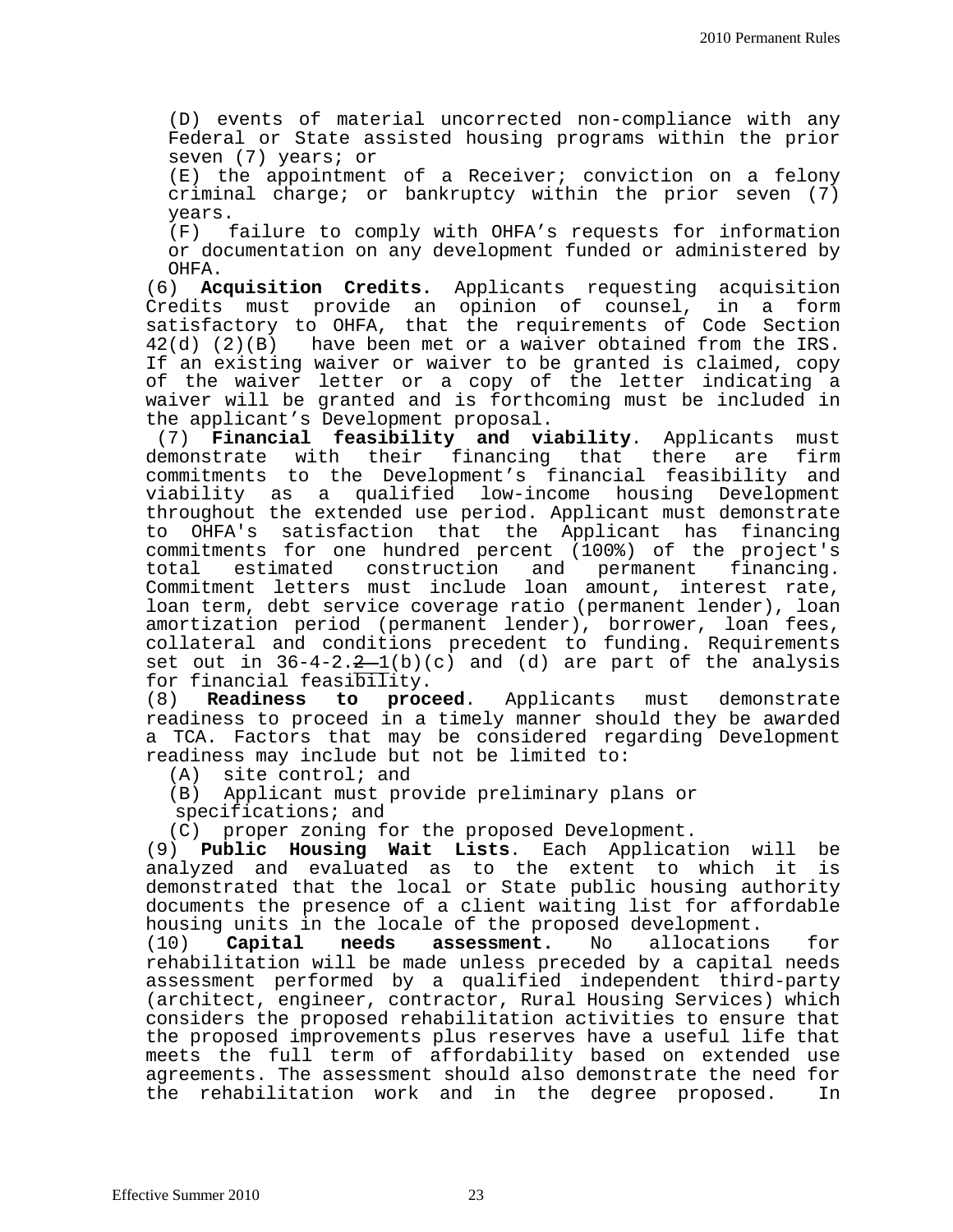addition, all rehab developments must include a complete, detailed tenant income audit that identifies all existing tenants and their income. The audit shall separately identify those tenants whose income exceeds applicable income limits.

(12) **Development amenities.** Each Application will be analyzed and evaluated as to commitments made therein for the provision of amenities. Amenities and documentation requirements will be established in the annual AP.

(c) **Selection criteria.** The Selection Criteria shall be set forth in the appropriate AP, and may include, but not necessarily be limited to the following:

(1) **Income targeting.** Each Application will be analyzed and evaluated as to the extent to which it is demonstrated therein a commitment to target lower-income populations. Points will be awarded based on the percentage of total AHTC units targeted to persons at or below fifty percent (50%) AMFI to the total number of AHTC units in the project. A sliding scale for points will be established in the annual AP.

(2) **Term of affordability.** Each Application will be analyzed on its ability and evaluated as to any commitments made therein in regard to serving qualified tenants for a period of time longer than the minimum required by the Code. Points will be awarded for an extension of the term of affordability beyond the minimum required by the Code and established in the annual AP.

(3) **Development location and housing characteristics.** Each Application will be analyzed and evaluated as to the geographic location and prevailing market conditions for the proposed Development. Locations and points will be established in the annual AP.

(4) **Development Leverage.** Each Application will be analyzed and evaluated as to the extent to which it results in tangible, cost beneficial investments or contributions to the proposed Development. Leverage shall be considered as the proportion or percentage of leverage resources to total eligible basis. Points for this criterion will be established in the annual AP. (5) **Community Support.** The extent to which local governments and other community partners commit support for a proposed development will be analyzed. Support must be directly related and of direct value to the proposed project. Eligible evidence

of support and points will be established in the annual AP.<br>(6) **Applicant/Owner Experience.** Each Application will (6) **Applicant/Owner Experience.** Each Application will be analyzed and evaluated as to the experience of the Applicant and/or the Development Team in owning and successfully operating Developments in the LIHTC Program. Points available under this criterion will be established in the annual AP.

(7) **Management Experience.** Each Application will be analyzed and evaluated as to managing or providing management for Developments in the LIHTC Program. Points available under this criterion will be established in the annual AP. This evaluation will be based on the experience of the management team members. Changes in management may not occur after the Reservation without the prior written approval of OHFA.

(8) **Tenant/Special Needs Populations.** Each Application will be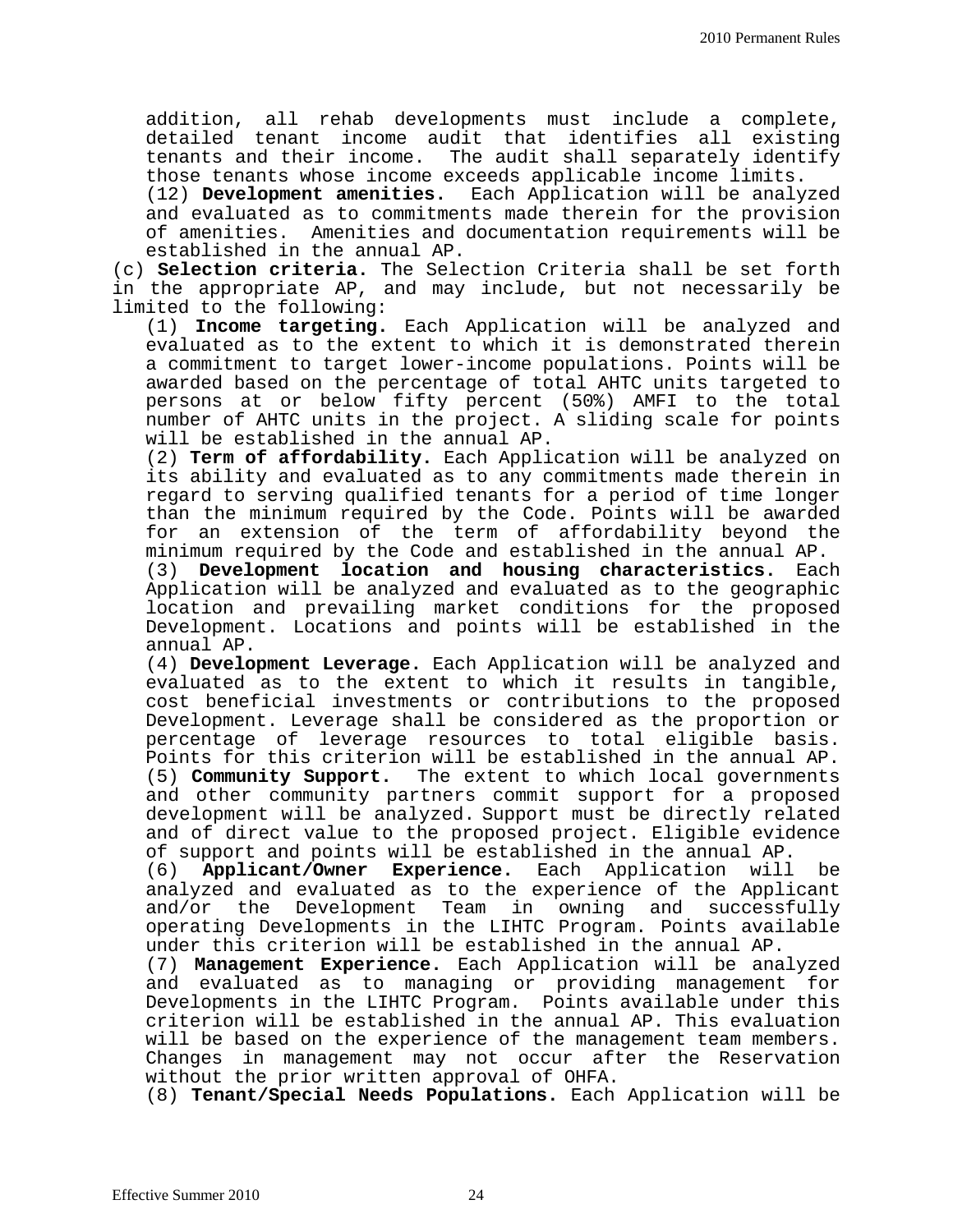analyzed and evaluated as to the extent to which commitments are made therein to serve Special Needs populations. Points available under this criterion will be established in the annual AP and will be based upon a percentage of units dedicated to special needs.

(9) **Tenant populations of individuals with children.** Each Application will be analyzed and evaluated as to the extent to which it is demonstrated that the development will provide amenities and a unit mix conducive to families/individuals with Points available under this criterion will established in the annual AP. To be eligible, the market study must indicate a need for family units.

(10) **Tenant ownership.** Points available to applicants proposing for single family home ownership after the Compliance Period will be established in the annual AP. Applicants must submit a detailed plan which includes projections on maintenance, tenant reserve funds, etc. which will be evaluated for feasibility.

(11) **Preservation of 15 year old affordable housing units.** Points and criteria may be established in the AP for the preservation of affordable housing.

(12) **Energy Efficiency of a development.** Points will be established in the AP to encourage energy efficiency developments. This may be a separate point category, or it may be combined within another threshold or selection category.<br>(13) **Historic Nature of a development.** Points will

(13) **Historic Nature of a development.** Points will be established in the AP regarding the historic nature developments. This may be a separate point category, or it may be combined within another threshold or selection category.

(14) **Negative Points**. OHFA Staff will deduct points for records of poor performance. Point deductions will be established in the AP.

(15) **Tie-breaker.** In case there are applications with the same final score in any set-aside, a drawing shall occur at the Board of Trustees meeting in which the applications are being considered for funding. All applications with the same score<br>in any set-aside will be entered in the drawing. The first in any set-aside will be entered in the drawing. application drawn, will be funded first, the second application drawn, will be funded next, and so forth until such time as the<br>tax credits have been allocated under the set-aside. credits have been allocated under the set-aside. Applications not drawn under a set-aside will be placed in the next set-aside in which they qualify in rank score order.

(d) **OHFA discretion.** Not withstanding the point ranking under the Selection Criteria set forth above under  $330:36-4-2.1(c)$ , the OHFA Board of Trustees may in their sole discretion allocate Credits to a project irrespective of its point ranking, if allocation is:

(1) in compliance with Code Section 42;

(2) in furtherance of the housing goals set forth herein, in the AP or any formally adopted resolution of the Trustees; and (3) determined by the Trustees to be in the interests of the citizens of the State.

**330:36-4-2.1. General program requirements and limitations** (a) **General. [Reserved]**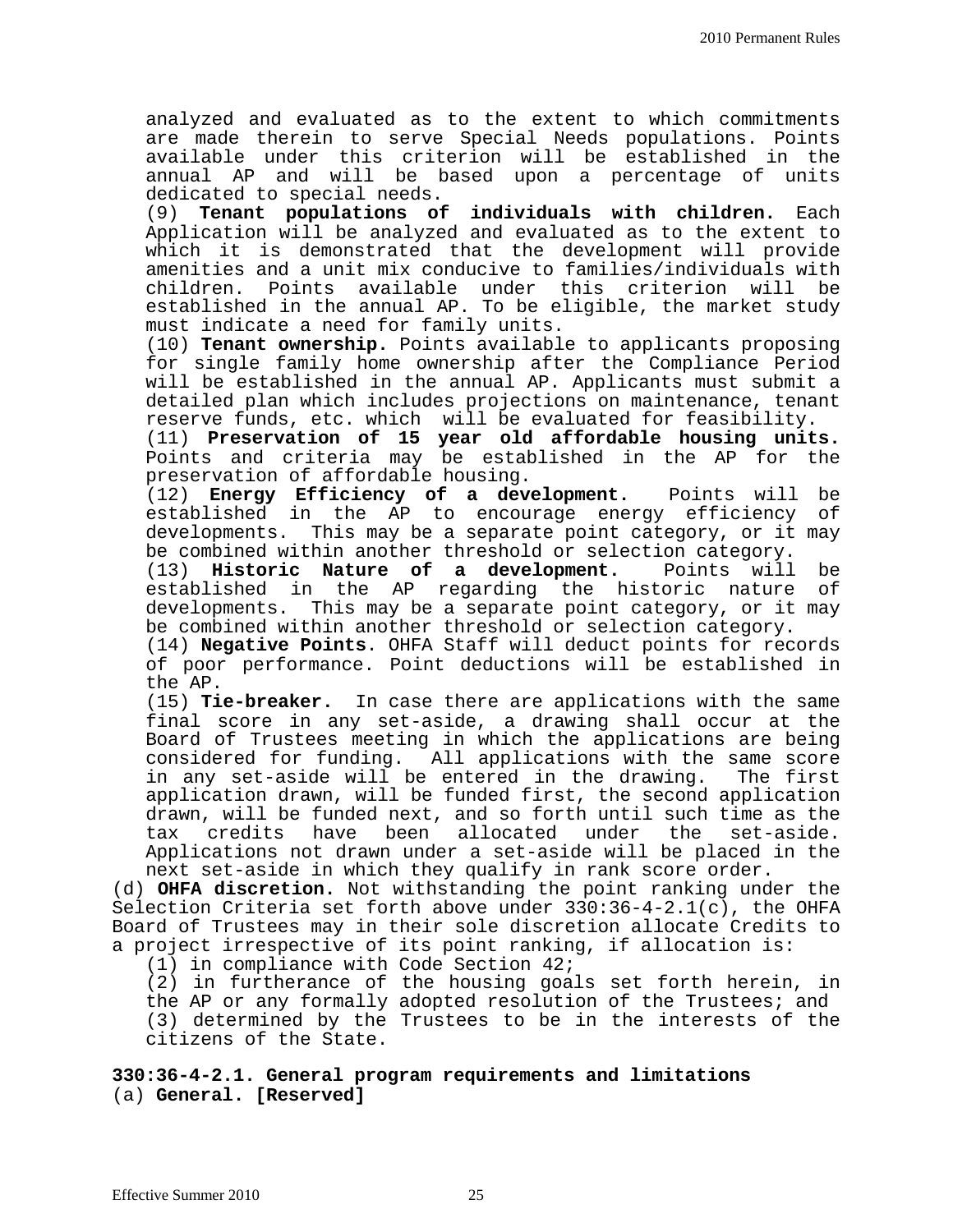(b) **Developer Fee limitations.** The amount of allowable Developer Fees shall be limited to:

(1) **Small developments.** Developer Fees may not exceed eighteen percent (18%) of the Eligible Basis, excluding the Developer Fees.

(2) **Large Developments.** Developer Fees may not exceed fifteen percent (15%) of the Eligible Basis, excluding the Developer Fees.

(3) OHFA may, in its sole discretion, increase the Developer Fees allowable in order to create special financing incentives to meet a pressing local affordable housing need. All determinations of allowable Developer Fees shall be made in a manner consistent with the Code, IRS regulations and/or any directives of the Internal Revenue Services at the time of Allocation.

(c) **Contractor Fee limitation.** Allowable Contractor Fees shall be limited to:

(1) **Small Developments**. Total allowable Contractor fees may not exceed sixteen percent (16%) of the hard construction costs. Allowable Contractor Fees are further limited as follows:

(A) General requirements may not exceed six percent (6%) of the hard construction costs;

(B) General Overhead may not exceed two percent (2%) of the hard construction costs; and

(C) Builders Profit may not exceed eight percent (8%) of the hard construction costs.

(2) **Large Developments**. Total allowable Contractor fees may not exceed fourteen percent (14%) of the hard construction costs. Allowable Contractor Fees are further limited as follows:

(A) General requirements may not exceed six percent (6%) of the hard construction costs.

(B) General Overhead may not exceed two percent (2%) of the hard construction costs; and

(C) Builders Profit may not exceed six percent (6%) of the hard construction costs.

#### (d) **Underwriting standards**.

#### (1) **Operating and replacement reserves.**

(A) Minimum operating reserves must equal six months of projected operating expenses plus:

(i) debt service payments and

(ii) annual replacement reserve payments.

(B) Minimum replacement reserves should equal \$250.00 per unit annually for new rehabilitation developments.

(C) Developer guarantees or letters of Credit may be accepted in lieu of operating reserves, at the discretion of OHFA. The developer must demonstrate financial capacity and liquidity. OHFA will also consider the developer's track record and the

number of other guarantees outstanding.<br>(D) Notwithstanding the foregoing, Notwithstanding the foregoing, these underwriting standards shall not apply if the project is being constructed in accordance with another federal program, such as Rural Housing 515 or 538, and such program provides for sufficient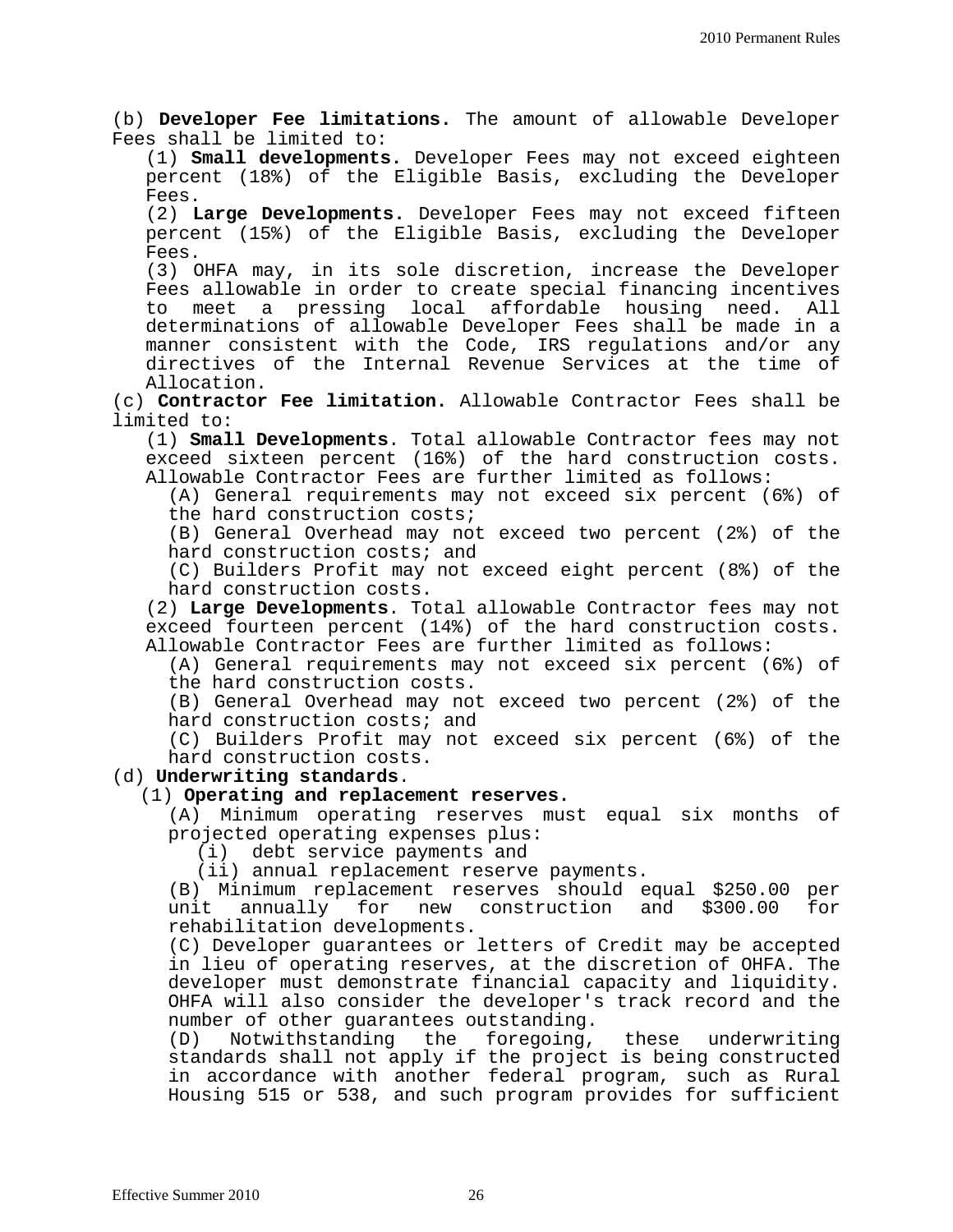budgeting for operating and replacement reserves.

#### (2) **Debt service coverage.**

(A) Debt service coverage means the ratio of a property's net operating income to debt service obligations.

(B) The minimum acceptable debt service coverage ratio will be established in the AP.

(3) **Projections.** All projections and pro-formas must contain realistic operating expense and vacancy rate projections consistent with prevailing market conditions.<br>(4) **Cost limits.** Costs per unit must ]

Cost limits. Costs per unit must be realistic and consistent with prevailing market rates. OHFA encourages cost efficient production, but will not give a preference solely for lowest construction costs.<br>(5) **Minimum hard construction** 

(5) **Minimum hard construction costs per unit for rehabilitations.** No allocations for rehabilitation will be made unless a minimum of \$20,000 in hard construction costs per unit will be expended or at least twenty percent (20%) of eligible basis, whichever is greater.

(6) **Buildings Designated by OHFA to receive increase in credit.**  OHFA will allow up to one hundred thirty percent (130%) boost for reasons determined and identified in the annual AP.

(e) Progress reports. Progress reports must be filed by the Applicant/Owner beginning with the calendar quarter following the approval of a reservation of Credits until the Final Allocation Application is submitted to OHFA. Due dates are January 10, April 10, July 10 and October 10. The report must contain, at a minimum, the status of site preparation and/or construction, including the percentage of completion of each building, and costs incurred to date. The report must address any other requirements set forth in a Resolution of the Trustees and/or the Carryover Agreement. Within thirty (30) calendar days after the Certificate of Occupancy is issued for the last building in the project, the Taxpayer must notify OHFA and submit a copy of the Permanent Certificate of Occupancy for each building in the Development. Remedies for violation of these provisions include those denoted at 330:36-6-3, including but not limited to return of unused

Credits.<br>(f) Cor (f) **Construction time period**. Construction, not including site prep work, must begin within Construction, not including site prep work, must begin within nine (9) months of the last calendar day of the month of the Credit reservation, unless extended for cause by OHFA. Remedies for violation of these provisions include those denoted at 330:36-6-3, including but not limited to return of unused tax Credits.

(g) **Additional requirements.** OHFA may, as it deems necessary in its sole discretion, impose additional requirements or Program limitations on any Applicant, Taxpayer, Owner or Development. Said requirements or limitations may be set forth in a Resolution of the Trustees or in any contract between the Applicant or Owner and OHFA.

(h) **Timeliness and completeness of filings.** Deadlines for filing Applications will be established in the AP. Should OHFA request additional information, the deadline for filing same with OHFA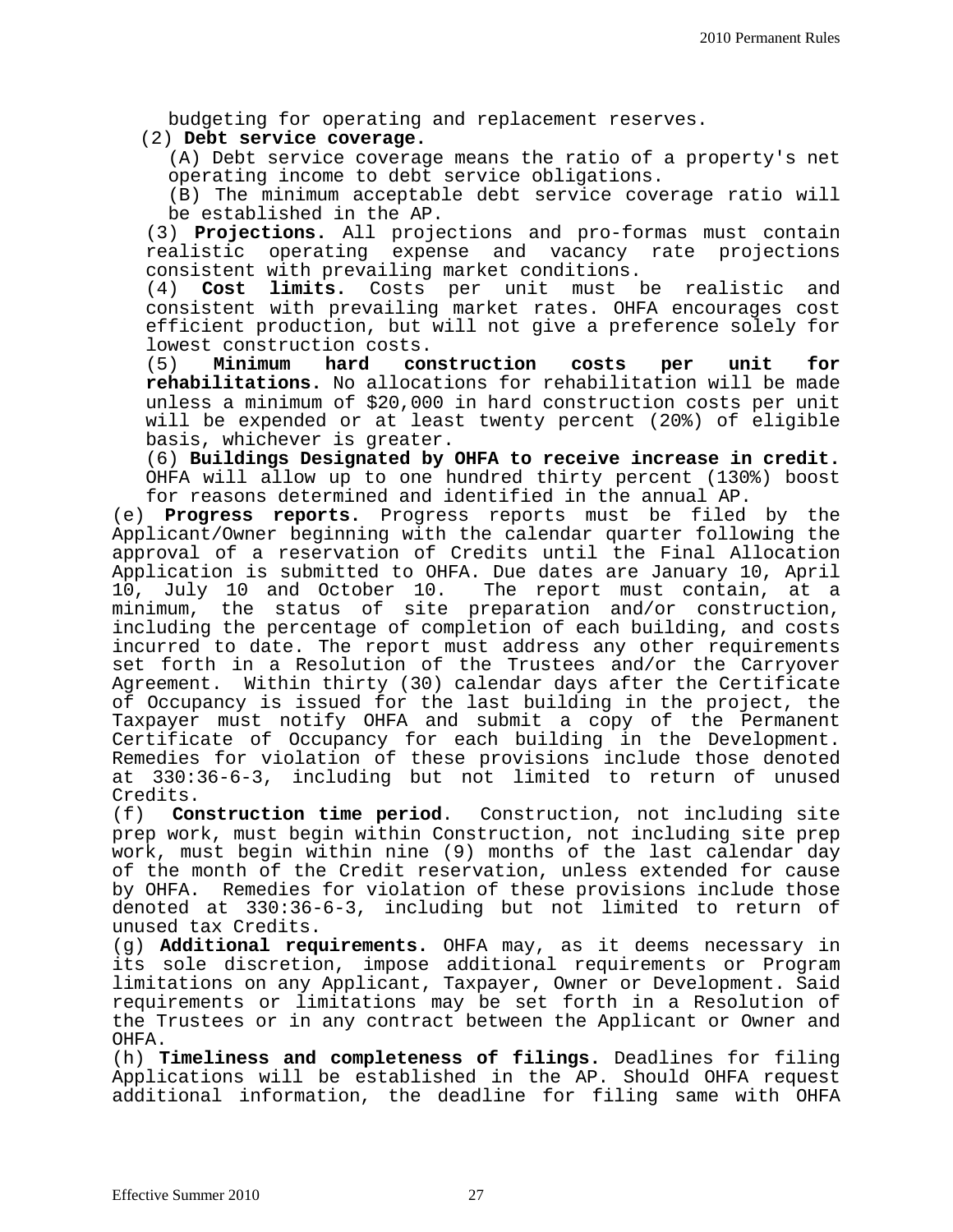will be set forth in the letter requesting same. Applicants/Owners must strictly comply with all deadlines and all filings must be complete when filed.

**330:36-4-3. Fees**  (a) **General.** Application and TCA Fees will be used to support Program delivery and operation activities. Application fees shall be calculated as follows:

## (1) **Application fees.**

single site or contiguous site Developments consisting of one to four Units, the application fee shall be \$500.00;<br>(B) for

single site or contiguous site Developments consisting of five to fifty Units, the application fee shall be \$1,000.00;<br>(C) for si

single site or contiguous site Developments consisting of fifty one to one hundred units, the application fee shall be \$2,000.00;<br>(D) for single site

for single site or contiguous site Developments consisting of over one hundred units, the application fee shall be \$3,000.00;

(E) for scattered sites, the application fee shall be \$500.00 per site, up to a maximum of \$3,000.00.

(F) For non-profit sponsored Developments the application fee shall be \$500.00.

(2) **Reservation fees.** A non-refundable Reservation fee of two percent (2%) of the reservation amount is due within fourteen (14) calendar days of notification from OHFA of the approval of a Reservation. Non-payment may result in revocation of credits. (3) **Allocation fee.** An Allocation fee shall be paid in an amount equal to eight percent (8%) of the total TCA, but in any event not less than \$1,000.00. The Allocation fee must be paid at the time a request for Carryover allocation is submitted to OHFA. A Carryover Allocation Agreement will not be executed, nor will Form 8609(s) be issued unless this fee has been Non-payment may result in revocation of credits.

(4) **Processing fee.** A processing fee of three quarters of one percent (.75%) of the TCA must accompany the request for a final Allocation. A service fee of \$100.00 must accompany the Request for Final Allocation of Credit. Form 8609(s) will not be issued unless this fee has been received by OHFA.

(5) **Regulatory Agreement filing fee.** Upon approval of a final Allocation, an executed Regulatory Agreement must be submitted to OHFA and be accompanied by a check payable to the County Clerk of the county or counties in which the Development is located. The check or checks shall be in an amount sufficient to cover the filing fees of that county(ies).<br>(6) **Compliance monitoring fees**. In addition

(6) **Compliance monitoring fees**. In addition to the documentation required by OHFA, an annual compliance monitoring fee shall be paid to OHFA. The compliance fee is payable on or before January 28th for each year during the compliance period and extended use period subject to annual adjustment. If the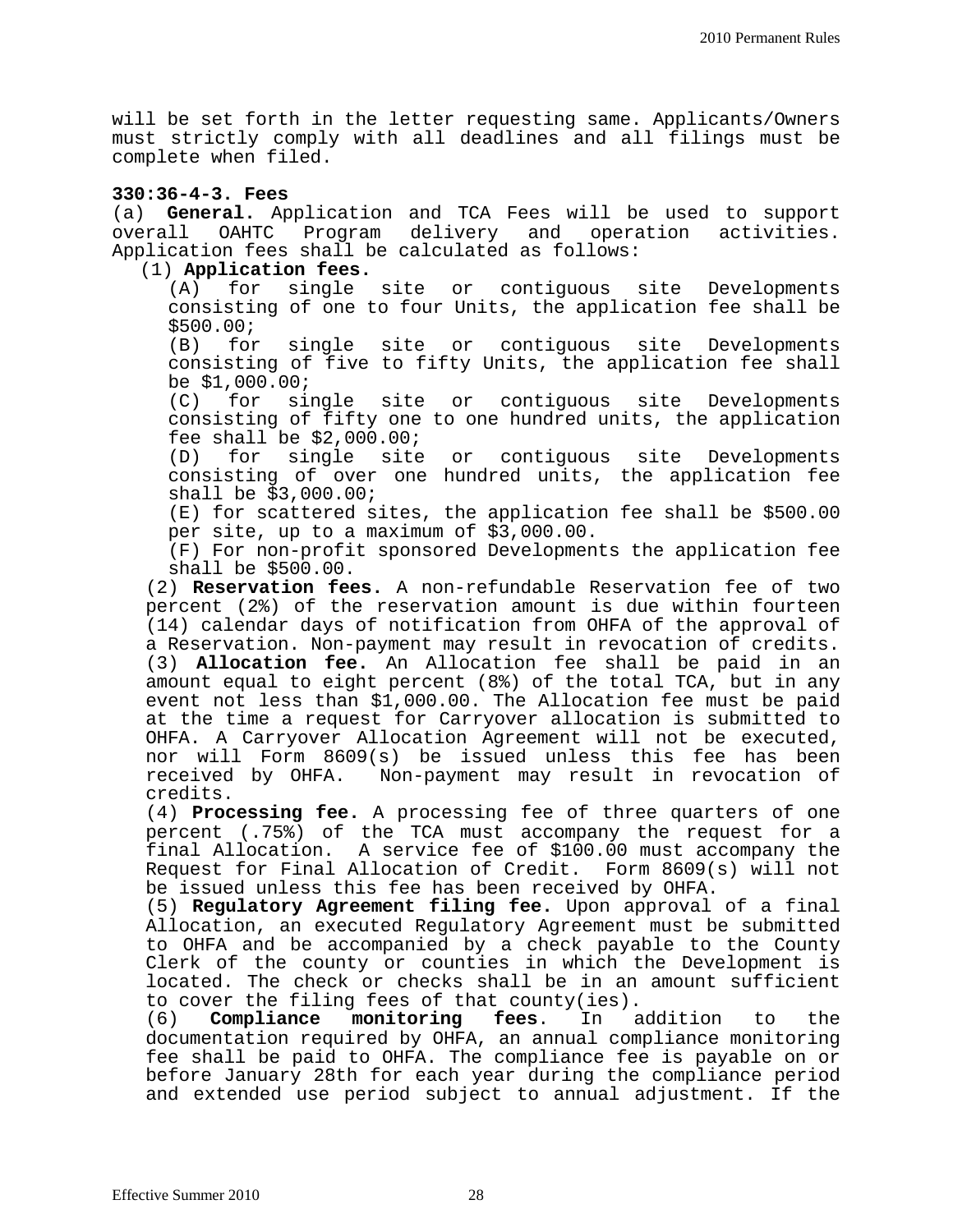Development includes scattered sites, a compliance monitoring fee for each site shall be paid to OHFA. If the Compliance fee is not paid within thirty (30) calendar days of the due date, then a Late Fee will be assessed. The Late Fee is equal to ten percent (10%) of the Compliance fee. Failure to remit timely payment of compliance monitoring fees may result in the filing by OHFA of a lien against the Development. The compliance monitoring fee shall be computed as follows:

(A) For Developments financed by RHS under the Section 515  $e$ (and otherwise qualify under the Code) where an agreement has been entered into between OHFA and RHS wherein the RHS <del>or</del><br>agrees to provide OHFA with the required information to provide OHFA with the required information<br>ing the income and rent of the tenants in the respecting the income and rent of the tenants in the Development, the fee shall be \$210.00 per Development per year, plus \$9.00 per OAHTC unit per year within any building within the Development;

(B) For developments where no agreement has been entered into between OHFA and RHS wherein RHS agrees to provide OHFA with the required information respecting the income and rent of tenants-the fee shall be \$350.00 per Development per year,<br>plus \$19.00 per OAHTC unit per year within any building \$19.00 per OAHTC unit per year within any building within the Development.

(C) For single site or contiguous site Developments of four units or less-the fee shall be \$275.00 per Development per year.

(D) For all other Developments the fee shall be \$350.00 per Development, plus \$19.00 per OAHTC unit per year within any building within the Development.

(7) **Additional monitoring fees.** In the event of noncompliance with the Code or Regulatory Agreement or these Chapter 36 Rules requiring OHFA to conduct an examination of the owner, any building within the Development or any documentation to verify correction of said noncompliance, OHFA shall be reimbursed its costs by the Development or owner for such an examination, including an hourly rate for the OHFA examiner, not to exceed \$30.00 per hour, plus any and all actual travel, lodging and per diem expenses of such examiner. Such reimbursement of expenses and costs shall be paid to OHFA within ten (10) calendar days of receipt of OHFA's statement of same.

(8) **Ownership/General Partner transfer fee.** In the event that the owner submits a request for approval of a transfer of ownership/general partner of the Development or any of the Buildings therein, a fee of three percent (3%) of the amount of annual tax Credit allocation, but no less than \$2,500.00, shall be imposed to cover OHFA's costs of handling the request. This fee shall accompany the request and shall be nonrefundable.

(9) **Management Transfer fees.** In the event that the owner submits a request for approval of a transfer of the management company of the Development, a \$500.00 fee per development shall be imposed to cover OHFA's costs of handling the request. This<br>fee shall accompany the request and shall be non-refundable. (10) **Notice costs.** All costs of copies and postage costs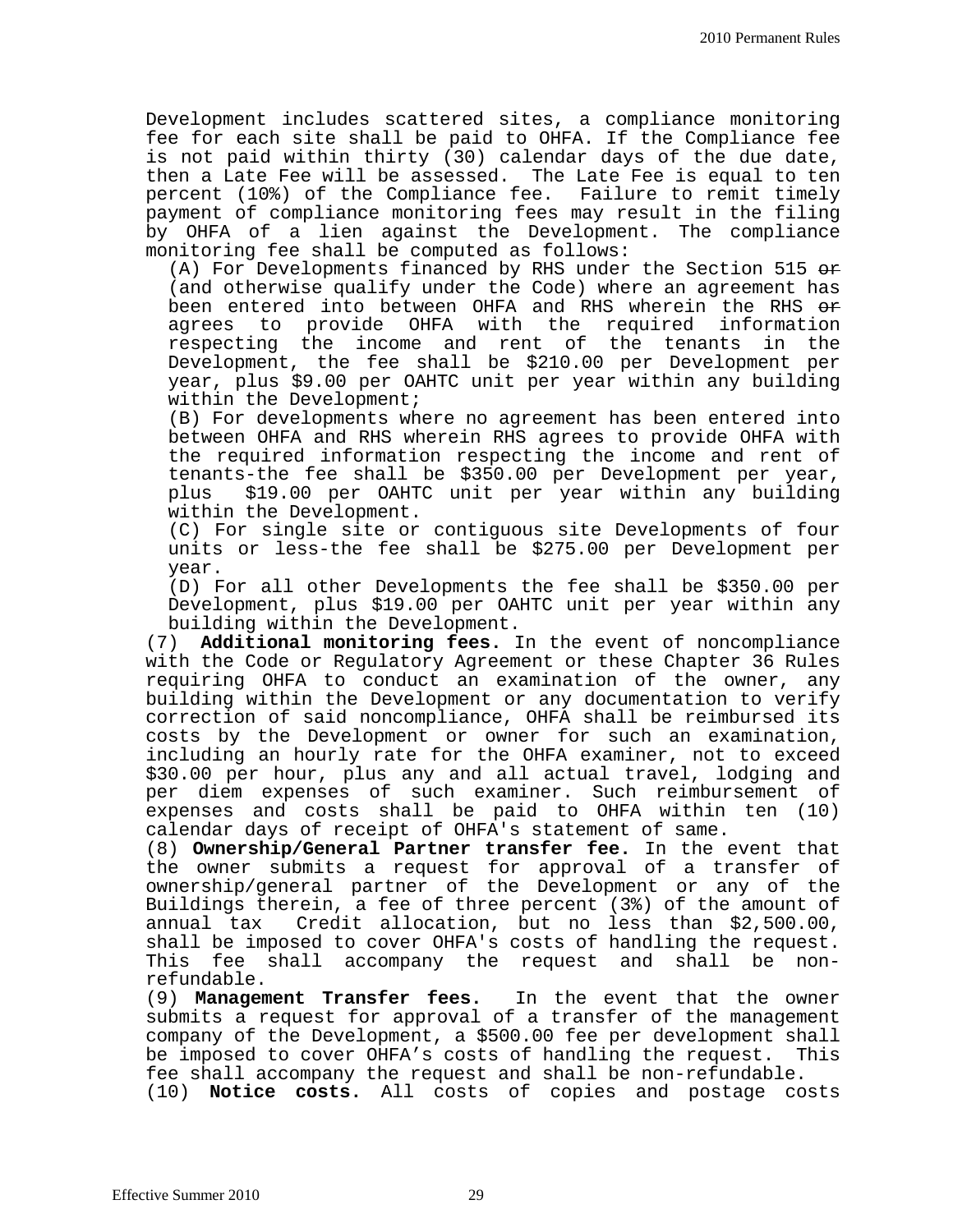incurred by OHFA in connection with the notification provisions contained in these Chapter 36 Rules at 330:36-2-11, Review Report at 330:36-2-13, and any occasion when OHFA incurs extra postage costs to accommodate the Applicant, must be reimbursed by the Owner within ten (10) calendar days of OHFA's statement of same. Failure to do so may result in the rejection of consideration of the Application.

(11) **Copies of Rules.** Copies of these Chapter 36 Rules will be provided at a cost of \$10.00 per copy, but can be accessed via OHFA's website, www.ohfa.org.<br>(12) **Compliance Workshops.** 

A cost sufficient to defray the total cost of the presentation will be charged for attendance at the Compliance Workshop.

(13) **Qualified Contract fees.** Submission deadlines for these fees will be established in the Qualified Contracts Application materials. Preliminary Application (PA) fee shall be \$1,500.00. Additionally, the Qualified Contract Application (QCA) fee shall be \$12,500.00 plus any third party fees and expenses incurred by OHFA and not paid directly by the applicant. Third party fees and expenses include but are not limited to appraisals for the entire property, market study, title reports, environmental reports, accountants review and reports, and legal services. This is not an all inclusive listing. Any third party fees and expenses incurred by OHFA will be identified and applicants will receive notice of the

charge and reason.<br>(14) Late fees. The Form 8609(s) will not be issued unless these fees have been received by OHFA.

(A) **Progress reports.** Progress reports as required in 36-4- 2.2 when filed late will be assessed a late fee of \$10.00 per calendar day, per each late report.

(B) **Carryover Allocations.** Owners who fail to timely file all requirements in the AP as to Agreement, Application, ten percent (10%) cost certifications, opinions and documents shall incur \$100.00 late fee per calendar day.<br>C) **Final Allocations.** Owners who fail to t

Owners who fail to timely file all requirements in the AP as to the Regulatory Agreement, Application, cost certifications, opinions and documents shall incur \$100.00 late fee per calendar day.

(D) **Transfer Documents.** Owners who fail to timely file all requirements in regard to the transfer of ownership or general partnership interest (or other type of entity) may incur \$25.00 late fee per calendar day.

(E) **Acknowledgment of Placed in Service Form.** Owners who fail to timely file an Acknowledgment of Placed In Service Form in accordance to timelines established in the AP shall incur \$10 late fee per calendar day.

#### **SUBCHAPTER 6. PROGRAM ADMINISTRATION**

#### **330:36-6-1. Program violations and revocation.**

(a) The following are violations of OAHTC Program policies and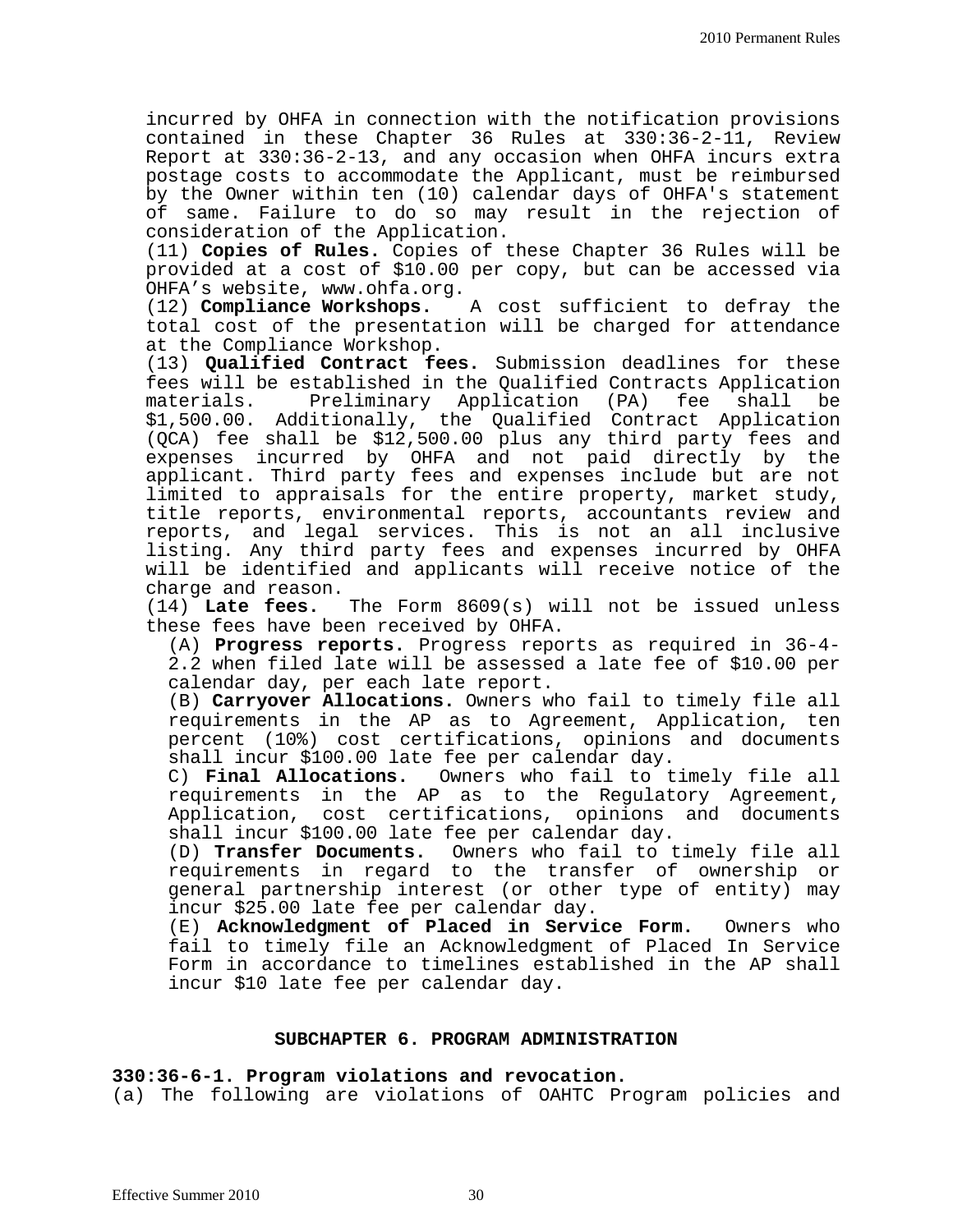procedures and these OAHTC Program Rules:

(1) The filing of false information in an Application and/or a Development report;

(2) Failure of an Applicant or owner, as the case may be, to satisfy any of the requirements of the Code, applicable state or federal statutes, rules or regulations, these OAHTC Program Rules, or any requirements contained in the applicable AP, or any commitments made in the Application upon which the award of a TCA was based;

(3) Breach of any of the terms, conditions, obligations,<br>covenants, warranties, or representations of the owner or covenants, warranties, or representations of the owner Applicant contained in the Regulatory Agreement and/or the Carryover Allocation Agreement or the breach of any terms conditions, obligations or requirements set forth in any Resolution of the Trustees pertaining to the Applicant/Owner or the Development;

(4) Notice by OHFA to the owner that significant corrective actions are necessary to protect the integrity of the Development and that such corrective actions have not been, or can not be, effected within a reasonable time, in the judgment of OHFA staff;

(5) An administrative or judicial determination that the Applicant or owner has committed fraud, waste, mismanagement in any current or prior State or federally funded project;

(6) The housing of a person(s) convicted of a felony or engaged in any illegal or criminal activities as set forth in this subsection, if the owner, or managers of the Development, or any of their Affiliates, have knowledge of or about, or by reasonable inquiry should have known of same. The prohibition on housing shall apply to any person who:

(A) is currently engaged in, has been convicted of using, distributing, or manufacturing methamphetamine or has engaged in Drug Related Criminal Activity. Housing of such person shall be prohibited for a period of three  $(3)$  years from the date of the conviction, or end of the incarceration, of the conviction, or end of the incarceration, whichever is most recent.

(B) is currently engaged in, has been convicted of Violent Housing of such person shall be prohibited for a period of ten (10) years from the date of the conviction, or end of the incarceration, whichever is most recent.

(C) has been convicted of any other felonious activities other than Drug Related Criminal Activity or Violent Criminal Activity. Housing of such person shall be prohibited for a period of three (3) years from the date of the conviction or end of the incarceration, whichever is most recent.

(D) is subject to a lifetime registration requirement under a Federal or State sex offender registration program.

(E) is a sex offender, not subject to lifetime registration. Housing of such person shall be prohibited for a period of ten (10) years from the date of the arrest, conviction, or end of incarceration (whichever is later) or the period of required registration as a sex offender, whichever is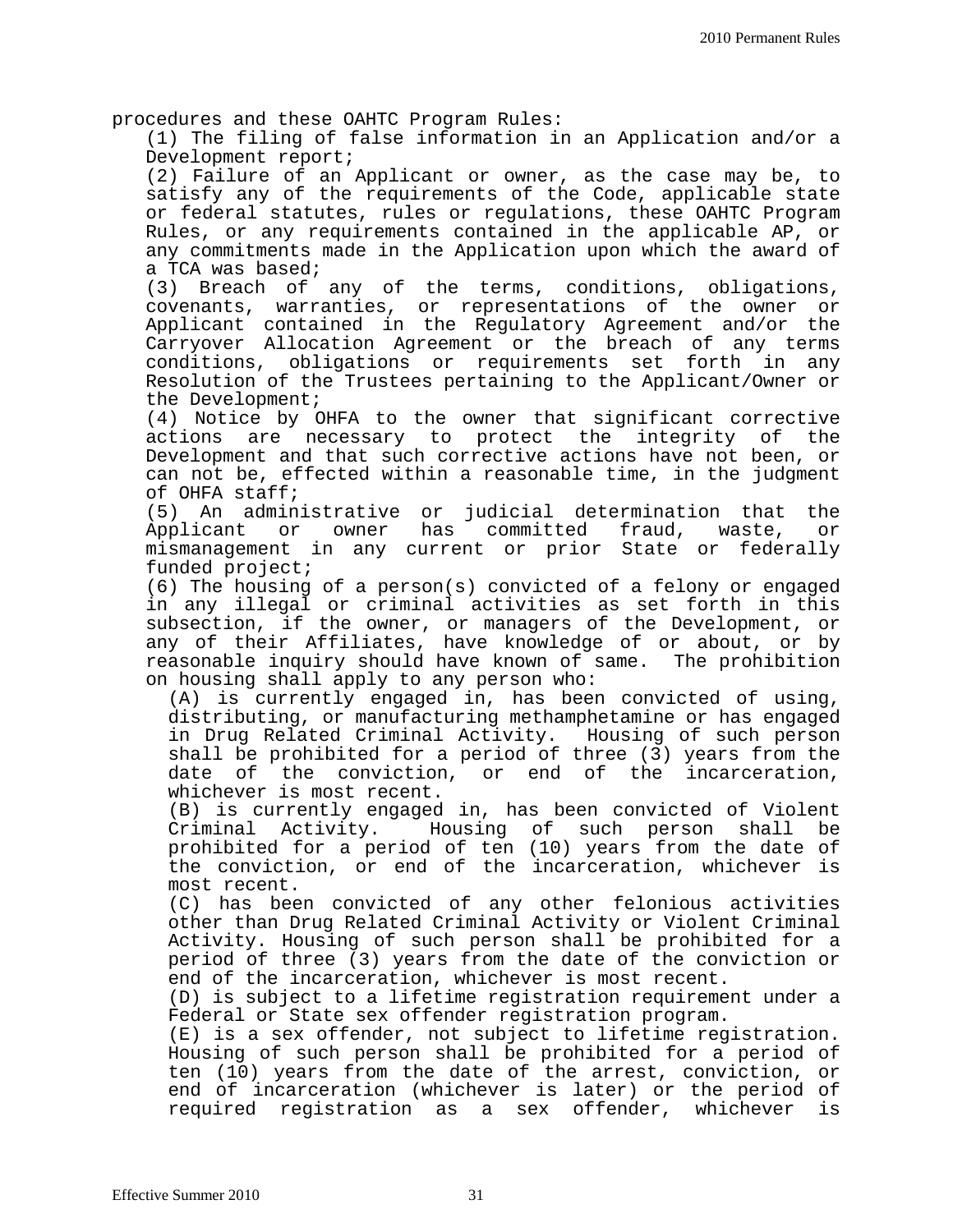greater.<br>The p (7) The prohibition on the housing of a convicted felon shall not apply to qualified tenants of Transitional Housing, except that the housing of a person in any Transitional Housing shall be prohibited if said person:

(A) is subject to a lifetime registration requirement under a Federal or State sex offender registration program, or

is currently engaged in or has been convicted of a violent felony in the last three (3) years.

(8) From and after the date of the filing of the Application, failure to notify OHFA of any material changes effecting the<br>proposed development, including, but not limited to, proposed development, including, but not limited to, modifications to any representations contained in the Application, any amendments or modifications of the financing plan, syndicators or equity partners or any other Threshold requirement and/or changes in Development Team Members, contractors, property managers, and the like. Notification must be filed with OHFA not less than sixty (60) calendar days prior to the proposed change. Approval by the OHFA Board of Trustees<br>is required for any changes or amendments involving the required for any changes or amendments involving the ownership or control of the Development or the Owner after the Application is filed. This would; include, but not be limited to, changes or transfers of the Development, changes or modifications of the ownership or composition of the general partner entity (i.e. addition or removal of members, partners, stockholders, etc.), any addition, substitution, withdrawal or removal of any general partner. Other amendments may be handled administratively by staff, although staff reserves the right to refer any amendments to the OHFA Board of Trustees for their consideration; or

(9) Failure to submit reports including but not limited to the timely filing of progress reports, updates, compliance reports,<br>etc., and failure to provide OHFA with any additional and failure to provide OHFA with any additional information requested by OHFA within the period set forth in any request for information. Failure to pay fees when due. payment is returned for insufficient funds, it will be deemed<br>nonpayment and the amount to defray bank costs will be due.

(10) Little or no progress has been achieved with previous tax Credit reservations approved for the Applicant or Developer or any of the Principals of either. This would include, but not be limited to: failure to meet the minimum carryover allocation requirements resulting in the return of Credits; failure to place a development in service within twenty-four (24) months<br>receiving the carryover allocation; involvement of a carryover allocation; foreclosure or deed-in-lieu of foreclosure within the past seven (7) years.

(b) Failure to follow all required procedures throughout the allocation process could jeopardize the final allocation or result in housing Credits being revoked.

#### **330:36-6-3. Corrective and remedial actions**

(a) Upon a determination by OHFA staff that a violation has occurred during the Application stages or prior to the filing of the Regulatory Agreement, OHFA may take any one or more of the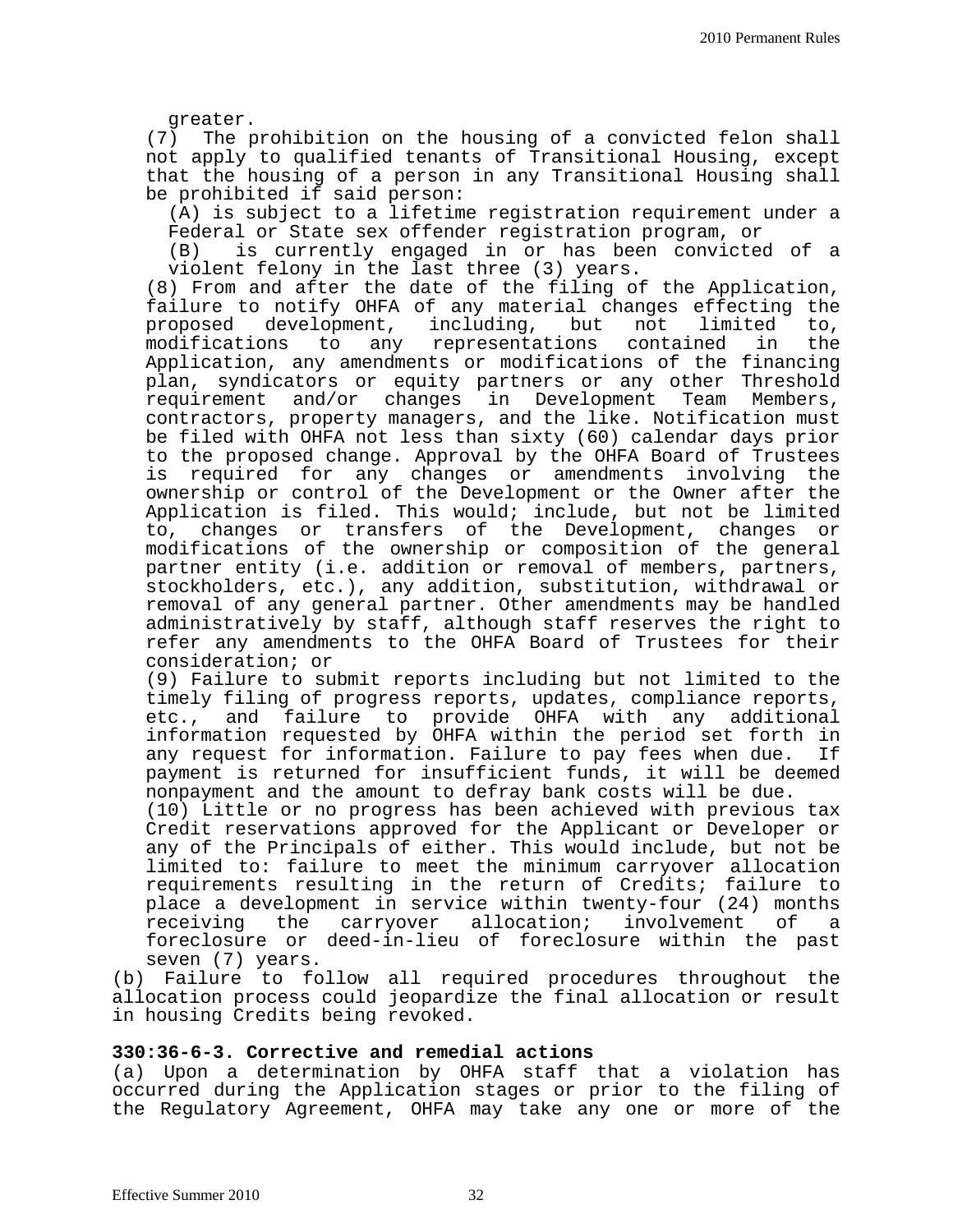following actions when the cited violations are not corrected in a timely manner:

(1) Condition regulatory agreements;

(2) Withhold allocations of tax Credits;

(3) Reduce the total amount of the tax Credit award;

(4) Require the return of unused tax Credits;

(5) Deny future program Applications and participation for a specified period of time as determined by OHFA;

(6) Indefinitely suspend from program participation;

(7) File an action for specific performance; and/or

(8) Notify the IRS.

(b) Additionally, OHFA shall have the right, upon discovery of facts or statements indicating possible program violations by an Applicant or owner in regard to a Development, or a proposed Development or a pending Application, or a pending TCA, to request and obtain information regarding:

(1) The administrative, planning, budgeting, management and evaluation functions, actions being taken to correct or remove the cause of the program violation(s);

(2) Any activities by an Applicant and/or owner, or by an Affiliate of either of them that are, or might be in violation or breach of the commitments made in the Application or that are, or might be, in violation of applicable laws, these Rules, the applicable AP, and/or the applicable Carryover Agreement and/or the applicable Regulatory Agreement;

(3) The ability of the Applicant and/or owner to fulfill the commitments made to OHFA in the Application and/or the applicable Carryover Agreement and/or the applicable Regulatory Agreement, in a timely manner; and

(4) Progress schedules for completing and/or performing the commitments made to OHFA in the Application and/or the applicable Carryover Agreement and/or the Regulatory Agreement in a timely manner.

(c) Prior to OHFA taking any corrective and/or remedial actions, OHFA, may, in its sole discretion, issue a notice of a show cause hearing. The Applicant and/or owner shall have thirty (30) business days to appear and show cause as to why corrective and/or remedial actions should not be taken. This language shall not be construed as a limitation on the compliance monitoring and reporting requirements of the Code and these Chapter 36 Rules.

#### **330:36-6-5. Applicant and/or owner responsibilities**

(a) An Applicant and/or owner under the OAHTC Program shall be responsible for:

(1) Taking all action necessary to enforce the terms of the Regulatory Agreement against any private or public owner that fails to comply with applicable provisions of the Regulatory Agreement or any subcontract or documents resulting from it, and to recover on behalf of OHFA, all costs and expenses incurred by or on behalf of OHFA. Nothing in this subsection shall restrict OHFA's right to independently enforce the terms of the commitments made to OHFA in the Application and/or the Regulatory Agreement or in any subcontracts or documents resulting from either of them, or to recover any sums that may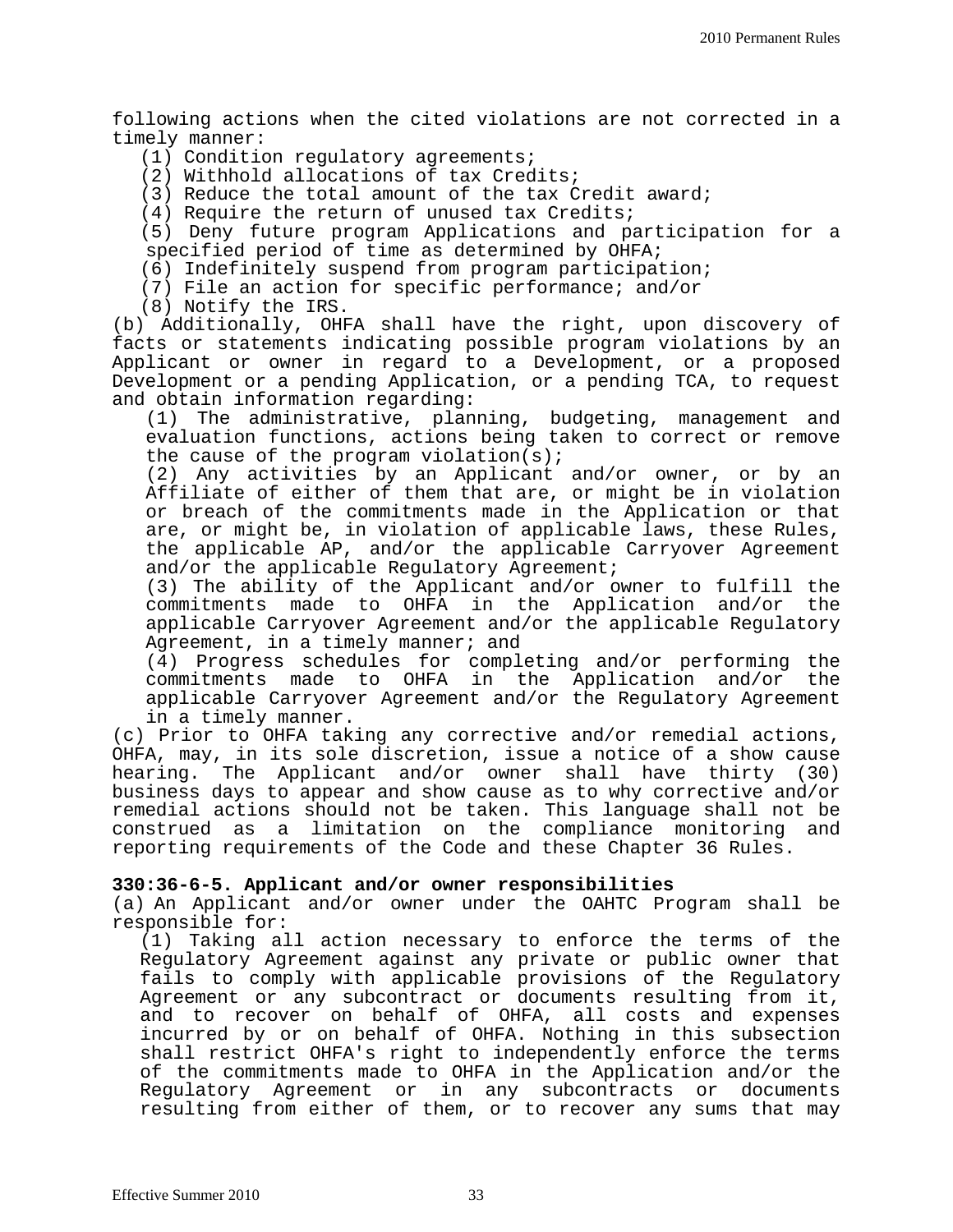become due to OHFA as the result of a breach of any of the commitments made to OHFA in the Application and/or the commitments made to OHFA in the Application and/or Regulatory Agreement, or in any such subcontracts or documents.

(2) Complying with all applicable provisions of the Code, state and federal regulations, guidelines, circulars, rulings and notices, these Rules, the applicable AP, the Application, the Regulatory Agreement between the Applicant and/or Owner, and/or in any subcontracts or documents resulting from either of them, and OHFA or other Program requirements that may be released by the Internal Revenue Service or OHFA from time to time.<br>(3) Maintaining records and accounts, including,

(3) Maintaining records and accounts, including, but not limited to, property, personnel, financial and tenant records that properly document and account for all Development funds<br>and compliance with the tenant income certification certification requirements of the Code, these Rules, the applicable AP, and the Application and the Regulatory Agreement. All records required by the Code or 26 CFR1.42-5, as presently effective or as may be amended in the future, must be kept and retained by the Owner. Additional requirements of OHFA respecting said records may be included in the Regulatory Agreement. OHFA may require specific types and forms of records. All such records and accounts shall be made available upon request by OHFA for the purpose of inspection and use in carrying out its responsibilities for administration of the tax Credits.

(4) Retaining all books, documents, papers, records, and other materials involving all activities and transactions related to the Owner's commitments to OHFA found in the Application and in the Regulatory Agreement, as required by the Code, federal regulations, the AP, the Application and the Regulatory Agreement.

(b) OHFA may require the Applicant and/or Owner to provide special narrative and financial reports related to the elements of a written agreement in the forms and at such times as may be necessary or required by OHFA.

(c) OHFA shall have the right to perform as many audits of any Development, from time to time, in the complete discretion of OHFA, as OHFA deems necessary or appropriate to discharge its compliance duties to the IRS in regard to each Development for which TCAs have been awarded, at least through the end of the compliance period and extended use period of the buildings and units in the Development. Audits may include physical inspection of any building in the Development, as well as a review of the records described in this subchapter. The cost of any such audit shall be borne by the Applicant and/or Owner. The audit and inspection provisions of this subsection are in addition to any inspection of OAHTC certifications, supporting documentation, or inspection of records performed pursuant to annual compliance review.

#### **330:36-6-7. OHFA monitoring procedures**

(a) **General.** Section 42(m)(1)(B)(iii) of the Code mandates that state housing Credit agencies monitor all placed in service tax Credit projects for compliance with the provisions of Section 42.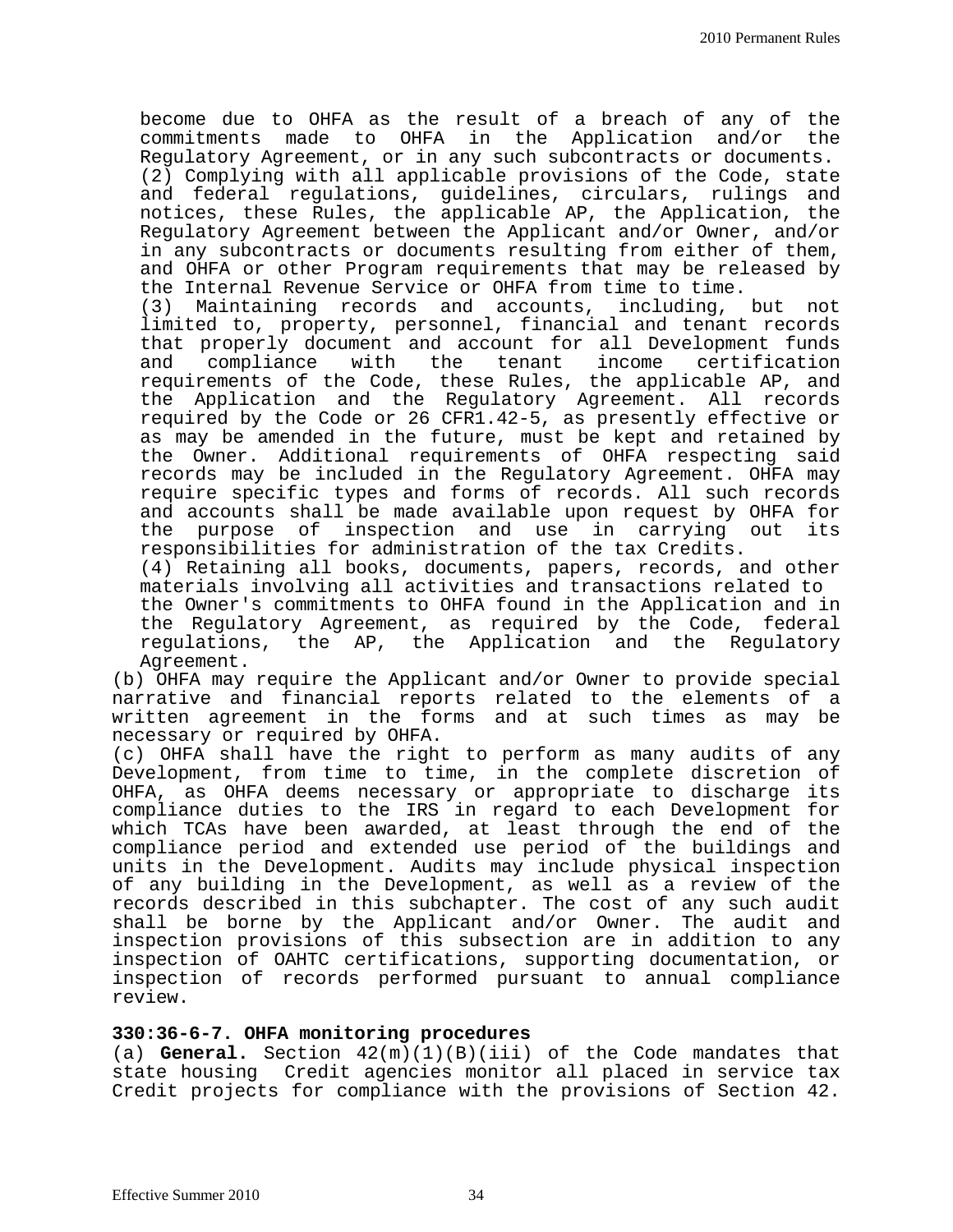The Code also mandates that the Internal Revenue Service be notified, by the state housing agencies, of any instances of noncompliance, this includes failure to comply with the Code and federal regulations and these Chapter 36 Rules, as well as failure to pay all compliance fees in a timely manner. OHFA will also monitor for compliance with the Regulatory Agreement (Land Use Restriction Agreement) provisions which contain additional owner commitments made to secure points in the project selection process, e.g. additional low-income units or an extended lowincome use period. OHFA has assembled and will make available to the development owners**,** a Compliance Manual explaining the OAHTC monitoring process in detail. An owner representative and a management agent representative will be required to successfully complete a compliance training session conducted by OHFA or approved by OHFA and submit proof thereof with the first Quarterly report. OHFA will monitor the documents and certifications set forth in 330:36-6-7(b) and (c) for compliance with the Code.

#### (b) **Record keeping and record retention provisions**.

(1) The owner of a low-income housing project is required to keep records for each qualified low-income building in the project showing:

(A) The total number of residential units in the building (including the number of bedrooms and the size in square feet of each residential rental unit);

(B) The percentage of residential rental units in the building that are low-income units;

(C) The rents charged on each residential rental unit in the building (including any utility allowances;

 $(D)$  The number of occupants in each low-income unit;

(E) The low-income unit vacancies in the building and information that shows when, and to whom the next available units were rented;

(F) The initial income certification of each low-income tenant per unit, and any additional recertification that may be required;

(G) Documentation to support each low-income tenant's income certification;

(H) The eligible basis and qualified basis of the building at the end of the first year of the Credit period;

(I) The character and use of the nonresidential portion of the building included in the building's eligible basis under Section 42(d) of the Code (e.g. tenant facilities that are available on a comparable basis to all tenants and for which no separate fee is charged for use of the facilities, or facilities reasonably required by the project); and

(J) Copies of all correspondence with the IRS.

(2) The owner is required to retain the records described in this section for each building in the project for at least six (6) years after the due date (with extensions) for filing the federal income tax return for that year. The records for the first year of the Credit period must be retained for at least six (6) years beyond the due date (with extensions) for filing the federal income tax return for the last year of the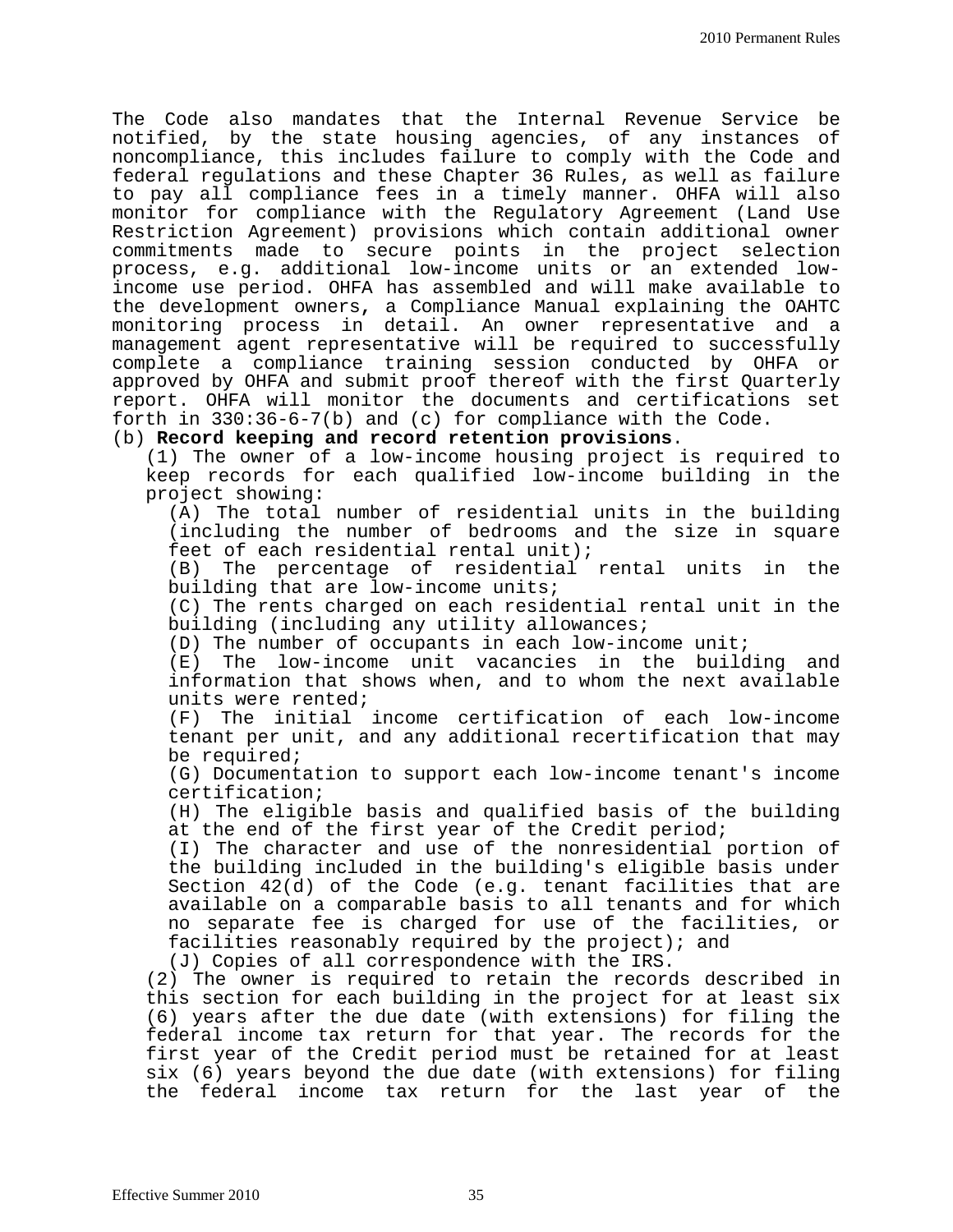compliance period of the building.

#### (c) **Certification and review provisions.**

(1) Between the placed in service date of a building and the submission of an application for a final allocation of Credits, and prior to the issuance of an 8609, OHFA may physically inspect the property. An on-site review will again be conducted within the following year as described in  $330:36-6-7$  (c)(6) of these Rules.

(2) In accordance with Section  $42(1)(1)$ , following the close of the first taxable year in the Credit period, the owner must certify to the Secretary of the Treasury:

(i) the taxable year in which such building was placed in service,

(ii) the adjusted basis and eligible basis as of the close of the first year of the Credit period,

(iii) the maximum applicable percentage and qualified basis, and<br>(iv)

the election made for the low-income targeting threshold.

(v) This certification is accomplished by completing Part II of the 8609(s). A copy of the completed 8609(s) must also be submitted to OHFA. The due date for submission is May 10, or as extended by the Service or Staff, of the year due to The Service for the first Credit year.

(3) Owners must prepare and submit a quarterly report beginning with the first full calendar quarter after the last building is<br>Placed in Service, and for the subsequent three quarters. This Placed in Service, and for the subsequent three quarters. report must be accompanied by copies of the Tenant Income Certifications for each tenant and new move-ins for the appropriate quarter. If a project is determined not to be in compliance with Program requirements or there is indication of possible noncompliance, OHFA, at its discretion, may require reports each quarter until compliance is demonstrated.

(4) The owner of a low-income housing project is required to certify annually, in a form prescribed by OHFA, that for the preceding 12-month period:

(A) The project met the requirements of the 20-50 or 40-60 test under Section 42(g)(I) of the Code, whichever minimum<br>set-aside is applicable to the project, and, if the applicable to the project, and, applicable to the project, the 15-40 test under Section 42(g)(4) for "deep rent skewed" projects;<br>(B) There was no change in the appli

(B) There was no change in the applicable fraction (as defined in Section  $42(c)(1)(B))$  of any building in the  $42(c)(1)(B))$ of any building project, or that there was a change and a description of the change;

(C) The owner has received an income certification from each<br>low-income tenant and documentation to support that tenant and documentation certification;

(D) Each low-income unit in the project was rent-restricted under Section  $42(g)(2)$ ;

(E) All units in the project were for use by the general public and used on a non-transient basis (except for transitional housing for the homeless);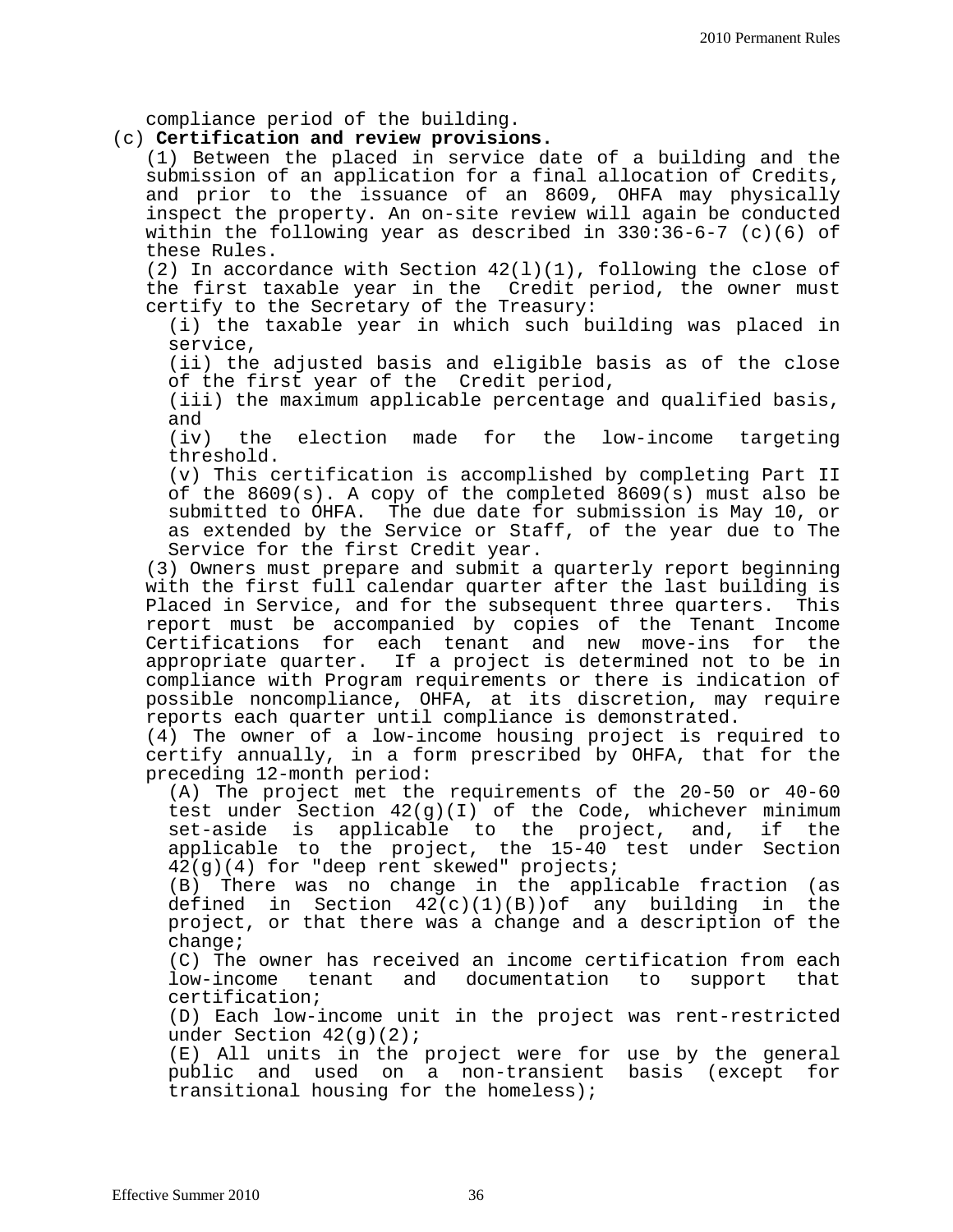(F) Each building in the project was suitable for occupancy, taking into account local health, safety, and building codes (or other habitability standards), and the state or local<br>government unit responsible for making building code unit responsible for inspections did not issue a report of a violation for any building or low-income unit in the project;

(G) There was no change in the eligible basis (as defined in Section 42(d)) of any building in the project, or that there was a change, and the nature of that change;

(H) All tenant facilities included in eligible basis under Section 42(d) of any building in the project, such as swimming pool, other recreational facilities, and parking areas, were provided on a comparable basis without charge to all tenants in the building;

(I) If a low-income unit in the project became vacant during the year, reasonable attempts were, or are being made to rent that unit or the next available unit of comparable or smaller size to tenants having a qualifying income before any units in the project were, or will be rented to tenants not having a qualifying income;

(J) If the income of the tenant of a low-income unit in the project increased above the limit allowed 42(g)(2)(D)(ii), the next available unit of comparable or smaller size in the project was, or will be, rented to tenants having a qualifying income;

(K) An extended low-income housing commitment, as described in Section 42 (h)(6), was in effect;

(L) The project meets the additional requirements contained in the Land Use Restriction Agreements;

(M) There was no change in the Owner entity (for example,

transfer of general partnership interest);<br>(N) If the owner received its Credit allocation from a  $(N)$  If the owner received its portion of the State's ceiling set-aside for projects involving "qualified non-profit organizations" under Section 42(h)(5) of the Code, the non-profit organization has materially participated in the operation if the development (within the meaning of CFR § 1.469)and complete the Non- Profit Addendum or other form prescribed by OHFA;

(O) No finding of discrimination under the Fair Housing Act, 42 U.S.C. 3601-3619, has occurred for this project. A finding of discrimination includes an adverse final decision by a substantially equivalent state or local fair housing agency, 42 U.S.C. 361a(a)(1), or an adverse judgment from federal court; and

(P) An extended low-income housing commitment as described in Section 42(h)(6) was in effect, that an owner cannot refuse to lease a unit in a project to an applicant because the applicant holds a voucher or certificate of eligibility under Section 8 of the United States Housing Act of 1937, 42 U.S.C. 1437s.

(Q) Collect data required by HUD in a form prescribed by OHFA. In no way will the data collection be in violation of Fair Housing.

(5) OHFA will review the owner certifications submitted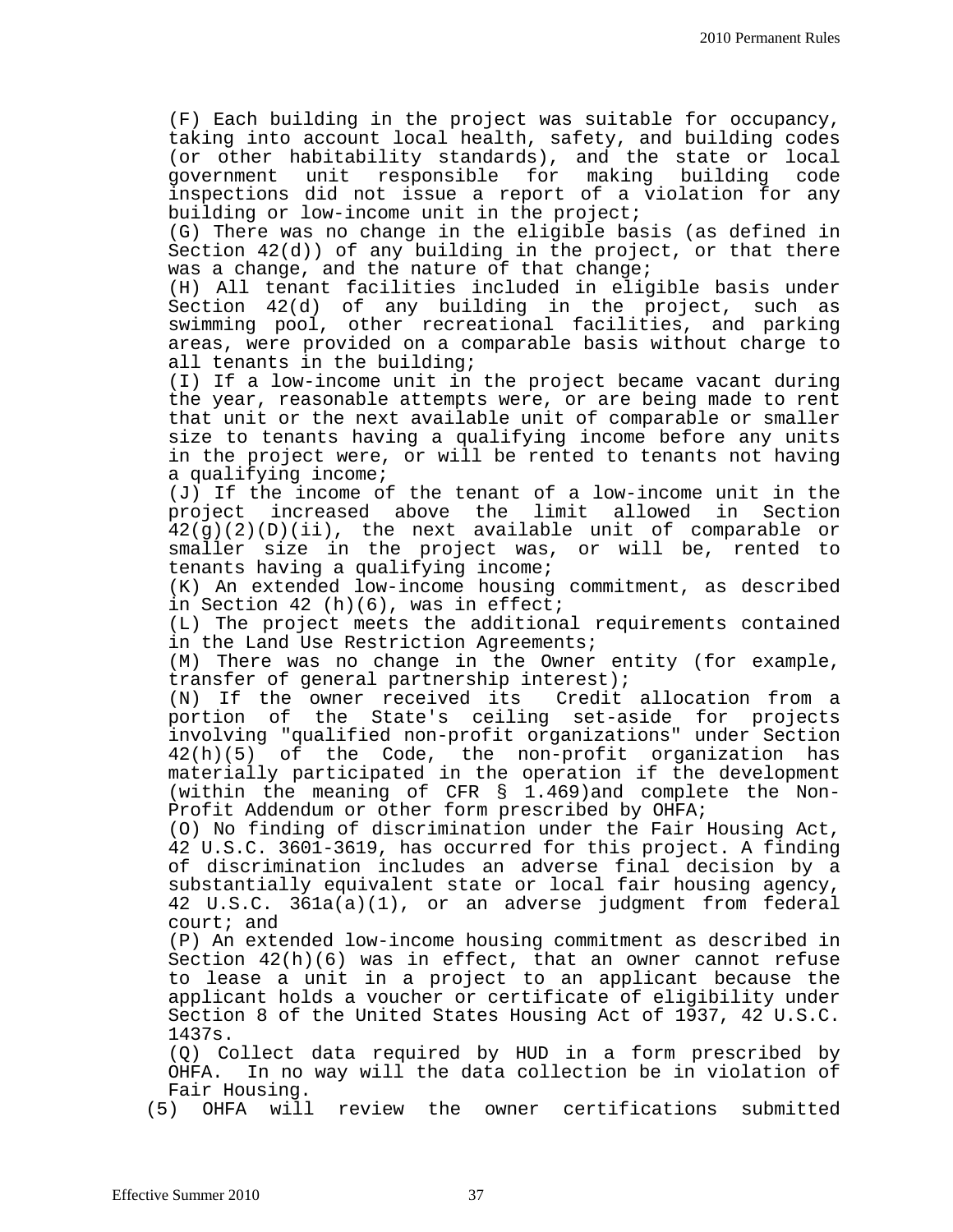pursuant to 330:36-6-7(c)(4), for compliance with the requirements of Section 42 of the Code.

(6) OHFA must and will conduct on-site inspections of all buildings in the project by the end of the second calendar year following the year the last building in the project is placed in service, and for at least twenty (20) percent of the project's low-income units, inspect the units and review the low-income certifications, the documentation supporting the certifications, and the rent records for the tenants in those units.

(7) At least once every three (3) years through the extended use period, OHFA must conduct on-site inspections of all buildings in the project and, for at least twenty percent (20%) of the project's low-income units, inspect the units and review the low-income certifications, the documentation supporting the certifications, and the rent records for the tenants in those units.

(8) The certifications and reviews of paragraphs 330:36-6-  $7(c)(2)$  and  $(c)(4)$  of these Chapter 36 Rules are required to be made at least annually until the end of the extended use period, and the certifications are to be made under penalty of perjury.

(9) The owner is required to provide to OHFA, for the first Credit year, a copy of the completed Part II 8609, 8609 Schedule A and Form 8586 that is submitted to the Internal Revenue Service.

(10) The owner is required to provide to OHFA, as it occurs, copies of all correspondence with the Internal Revenue Service. (d) **Auditing provisions.** OHFA has the right to perform an audit of any low-income housing project during the term of the Land Use Restriction Agreement. An audit includes physical inspection of any building in the project, as well as a review of the records described in  $330:36-6-7(c)(1)$  of these Chapter 36 Rules. The auditing provision of this paragraph is in addition to any inspection of low-income certifications and documentation under 330:36-6-7(c)(7)of this Chapter 36 Rules.

#### (e) **Notification of non-compliance provisions.**

(1) OHFA will provide prompt written notice to the owner of a low-income housing project if OHFA does not receive the certification described in 330:36-6-7(c)(4) of these Chapter 36, or does not receive, or is not permitted to inspect, the tenant income certification supporting documentation and rent records, or discovers on audit, inspection review, or in some other manner, that the project is not in compliance with the Code or these Chapter 36 rules. The owner shall have a period of time, not to exceed thirty (30) calendar days, from the date of such notice (the "Correction Period") to supply any missing certifications and bring the project into compliance. OHFA may extend, in its own discretion, the Correction Period for up to an additional thirty (30) calendar days for good cause. (2) OHFA must file IRS Form 8823 Report of Noncompliance with

the Internal Revenue Service no later than forty-five (45) calendar days after the end of the Correction Period whether or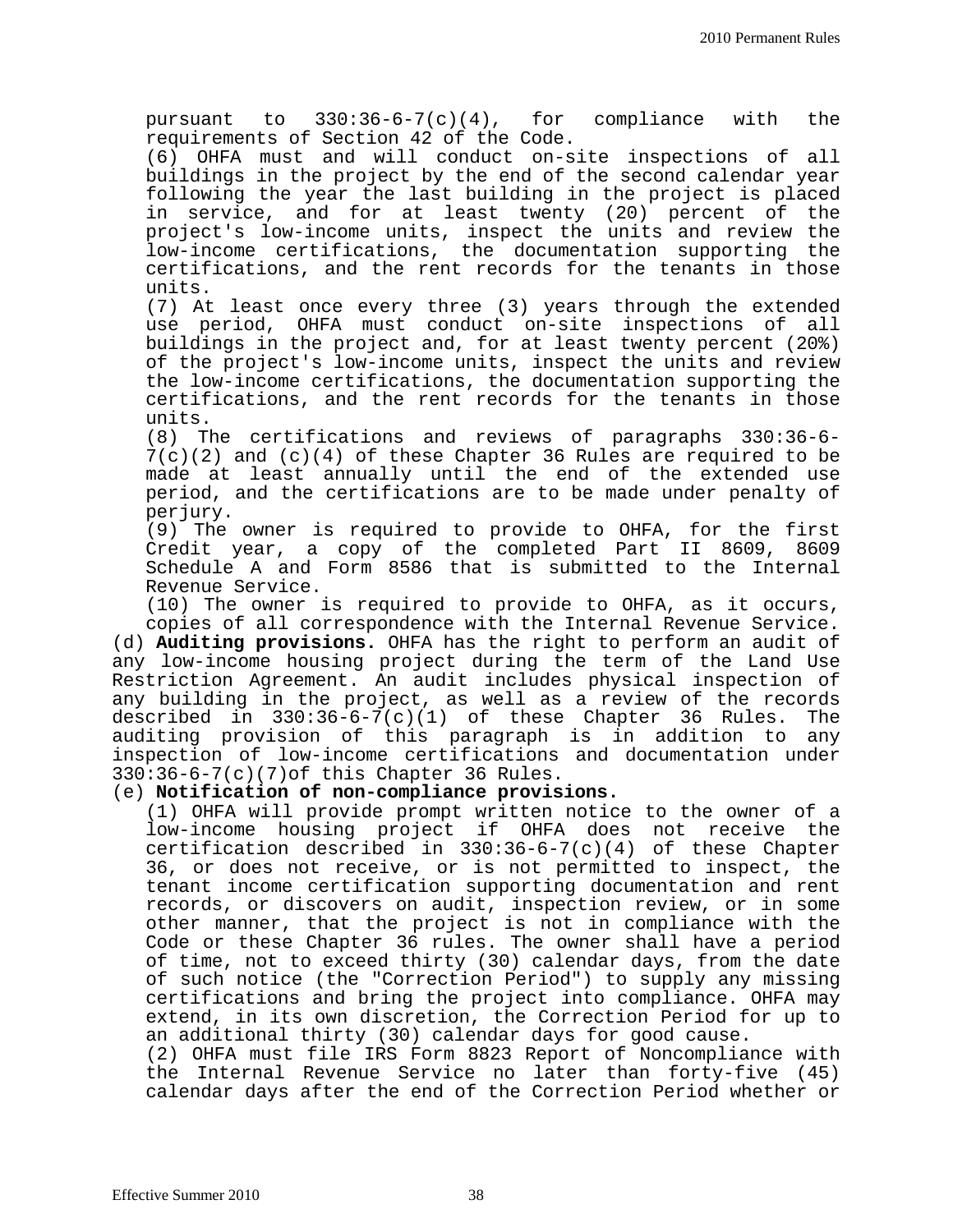not the noncompliance or failure to certify is corrected. OHFA will explain on Form 8823 the nature of the noncompliance or failure to certify and indicate whether the owner has corrected the noncompliance or failure to certify. Any change in either the applicable fraction or eligible basis that results in a decrease in the qualified basis of the project under Section  $42(c)(1)(A)$  is an event of noncompliance that must be reported under this paragraph.

#### **SUBCHAPTER 8. QUALIFIED CONTRACT**

#### **330:36-8-1. Purpose**.

Pursuant to 42(h)(6) of the Code, after the end of the 14th year of the Compliance Period, the owner of a LIHTC Development can request OHFA as the allocating agency to find a buyer at the Qualified Contract Price (QCP). If a buyer cannot be located within one year, the extended use commitment will terminate. This process provides the procedures for the submittal and review of the qualified contract requests.

#### **330:36-8-2. [RESERVED]**

#### **330:36-8-3. Authority.**

In the Omnibus Budget Reconciliation Act of 1989 (1989 Act), Congress modified the LIHTC Program by creating an Extended Use Period which lengthened the affordability period of Credit Developments from 15 years to 30 years. However, the 1989 Act also provided an option for owners to exit the LIHTC Program at the end of the 15-year Compliance Period by requesting that the state allocating agency either purchase the Development or assign the agency's purchase right to another entity for a formula price pursuant to a "Qualified Contract".

#### **330:36-8-4. [RESERVED]**

#### **330:36-8-5. Policies and Procedures**

(a) LIHTC Developments that received an allocation of Credits in 1990 or subsequent years are eligible to submit a Preliminary Application (QCPA) any time after the end of year 14 of the<br>Compliance Period. This is available unless the owner This is available unless voluntarily waives it in the Regulatory Agreement.

(b) OHFA will develop a Qualified Contract application process to administer requests from eligible Owners for a Qualified Contract pursuant to Code Section  $42(h)(6)(E)(i)(II)$ .<br>(c) In keeping with the clear purpose of IRS Code

In keeping with the clear purpose of IRS Code Section 42, OHFA will resolve every case of doubt or interpretation in determining the QCP, both with regard to the overall process and for particular properties, in favor of a lower value.

#### **330:36-8-6. [RESERVED]**

### **330:36-8-7. Eligibility**

(a) In determining the eligibility of a Development with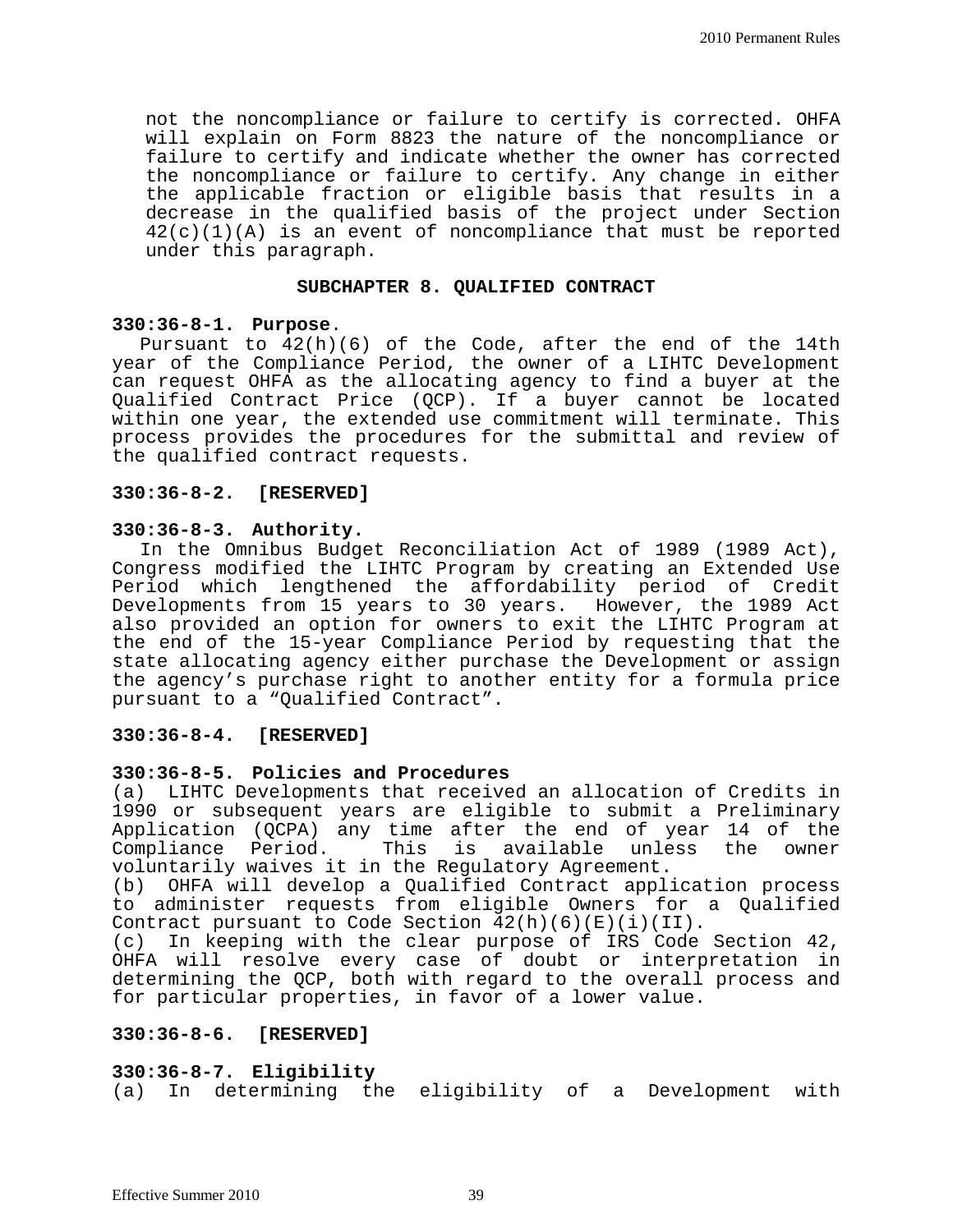multiple Allocations or Credit periods, OHFA will only consider the last Allocation. Owners may not submit a QCPA or QCA until after the 14th year of the Compliance Period:

(1) for the last Building placed in service (Developments with buildings that were placed in service in different years), or

(2) for the last Allocation to the Development or any Building therein (Developments with multiple Allocations).

(b) OHFA will not consider a QCA until the owner secures a complete, unconditional waiver of all purchase options, including a nonprofit general partner's right of first refusal.

(c) Properties that do not meet the basic physical compliance standards that are (or would be) necessary to claim some or all of the Allocation are ineligible for consideration. Owners must correct all such compliance issues or violations prior to submitting a QCA.

#### **330:36-8-8. [RESERVED]**

#### **330:36-8-9. Three-year Period**

(a) If OHFA fails to present a QC before the expiration of the 1YP as described herein, the Development will remain subject to<br>the Three-Year Period requirements of Code Section requirements  $42(h)(6)(E)(ii)$ .<br>(b) The Three-Y

The Three-Year period will commence with the recording of a Release of the Regulatory Agreement.

(c) During the Three-Year Period the owner may not evict or terminate a tenancy of an existing tenant of any low-income unit except for good cause. During the Three-Year Period the owner may not increase the gross rent with respect to any low-income unit except as permitted under Section 42 of the Code.

#### **330:36-8-10. [RESERVED]**

#### **330:36-8-11. Qualified Contract**

(a)Under IRC §42(h)(6)(E)(i)(II), OHFA's only obligation is to present to the owner a bona fide Qualified Contract to acquire the Development for the Qualified Contract Price. There is no requirement in the IRS Code that the prospective buyer actually purchase the Development. Whether or not the Owner and the prospective buyer execute a contract and close the transaction is beyond the responsibilities and control of OHFA.

(b) Presentation of a Qualified Contract by OHFA terminates any future possibility of terminating the Extended Use Period set forth in the Regulatory Agreement whether or not the Qualified Contract is executed and the transaction close.

#### **SUBCHAPTER 9. RESERVED**

#### **SUBCHAPTER 10. CREDIT ASSISTANCE/STIMULUS LEGISLATION**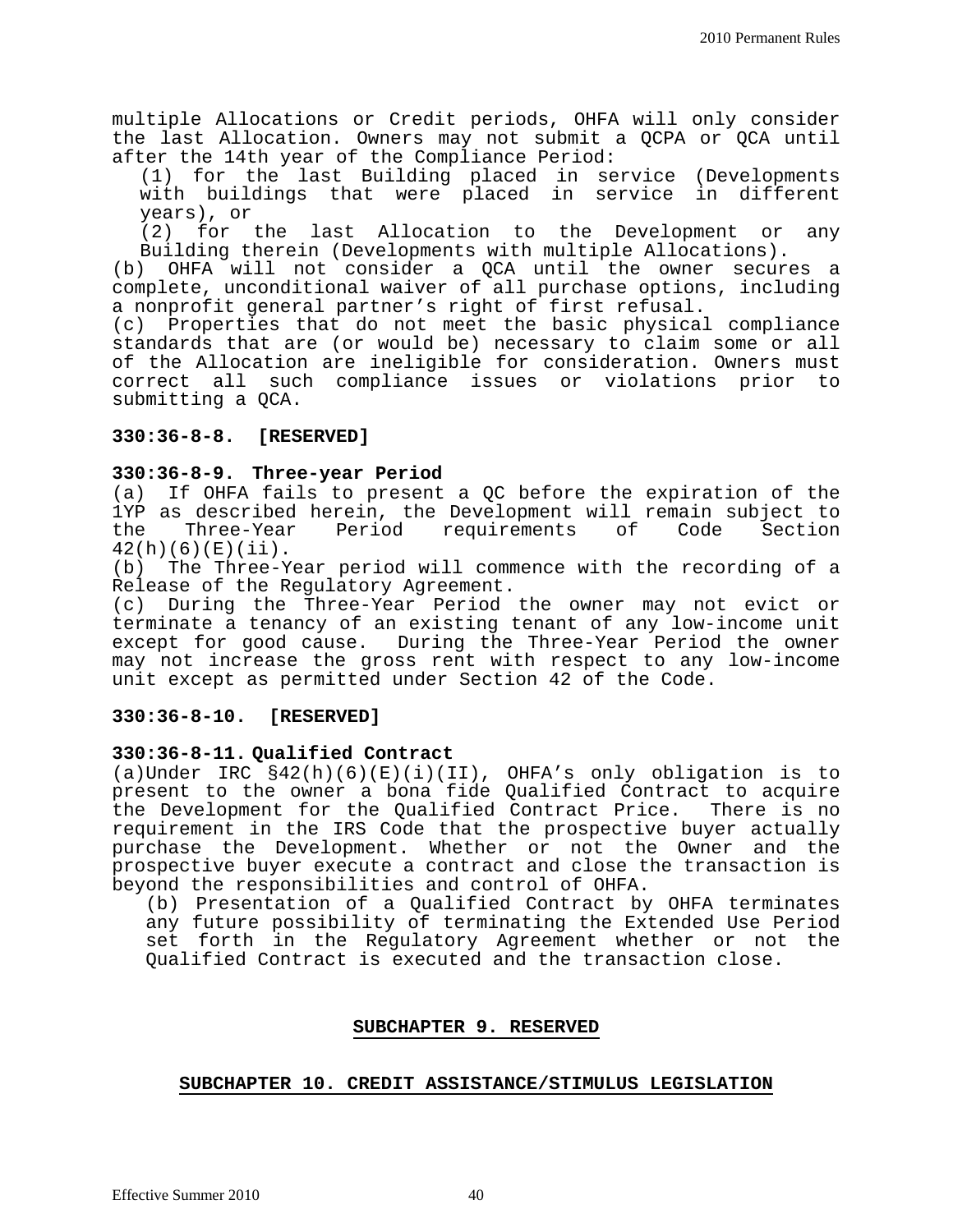#### **330:36-10-1. Purpose.**

The purpose of this Subchapter is to outline OHFA's procedures for implementing new funding resources specifically identified for use in connection with the OAHTC Program. The American Recovery and Reinvestment Act (ARRA), enacted on February 17, 2009 provides new federal stimulus programs for eligible Owners of Credit Developments. The purpose of this Subchapter is to outline OHFA's procedures for implementing the stimulus programs of the ARRA and future programs which may be authorized and funded federally or at the state level.

#### **330:36-10-2. [RESERVED]**

#### **330:36-10-3. Authority.**

OHFA has been designated as the State's housing credit agency responsible for the Allocation of Credits made available to the State. This authority provides that OHFA shall administer<br>any funding resources directed to the OATHC Program. Both the any funding resources directed to the OATHC Program. "Tax Credits: Exchange" and the "Tax Credit Assistance Program (TCAP)" sections of ARRA provide that these funds shall be administered by the "State Housing Credit Agency".

#### **330:36-10-4. [RESERVED]**

#### **330:36-10-5. Definitions.**

Reference is made to 330:36-1-4 and the Section 42 of the Code for any words or terms used in this Subchapter.

#### **330:36-10-6. [RESERVED]**

#### **330:36-10-7. Tax Credits: Exchange.**

(a) The ARRA provides that OHFA has the option of exchanging certain Credit Allocations to the State for a cash payment to<br>OHFA. The cash payment received by OHFA may be used by OHFA to The cash payment received by OHFA may be used by OHFA to make ARRA sub-awards to selected Applicants who qualify under the QAP for a Credit Reservation and Allocation. discretion for the best use of these funds, these sub-awards may be made in the form of either a grant or a loan.

(b) OHFA shall develop an Application process for applying for ARRA funds. The Application process will be consistent with the QAP and Section 42 of the Code and any regulations provided by Treasury as to the use of the funds made available under ARRA for sub-awards.

(c) At the time of the Application for an ARRA sub-award, the Applicant must demonstrate a good faith effort to obtain investments commitments for Credits previously allocated to the Owner.<br>(d) T

The Owner of the Buildings(s) identified in the Carryover Allocation Agreement and/or Regulatory Agreement receiving an ARRA sub-award must maintain said Building(s) as Qualified Low-Income Building(s) during the Development Compliance Period. Failure to maintain the Building(s) as Qualified Low-Income Building(s) shall result in the recapture of the ARRA sub-award. (e) Recipients of ARRA sub-awards will be required to enter into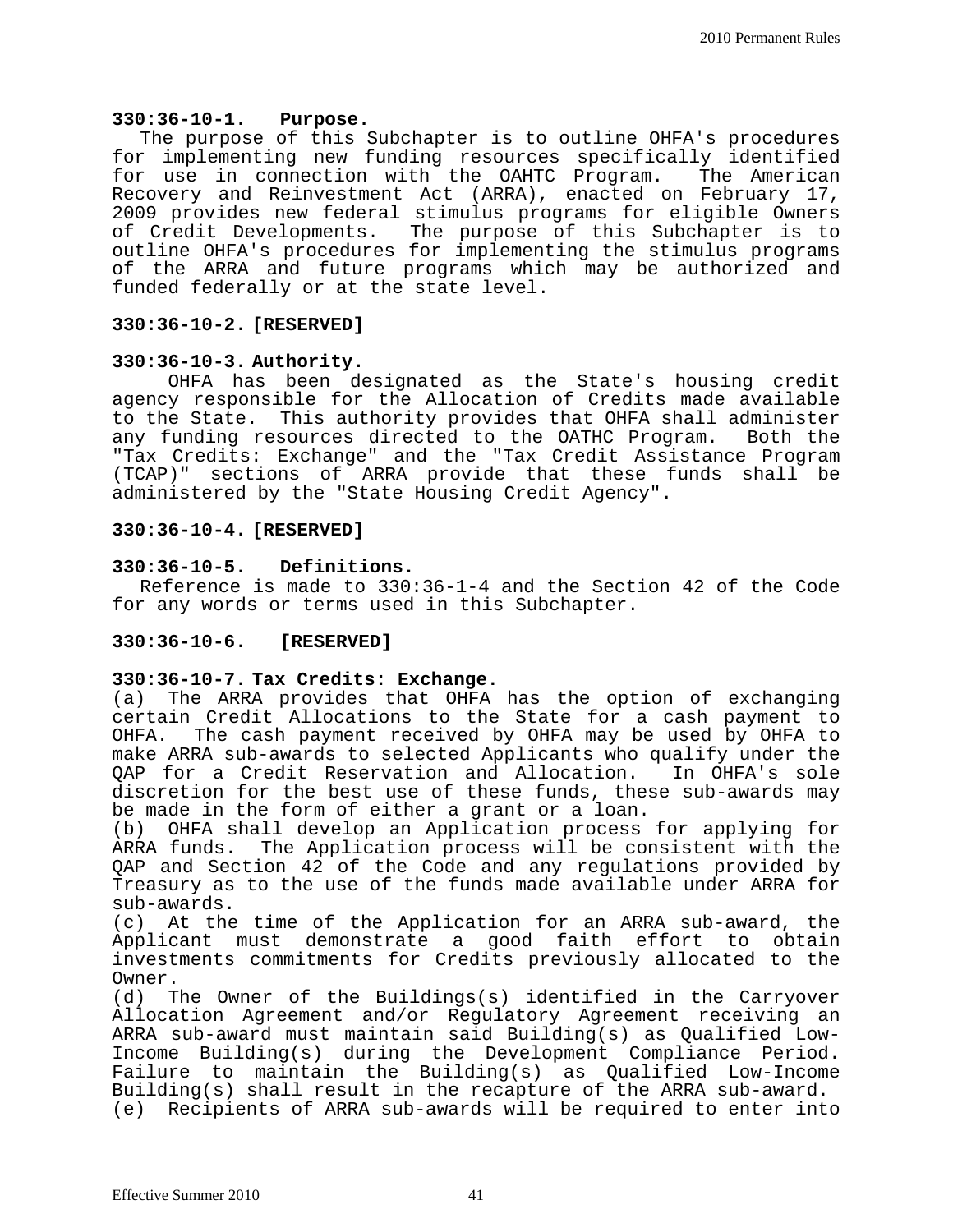such agreements and documentation as OHFA, in its sole discretion, deems necessary to ensure that the provisions of any requirements of the U.S. Department of the Treasury, these Chapter 36 Rules, the Code, any relevant rules, regulations, rulings or other guidance issued by the IRS and terms of the ARRA sub-award are met throughout the Development Compliance Period.<br>Required agreements and documentation may include without Required agreements and documentation may limitation, loan documentation, an amended Carryover Allocation Agreement and/or Regulatory Agreement and Owner guarantees.

#### **330:36-10-8. [RESERVED]**

## **330:36-10-9. Tax Credit Assistance Program (TCAP).**

The ARRA provides funds through the HOME Investment Partnership Program (the "HOME Program") for awards to certain Owners of Credit Developments. These funds have been designated Tax Credit Assistance Program (TCAP) by HUD. In OHFA's sole discretion for the best use of these funds, these awards may be made in the form of either a grant or a loan.

(b) OHFA will develop an Application process for awarding TCAP funds to eligible Credit Development Owners. The Application process will be consistent with the QAP and Section 42 of the Code and any regulations provided by Treasury or HUD as to the use of funds made available under the ARRA for awards.<br>(c) The Application for the TCAP funds will include

Application for the TCAP funds will include a competitive component. Evaluation Criteria will be developed, but will include, without limitation, a priority for Developments expected to be completed and Placed in Service by February 17, 2012.

(d) Any Owner failing to expend awarded TCAP funds within the time period specified in the TCAP Award Agreement between the Owner and OHFA shall return the funds to OHFA for redistribution. (e) Recipients of ARRA TCAP funds will be required to enter into<br>such agreements and documentation as OHFA, in its sole such agreements and documentation as OHFA, discretion, deems necessary to ensure that the provisions of any requirements of the U.S. Department of the Treasury, HUD, these Chapter 36 Rules, the Code, any relevant rules, regulations, rulings or other guidance issued by the IRS and terms of the ARRA TCAP are met throughout the Development Compliance Period.<br>Required agreements and documentation may include without Required agreements and documentation may include limitation, loan documentation, an amended Carryover Allocation Agreement and/or Regulatory Agreement and Owner guarantees.

#### **330:36-10-10. [RESERVED]**

#### **330:36-10-11. Asset Management.**

(a) OHFA shall perform asset management functions to ensure compliance with section 42 of the Code and the continued long term viability of Building(s) funded by either form of assistance identified in this Subchapter. function to another entity (ies).

(b) Any Building(s) receiving funds pursuant to the Grant Program of the TCAP shall be subject to all restrictions and regulations of the OAHTC Program, Section 42 of the Code and, as